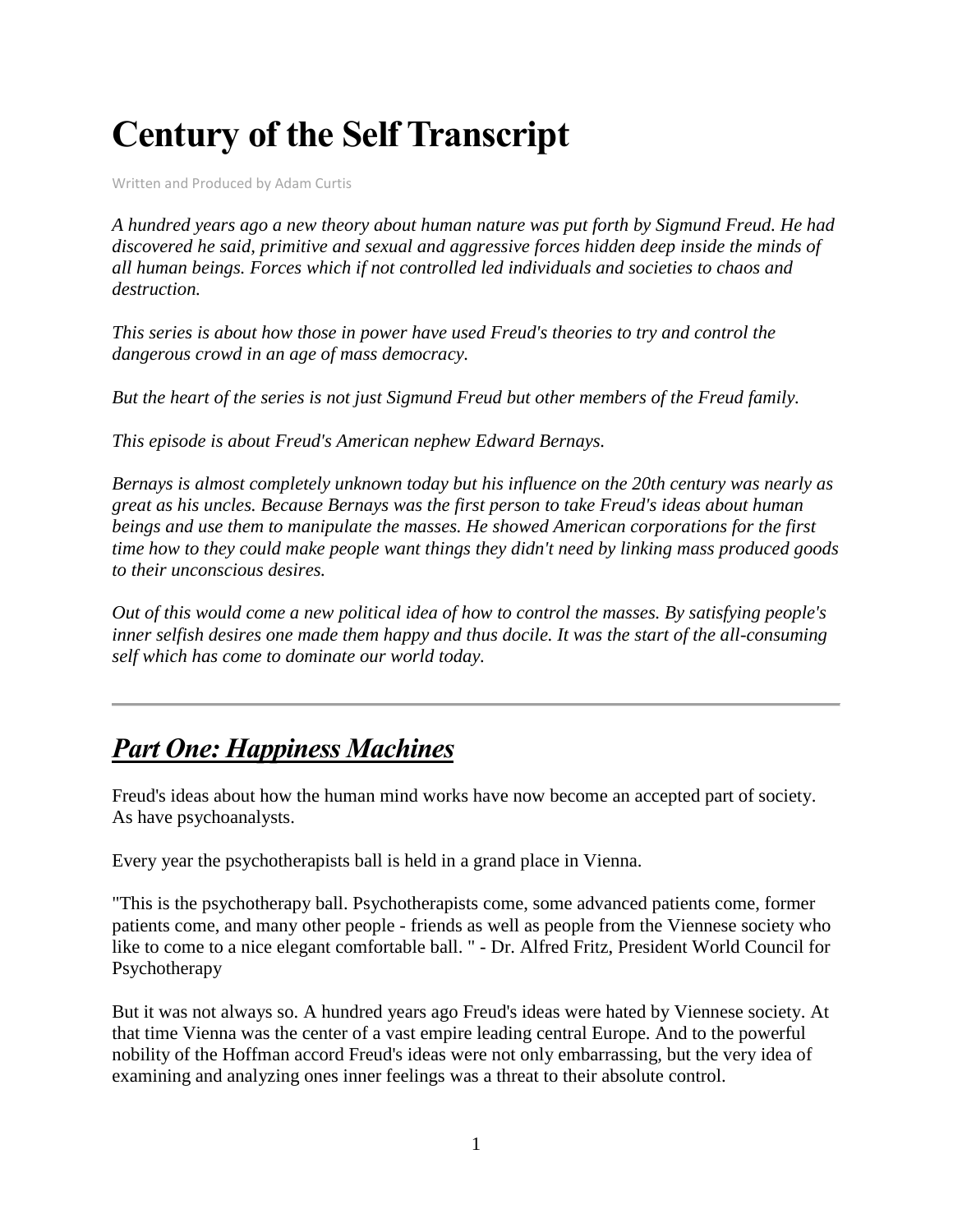Countess Erzie Karolyi - Budapest: You see at that time these people had the power and of course you just weren't allowed to show your bloody feelings, I mean you just couldn't. You know if you were unhappy, can you imagine for instance you see someone in the country in a castle you are deeply unhappy you are a woman; you couldn't go to your mate and cry on her shoulders, you couldn't go into the village and complain about your feelings, it was assailing yourself to someone you just couldn't. You know. Because they had to respect you. Now of course Freud put that very much into question - you see to examine yourself you would have to put other things into question - society, everything that surrounds you and that was not a good thing at that time. Why? Because your self-created empire to a certain extent would have fallen to bits much earlier already.

But what frightened the rulers of the empire even more was Freud's idea hidden inside all human beings were dangerous instinctual drives. Freud had devised a method he called psychoanalysis. By analyzing dreams and free association he had unearthed he said powerful sexual and aggressive forces which were the remnants of our animal past. Feelings we repressed because they were too dangerous.

Dr. Earnest Jones - Colleague of Freud: Freud devised a method for exploring the hidden part of the mind which we nowadays call the unconscious this the part is totally unknown to our consciousness. That there exists a barrier in all our minds which prevents these hidden and welcome impulses from the unconscious from emerging.

In 1914 the Austria Hungarian Empire led Europe into war. As the horror mounted Freud saw it as terrible evidence of the truth of his findings. The saddest thing he wrote, that this is exactly the way we should expect people to behave from our knowledge of psychoanalysis. Governments had unleashed the primitive forces in humans beings and no one seemed to know how to stop them.

At that time, Freud's young nephew Edward Bernays was working as a press agent in America. His main client was the world famous opera singer Caruso who was touring the United States. Bernays' parents had emigrated to America 20 years before, but he kept in touch with his Uncle who joined him for Holidays in the Alps. But Bernays was now about to return to Europe for a very different reason. On the night that Caruso opened in Toledo Ohio America announced that it was entering the war against Germany and Austria. As part of the war effort the US government set up a committee on public information and Bernays was employed to promote America's war aims in the press. The president Woodrow Wilson had announced that the United States would fight not to restore the old empires but to bring democracy to all of Europe. Bernays proved extremely skillful at promoting this idea both at home and abroad and at the end of the war was asked to accompany the President to the Paris Peace Conference.

Edward Bernays - 1991: Then to my surprise they asked me to go with Woodrow Wilson to the peace conference. And at the age of 26 I was in Paris for the entire time of the peace conference that was held in the suburb of Paris and we and worked to make the world safe for democracy. That was the big slogan.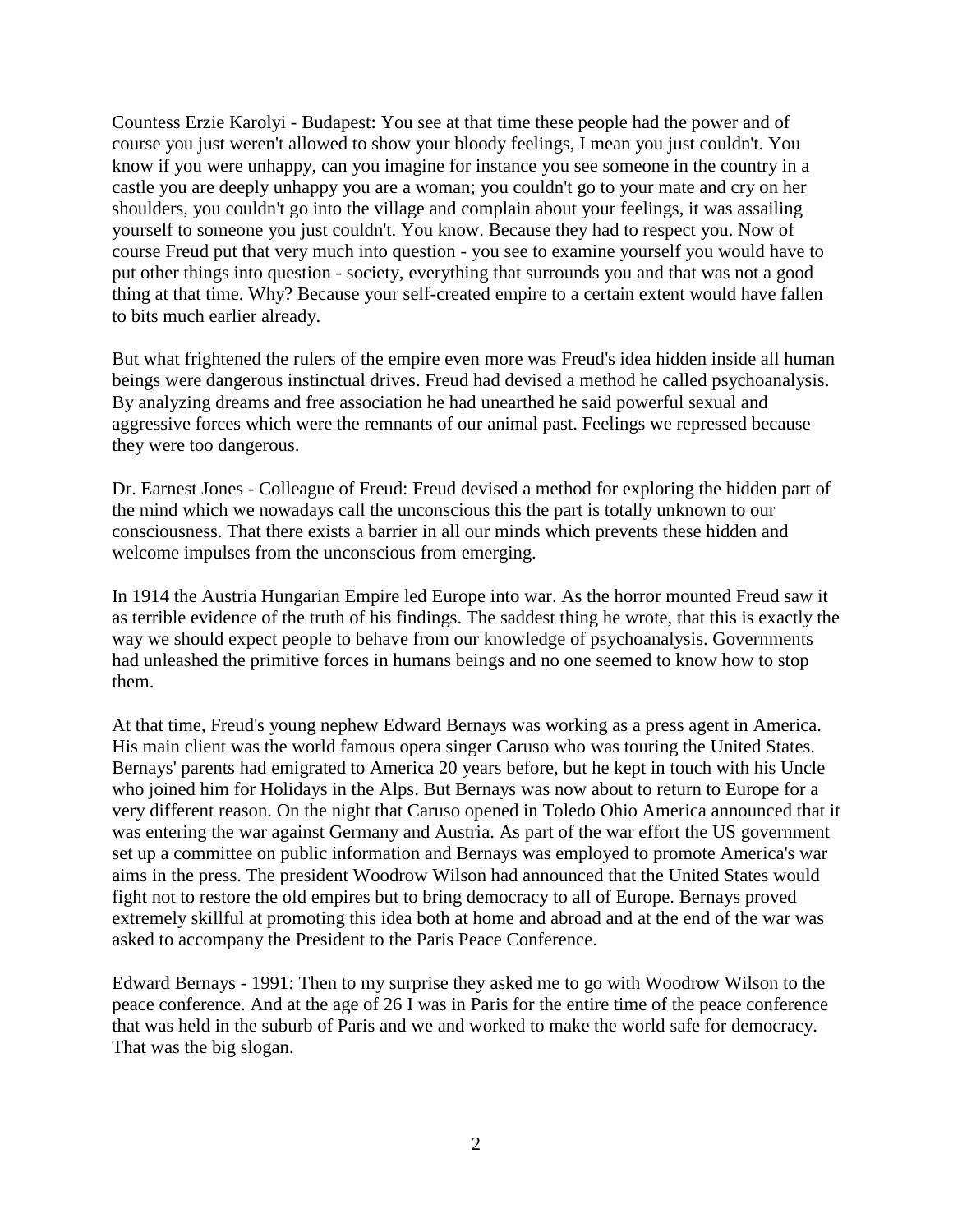Wilson's reception in Paris astounded Bernays and the other American propagandists. They had portrayed Wilson as a liberator of the people. The man who would create a new world in which the individual would be free. They had made him a hero of the masses. And as he watched the crowd surge around Wilson, Bernays began to wonder if it would be possible to do the same type of mass persuasion but in peace time.

Edward Bernays - 1991: When I came back to the United States I decided that if you could use propaganda for war you could certainly use it for peace. And propaganda got to be a bad word because of the Germans using it. So what I did is try to find some other words so we found the word Council on Public Relations.

Bernays returned to New York and set up as a Public Relations Councilman in small office off Broadway. Which was the first time the term had even been used. Since the end of the 19th century, America had become a mass industrial society with millions clustered together in the cities. Bernays was determined to find a way to manage and alter the way these new crowds thought and felt. To do this he turned to the writings of his Uncle Sigmund. While in Paris Bernays had sent his Uncle a gift of some Havana cigars. In return Freud had sent him a copy of his General Introduction to Psychoanalysis. Bernays read it and the picture of hidden irrational forces inside human beings fascinated him. He wondered whether he might be able to make money manipulating the unconscious.

Pat Jackson - Public Relations Adviser and Colleague of Bernays: What Eddie got from Freud was indeed this idea that there is a lot more going on in human decision making. Not only among individuals but even more importantly among groups that this idea that information drives behavior. So Eddie began to formulate this idea that you had to look at things that will play to people's irrational emotions. You see that immediately moved Eddie into a different category from other people in his field and most government officials and managers of the day who thought if you just hit people with all this factual information they would look at that say go "of course" and Eddie knew that was not the way the world worked.

Bernays set out to experiment with the minds of the popular classes. His most dramatic experiment was to persuade women to smoke. At that time there was a taboo against women smoking and one of his early clients George Hill, the President of the American Tobacco corporation asked Bernays to find a way to break it.

Edward Bernays - 1991: He says we're losing half of our market. Because men have invoked a taboo against women smoking in public. Can you do anything about that. I said let me think about it. If I may have permission to see psychoanalyst to see what cigarettes mean to women. He said what'll cost? So I called up Dr Brille, AA Brille who was the leading psychoanalyst in New York at the time.

AA Brille was one of the first psychoanalysts in America. And for a large fee he told Bernays that cigarettes were a symbol of the penis and of male sexual power. He told Bernays that if he could find a way to connect cigarettes with the idea of challenging male power then women would smoke because then they would have their own penises.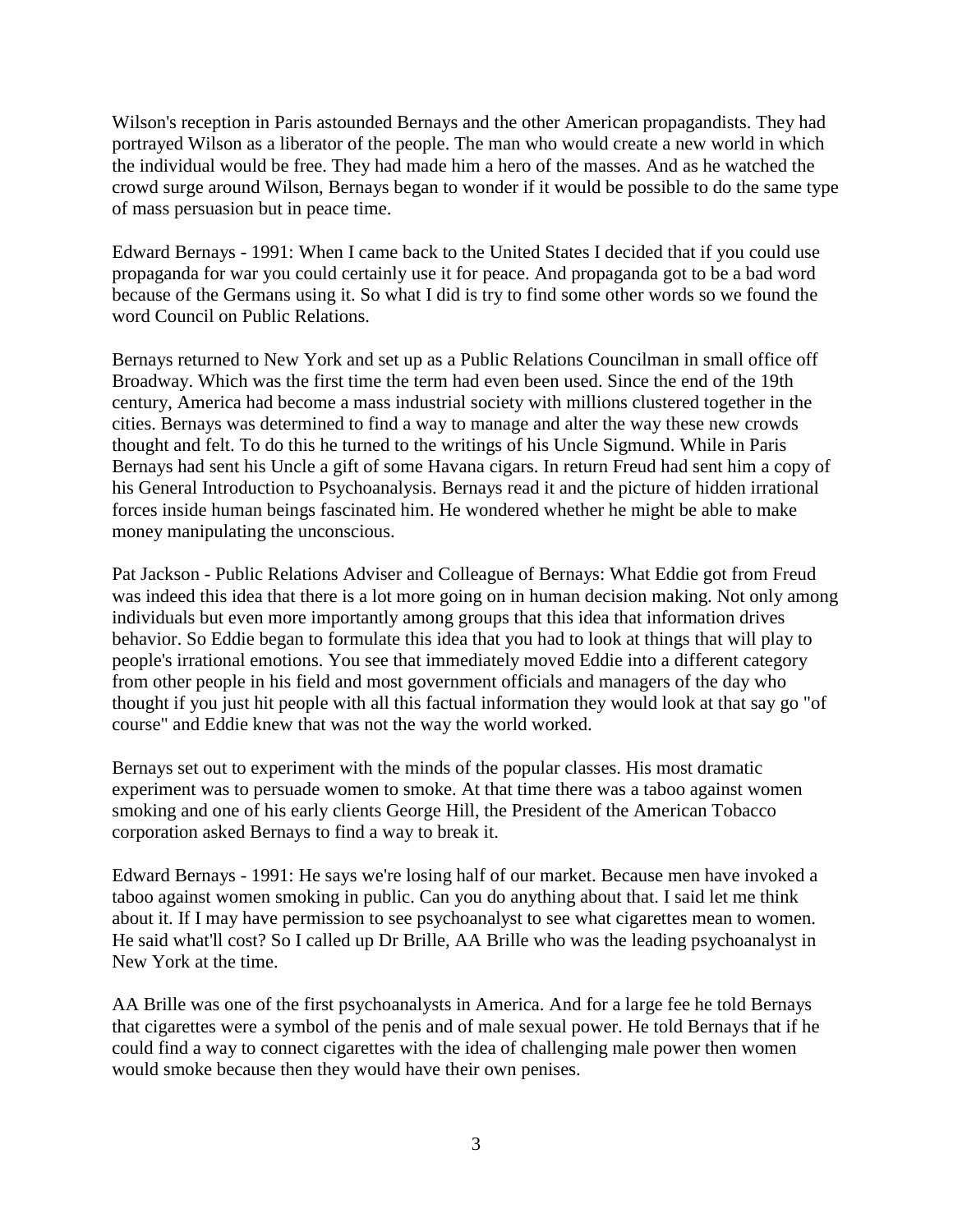Every year New York held an Easter day parade to which thousands came. Bernays decided to stage an event there . He persuaded a group of rich debutants to hide cigarettes under their clothes. Then they should join the parade and at a given signal from him they were to light up the cigarettes dramatically. Bernays then informed the press that he had heard that a group of suffragettes were preparing to protest by lighting up what they called torches of freedom.

Pat Jackson - Public Relations Adviser and Colleague of Bernays: He knew this would be an outcry, and he knew that all of the photographers would be there to capture this moment so he was ready with a phrase which was torches of freedom. So here you have a symbol, women, young women, debutantes, smoking a cigarette in public with a phrase that means anybody who believes in this kind of equality pretty much has to support them in the ensuing debate about this, because I mean torches of freedom. What's our American point, it's liberty, she's holding up the torch, you see and so all this there together, there's emotion there's memory and there's a rational phrase, all of this is in there together. So the next day this was not just in all the New York papers it was across the United States and around the world. And from that point forward the sale of cigarettes to woman began to rise. He had made them socially acceptable with a single symbolic ad.

What Bernays had created was the idea that if a women smoked it made her more powerful and independent. An idea that still persists today. It made him realize that it was possible to persuade people to behave irrationally if you link products to their emotional desires and feelings. The idea that smoking actually made women freer, was completely irrational. But it made them feel more independent. It meant that irrelevant objects could become powerful emotional symbols of how you want to be seen by others.

Peter Strauss - Employee of Bernays 1948-1952: Eddie Bernays saw a way to sell product was not to sell it to your intellect, that you ought to buy an automobile, but that you will feel better about it if you have this automobile. I think he originated that idea that they weren't just purchasing something that they were engaging themselves emotionally or personally in a product or service. It's not that you think you need a piece of clothing but that you will feel better if you have a piece of clothing. That was his contribution in a very real sense. We see it all over the place today but I think he originated the idea, the emotional connect to a product or service.

What Bernays was doing fascinated America's corporations. They had come out of the war rich and powerful, but they had a growing worry. The system of mass production had flourished during the war and now millions of goods were pouring off production lines. What they were frightened of was the danger of overproduction, that there would come a point when people had enough goods and would simply stop buying. Up until that point the majority of products were still sold to the masses on the basis of need. While the rich had long been used to luxury goods for the millions of working class Americans most products were still advertised as necessities. Goods like shoes stockings even cars were promoted in functional terms for their durability. The aim of the advertisements were simply to show people the products practical virtues, nothing more.

What the corporations realized they had to do was transform the way the majority of Americans thought about products. One leading Wall Street banker, Paul Mazer of Lehman Brothers was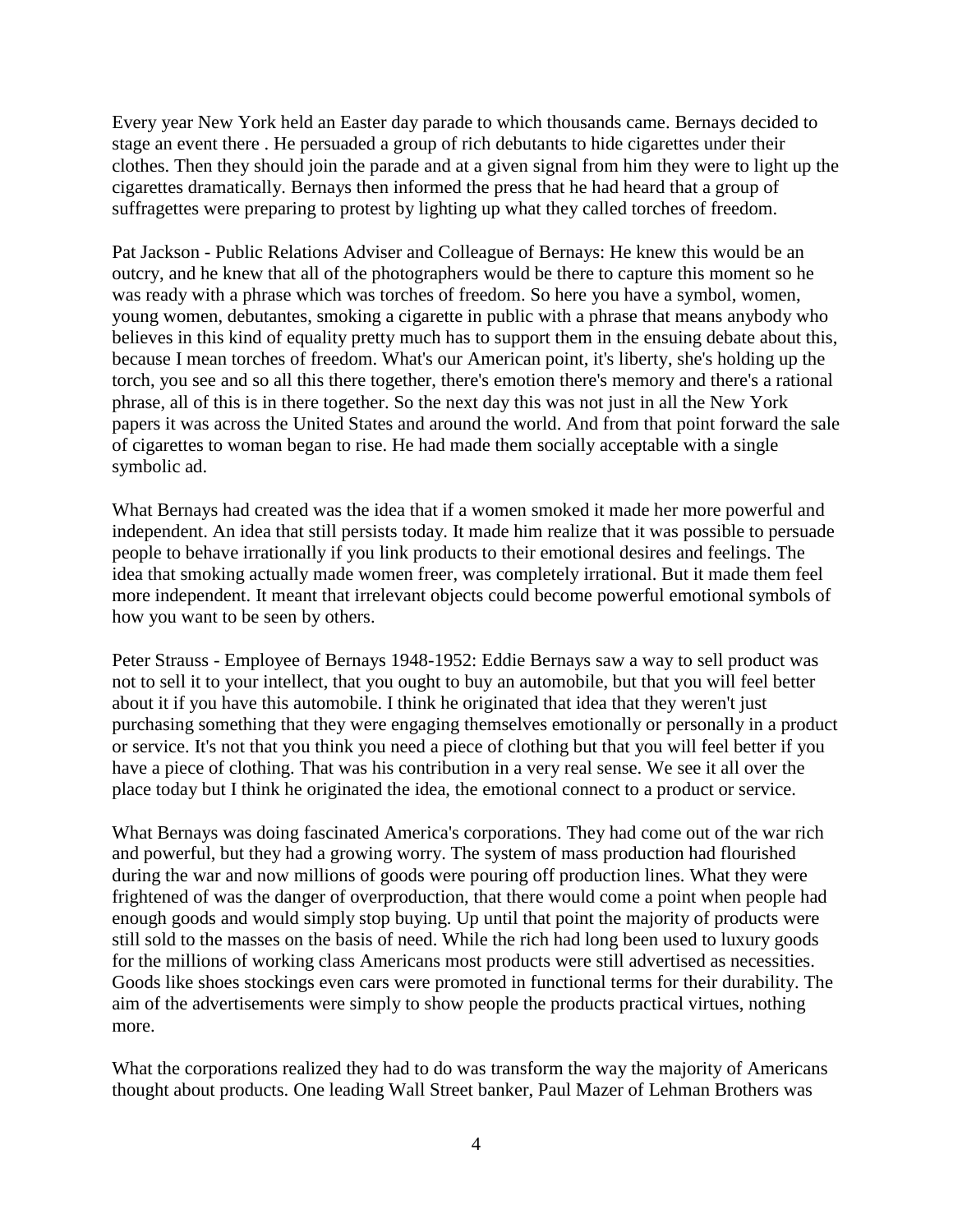clear about what was necessary. We must shift America, he wrote, from a needs to a desires culture. People must be trained to desire, to want new things even before the old had been entirely consumed. We must shape a new mentality in America. Man's desires must overshadow his needs.

Peter Solomon - Investment Banker - Lehman Brothers: Prior to that time there was no American consumer, there was the American worker. And there was the American owner. And they manufactured, and they saved and they ate what they had to and the people shopped for what they needed. And while the very rich may have bought things they didn't need, most people did not. And Mazer envisioned a break with that where you would have things that you didn't actually need, but you wanted as opposed to needed.

And the man who would be at the center of changing that mentality for the corporations was Edward Bernays.

Stuart Ewen - Historian of Public Relations: Bernays really is the guy within the United States more than anybody else who sort of brings to the table psychological theory as something that is an essential part of how, from the corporate side, of how we are going to appeal to the masses effectively and the whole sort of merchandising establishment and the sales establishment is ready for Sigmund Freud. I mean they are ready for understanding what motivates the human mind. And so there's this real openness to Bernays techniques being used to sell products to the masses.

Beginning in the early 20's the New York banks funded the creation of chains of department stores across America. They were to be the outlets for the mass produced goods. And Bernays' job was to produce the new type of customer. Bernays began to create many of the techniques of mass consumer persuasion that we now live with. He was employed by William Randolph Hurst to promote his new women's magazines, and Bernays glamorized them by placing articles and advertisements that linked products made by others of his clients to famous film stars like Clara Bow, who was also his client. Bernays also began the practice of product placement in movies, and he dressed the stars at the films premieres with clothes and jewelry from other firms he represented.

He was, he claimed, the first person to tell car companies they could sell cars as symbols of male sexuality. He employed psychologists to issue reports that said products were good for you and then pretended they were independent studies. He organized fashion shows in department stores and paid celebrities to repeat the new and essential message, you bought things not just for need but to express your inner sense of yourself to others.

Commercial spot from 1920s featuring Mrs. Stillman, 1920s Celebrity Aviator:

There's a psychology of dress, have you ever thought about it? How it can express your character? You all have interesting characters but some of them are all hidden. I wonder why you all want to dress always the same, with the same hats and the same coats. I'm sure all of you are interesting and have wonderful things about you, but looking at you in the street you all look so much the same. And that's why I'm talking to you about the psychology of dress. Try and express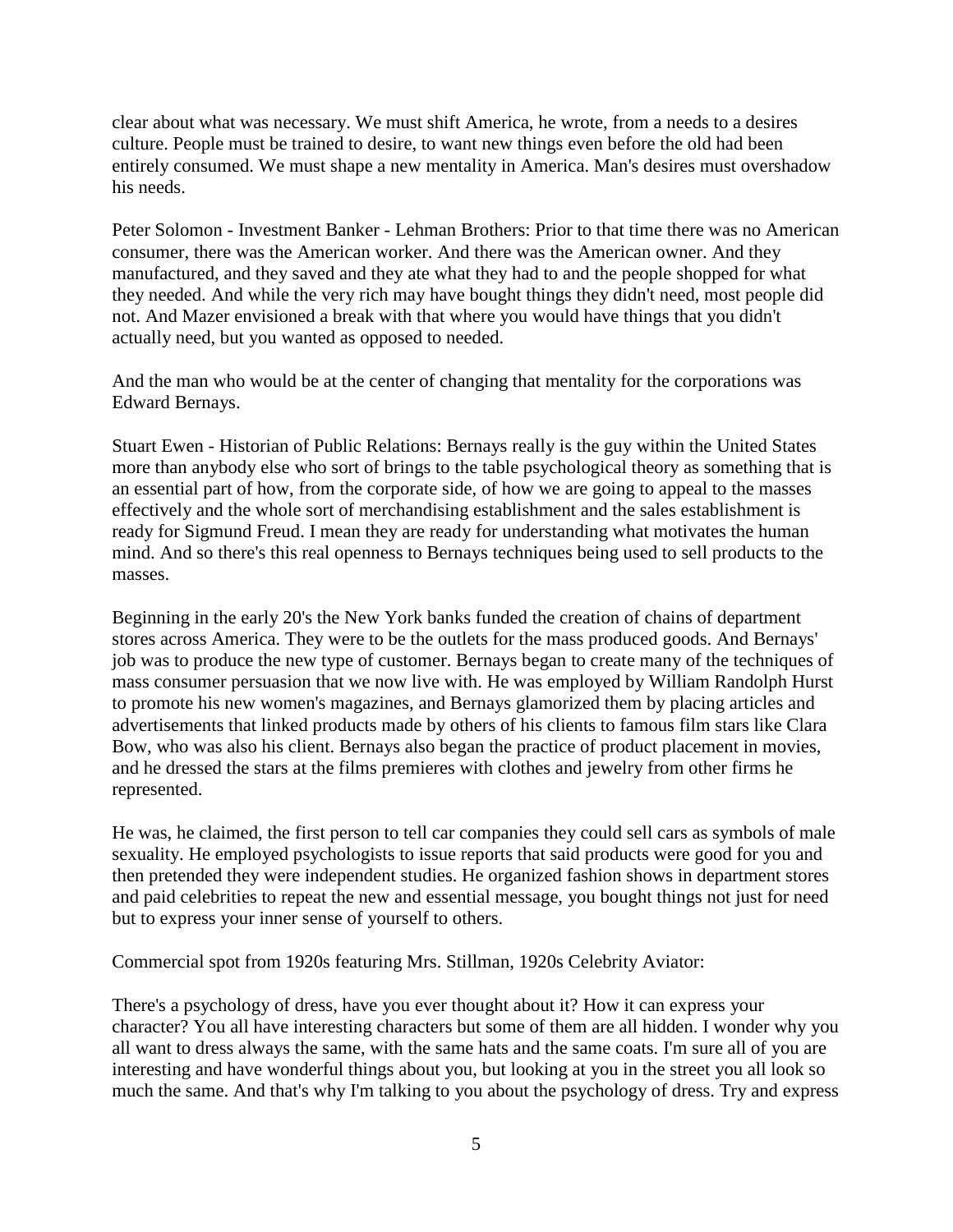yourselves better in your dress. Bring out certain things that you think are hidden. I wonder if you've thought about this angle of your personality.

Clip of man interviewing a woman on the street in the 1920s:

Man: I'd like to ask you some questions. Why do you like short skirts?

Woman: Oh because there's more to see. (crowd laughs)

Man: More to see eh? What good does that do you?

Woman: It makes you more attractive.

In 1927 an American journalist wrote: A change has come over our democracy, it is called consumptionism. The American citizen's first importance to his country is now no longer that of citizen, but that of consumer.

The growing wave of consumerism helped in turn to create a stock market boom. And yet again Edward Bernays became involved. Promoting the idea that ordinary people should buy shares borrowing money from banks that he also represented. And yet again, millions followed his advice.

Peter Strauss - Employee of Bernays 1948-1952: He was uniquely knowledgeable about how people in large numbers are going to react to products and ideas, but in political terms if he were to go out I can't imagine he could get three people to stand and listen. He wasn't particularly articulate, he was kind of funny looking, and didn't have any sense of reaching out for people one on one. None at all. He didn't talk about, didn't think about people in groups of one, he thought about people in groups of thousands.

Bernays soon became famous as the man who understood the mind of the crowd, and in 1924 the President contacted him. President Coolidge was a quiet taciturn man and had become a national joke. The press portrayed him as a dull humorless figure. Bernays' solution was to do exactly the same as he had done with products. He persuaded 34 famous film stars to visit the White House, and for the first time politics became involved with public relations.

Bernays speaking in 1991: And I lined up these 34 people and I'd say what's your name, and he'd say Al Jolson, and I'd say Mr. President, Al Jolson. The next day every newspaper in the United States had a front page story President Coolidge Entertains Actors at White House. And the Times had a headline which said President Nearly Laughed, and everybody was happy.

But while Bernays became rich and powerful in America, in Vienna his uncle was facing disaster. Like much of Europe Vienna was suffering an economic crisis and massive inflation which wiped out all of Freud's' savings. Facing bankruptcy he wrote to his nephew for help. Bernays responded by arranging for Freud's works to be published for the first time in America, and began to send his uncle precious dollars which Freud kept secretly in a foreign bank account.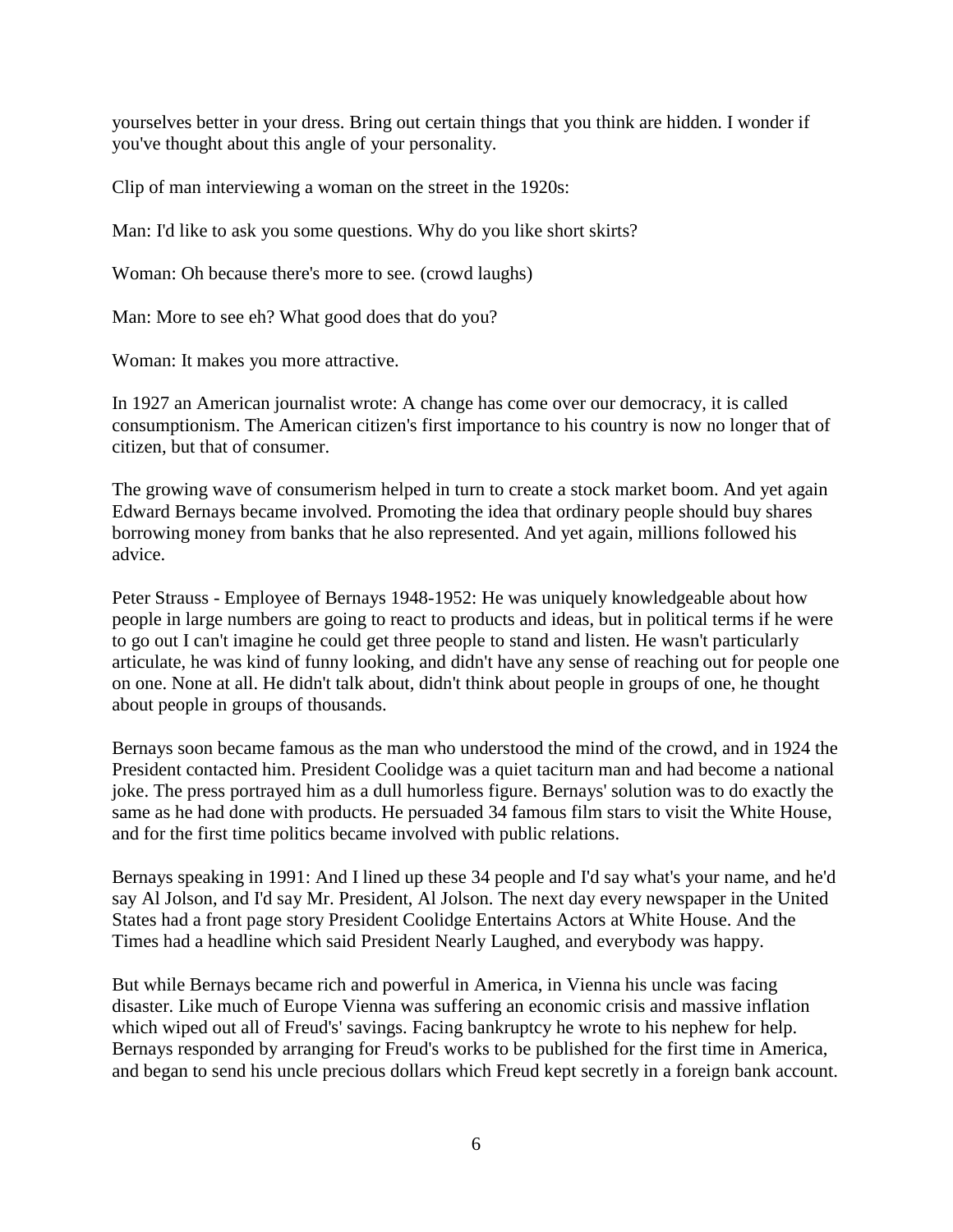Pat Jackson - Public Relations Adviser and Colleague of Bernays: He was Freud's "agent" if you will, to get his books published. Well of course once the books were being published Eddie couldn't help himself but to promote these books; see that everybody read them, make them controversial; emphasize the fact that 'do you know what Freud says about sex and what he thinks cigarettes are a symbol of' and so on and so forth. How do you suppose all those stories got out? Certainly the academics weren't spreading these around the country Eddie Bernays was. Then when Freud became accepted, well then of course to go to a client and go 'well Uncle Siggy' see then that had some cache. But notice there, first Eddie created Uncle Siggy in the US, made him acceptable secondly, and thirdly then capitalized on Uncle Siggy. Typical Bernays performance.

Bernays also suggested Freud promote himself in the United States. He proposed his uncle write an article for Cosmopolitan, the magazine that Bernays represented, entitled 'A Woman's Mental Place in the Home'. Freud was furious. Such an idea he said was unthinkable, it was vulgar and anyway he hated America.

Freud was becoming increasingly pessimistic about human beings. In the mid '20s he retreated in the summers to the Alps, sometimes staying in an old hotel, the Pension Moritz in Berchtesgaden. It is now a ruin. Freud began to write about group behavior; about how easily the unconscious aggressive forces of human beings could be triggered when they were in crowds. Freud believed he had underestimated the aggressive instincts within human beings; they were far more dangerous than he had originally thought.

Dr. Ernst Federn - Viennese Psychoanalyst: After World War I Freud was basically a pessimist. He felt that man is an impossible creature and a very sadistic and bad species and did not believe that man can be improved. Man is a ferocious animal, the most ferocious animal that exists. They enjoy torture and killing and he didn't like man.

The publication of Freud's work in America had an extraordinary effect on journalists and intellectuals in the 1920s. What fascinated and frightened them was the picture Freud painted of submerged dangerous forces lurking just under the surface of modern society. Forces that could erupt easily to produce the frenzied mob which had the power to destroy even governments. It was this they believed had happened in Russia. To many this meant that one of the guiding principles of mass democracy was wrong; the belief that human beings could be trusted to make decisions on a rational basis.

The leading political writer, Walter Lippmann argued that if human beings were in reality driven by unconscious irrational forces then it was necessary to re-think democracy. What was needed was a new elite that could manage what he called the bewildered herd. This would be done through psychological techniques that would control the unconscious feelings of the masses.

Stewart Ewen - Historian of Public Relations: And so here you have Walter Lippmann, probably the most influential political thinker in the United States, who is essentially saying the basic mechanism of the mass mind is unreason, is irrationality, is animality. He believes that the mob in the street which is how he sees ordinary people, are people driven not by their minds but by their spinal chords. The notion of animal drives, unconscious and instinctual drives, lurking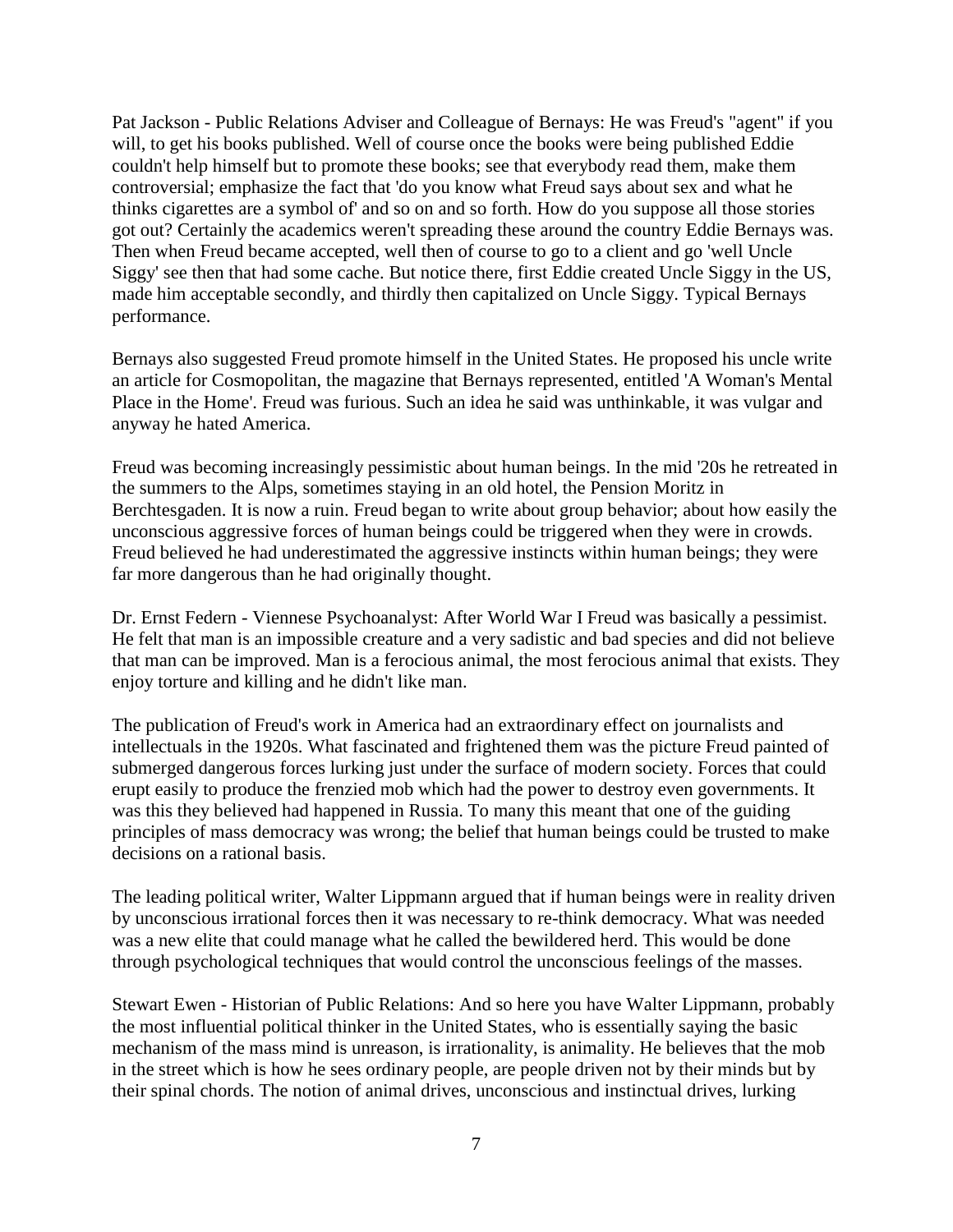beneath the surface of civilization; and so they started looking towards psychological science as a way of understanding the mechanisms by which the popular mind works specifically with the goal of figuring out how to understand how to apply those mechanisms to strategy for social control.

Edward Bernays was fascinated by Lippmann's arguments and also saw a way to promote himself by using them. In the 1920s he started to write a series of books which argued that he had developed the very techniques that Lippmann was calling for. By stimulating people's inner desires and then sating them with consumer products he was creating a new way to manage the irrational force of the masses. He called it the engineering of consent.

Ann Bernays, Daughter of Edward Bernays: Democracy to my father was a wonderful concept, but I don't think he felt that all those publics out there had reliable judgment, and that they very easily might vote for the wrong man or want the wrong thing; so that they had to be guided from above. It's enlightened despotism in a sense. You appeal to their desires and unrecognized longings, that sort of thing. That you can tap into their deepest desires or their deepest fears and use that to your own purposes.

And then in 1928 a President came to power who agreed with Bernays. President Hoover was the first politician to articulate the idea that consumerism would become the central motor of American life. After his election he told a group of advertisers and public relations men "You Have taken over the job of creating desire and have transformed people into constantly moving happiness machines. Machines which have become the key to economic progress."

What was beginning to emerge in the 1920s was a new idea of how to run mass democracy. At it's heart was the consuming self which not only made the economy work but was also happy and docile and so created a stable society.

Stewart Ewen - Historian of Public Relations: Both Bernays and Lippmann's concept of managing the masses takes the idea of democracy and turns it a palliative, turns it into giving people some kind of feel good medication that will respond to an immediate pain or immediate yearning but will not alter the objective circumstances one iota. The idea of democracy at it's heart was about changing the relations of power that had governed the world for so long; and Bernays' concept of democracy was one of maintaining the relations of power, even if it meant one needed to stimulate the psychological lives of the public. And in fact in his mind that is what was necessary. That if you can keep stimulating the irrational self then leadership can go on doing what it wants to do.

Bernays now became one of the central figures in a business elite that dominated American society and politics in the 1920s. He also became extremely rich and lived in a suite of rooms in one of New York's most expensive hotels where he gave frequent parties.

Peter Strauss - Employee of Bernays 1948-1952: Oh my goodness he had a home in the corner suite of the Sherry Netherland hotel and here's this wonderful suite with all these windows looking out on central park and across at the plaza, and on the square, and he would use this place to hold a soiree. The mayor would come, all the media leaders would come, the political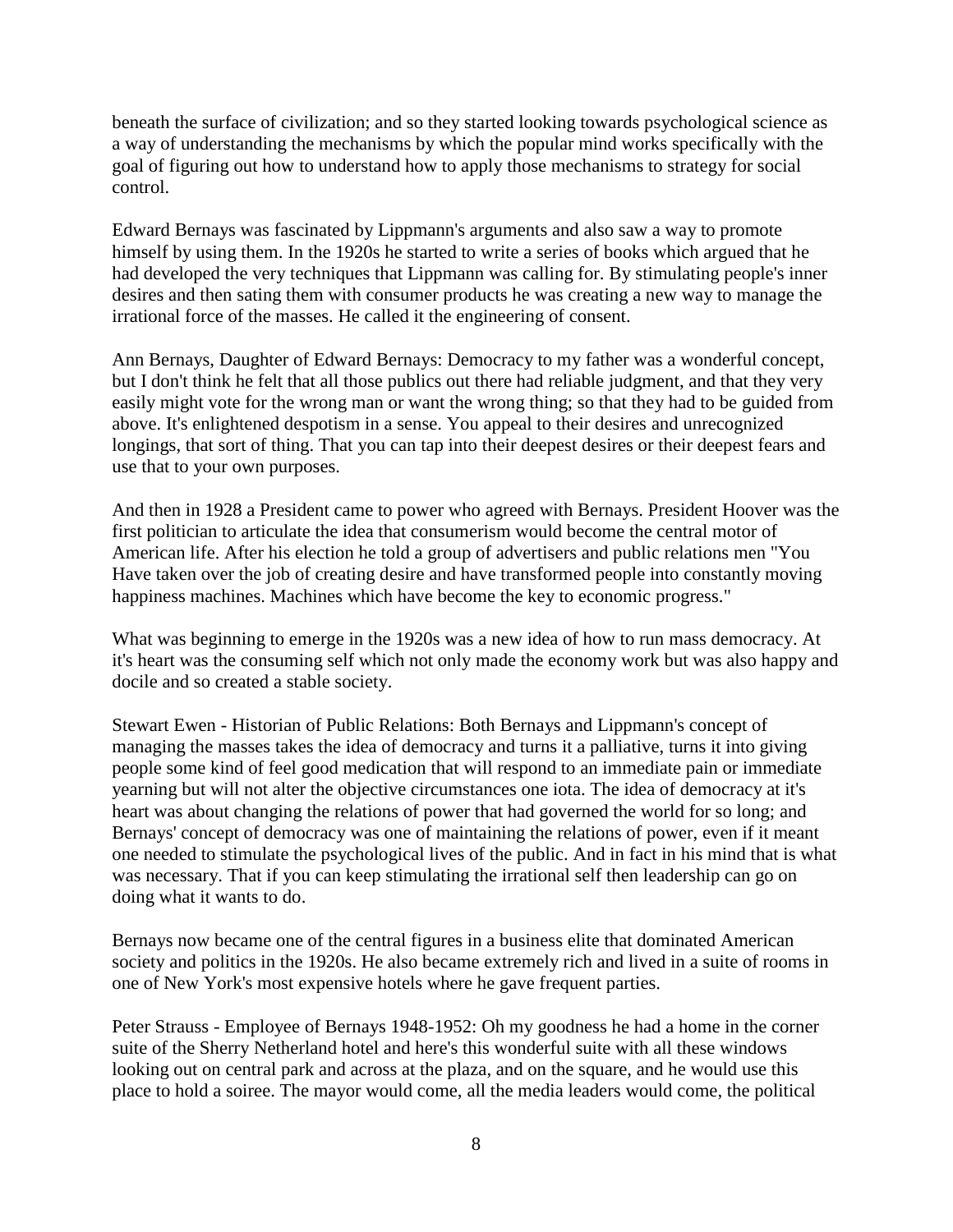leaders, the business leaders, the people in the arts; it was a who's who. People wanted to know Eddie Bernays because he himself became a sort of a famous man a sort of magician that could make things happen.

Ann Bernays, Daughter of Edward Bernays: He knows everybody he knows the mayor, and he knows the senator, and he calls politicians on the telephone as if he did get literally a high or bang out of doing what he did, and that's fine, but it can be a little hard on the people around you. Especially when you make other people feel stupid. The people who worked for him were stupid, the children were stupid, and if people did things in a way that he wouldn't have done them, they were stupid. It was a word that he used over and over - don't be stupid. And the masses - They were stupid.

But Bernays' power was about to be destroyed dramatically, and by a type of human rationality that he could do nothing to control. At the end of October 1929 Bernays organized a huge national event to celebrate the 50th anniversary of the light bulb. President Hoover, leaders of major corporations and bankers like John D Rockefeller were all summoned by Bernays to celebrate the power of American business. But even as they gathered news came through that shares on the New York stock exchange were beginning to fall catastrophically.

Throughout the 1920s speculators had borrowed billions of dollars. The banks had promoted the idea that this was a new era where market crashes were a thing of the past. But they were wrong. What was bout to happen was the biggest stock market crash in history. Investors had panicked and begun to sell in a blind relentless fury that no reassurance by bankers or politicians could halt. And on the 29th of October 1929 the market collapsed.

The effect of the crash on the American economy was disastrous. Faced with recession and unemployment millions of American workers stopped buying goods they didn't need. The consumer boom that Bernays had done so much to engineer had disappeared. And he and the profession of public relations fell from favor. Bernays' brief moment of power seemed to be over.

The effect of the Wall Street crash on Europe was also catastrophic. It intensified the growing economic and political crisis in the new democracies. In both Germany and Austria there were violent street battles between the armed wings of different political parties.

Against this backdrop Freud who was suffering from cancer of the jaw retreated yet again to the Alps. He wrote a book called Civilization and its Discontents. It was a powerful attack on the idea that civilization was an expression of human progress. Instead Freud argued civilization had been constructed to control the dangerous animal forces inside human beings. What was implicit in Freud's argument was that the ideal of individual freedom which was at the heart of democracy was impossible. Human beings could never be allowed to truly express themselves because it was too dangerous. They must always be controlled and thus always be discontent.

Dr. Ernst Federn - Viennese Psychoanalyst: Man doesn't want to be civilized and civilization brings discontent but is necessarily to survival so he must be discontent because this would be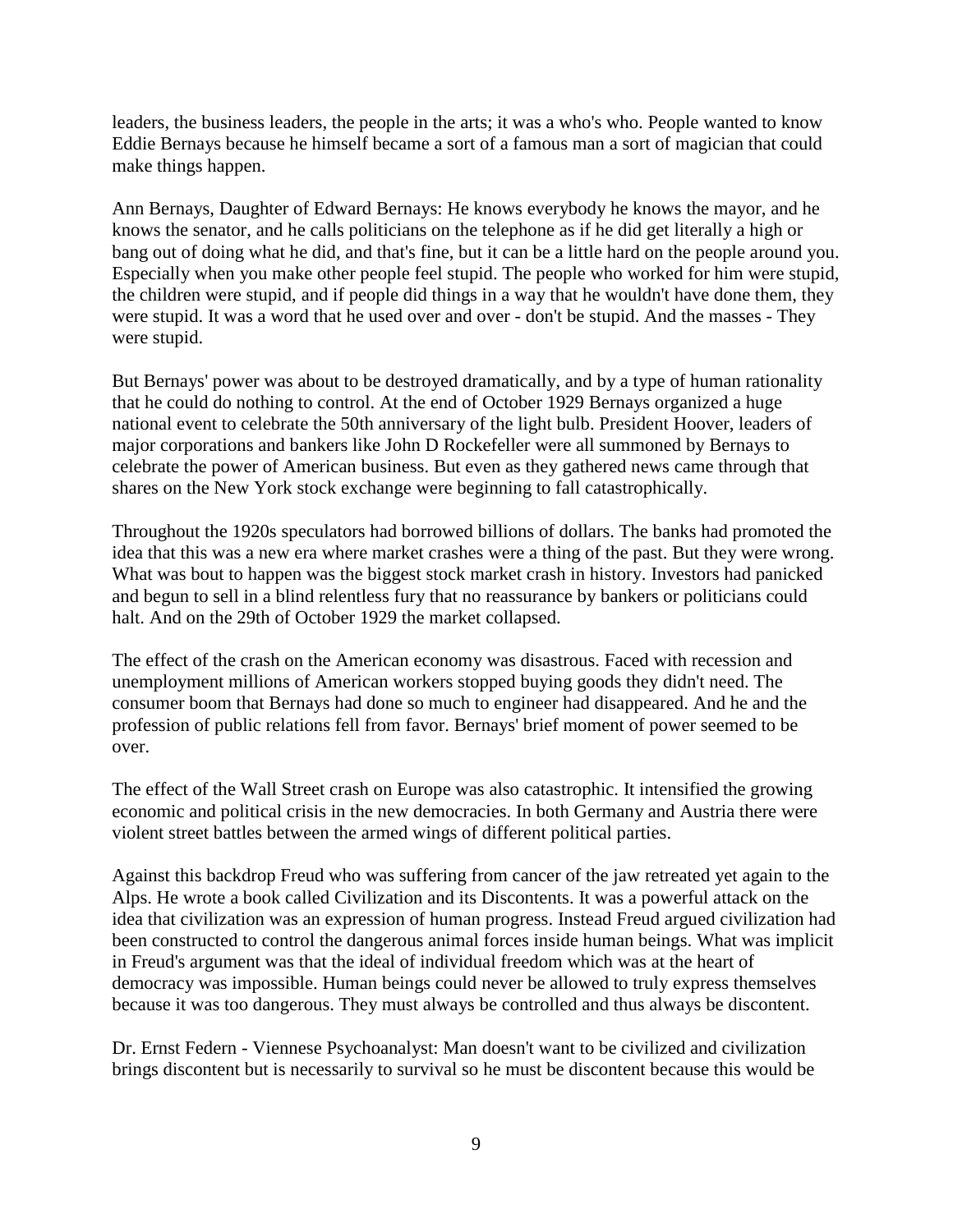the only way to keep you within your limits. What did Freud think about the idea of the equality of man? He didn't believe in it.

We had 32 parties and Hitler said "before those parties don't vanish there is no Germany". That's true you can't have 32 parties so they said this one person will put an end to this comedy.

Freud was not alone in his pessimism. Politicians like Adolf Hitler emerged from a growing despair in the 1920s about democracy. The Nazis were convinced that democracy was dangerous because it unleashed a selfish individualism but didn't have the means to control it. Hitler's party the National Socialists stood in elections promising in their propaganda they would abandon democracy because of the chaos and unemployment it led to.

In March 1933 the National Socialists were elected to power in Germany and they set out to create a society that would control human beings in a different way. One of their first acts was to take control of business. The planning of production would in the future be done by the state. The free market was too unstable as the crash in America had proven. Workers leisure time was also planned by the state through a new organization called strength through joy. One of it's mottos was service not self.

But the Nazi's did not see this as return to an old form autocratic control. It was a new alternative to democracy in which the feelings and desires of the masses would still be central but they would be channeled in such a way as to bind the nation together. The chief exponent of this was Joseph Goebbels the Minister of Propaganda.

Goebbels organized huge rallies whose function he said was to forge the mind of the nation into a unity of thinking feeling and desire. One of his inspirations he told an American journalist was the writings of Freud's nephew, Edward Bernays. In his work on crowd psychology Freud had described how the frightening irrationality inside human beings could emerge in such groups. The deep what he called 'libidinal' forces of desire were given up to the leader while the aggressive instincts are unleashed on those outside the group. Freud wrote this as a warning but the Nazis were deliberately encouraging these forces because they believed they could master and control them.

Dr Leopold Lowenthal - Freudian Psychoanalyst at a rally in Vienna in 2000: Freud was saying that masses are bound by libidinal forces. They love each other and delegate their ideas and feelings through the jack on top. What are libidinal forces? Forces of love. Not hate? No, is delegated on the others outside the mob.

Clip of man speaking "I could see from afar how there were hundreds of thousands of people when they passed Hitler they were completely delirious and shouted Zeig Heil and here I got confirmation how those irrational forces, uncontrollable forces in Germany, in the Germans, had erupted, were brought out running wild where the party was marching, marching onward."

And in America too democracy was under threat from the force of the angry mob. The effect of the stock market crash had been disastrous. There was growing violence as an angry population took out there frustration on the corporations who were seen to have caused this disaster. Then in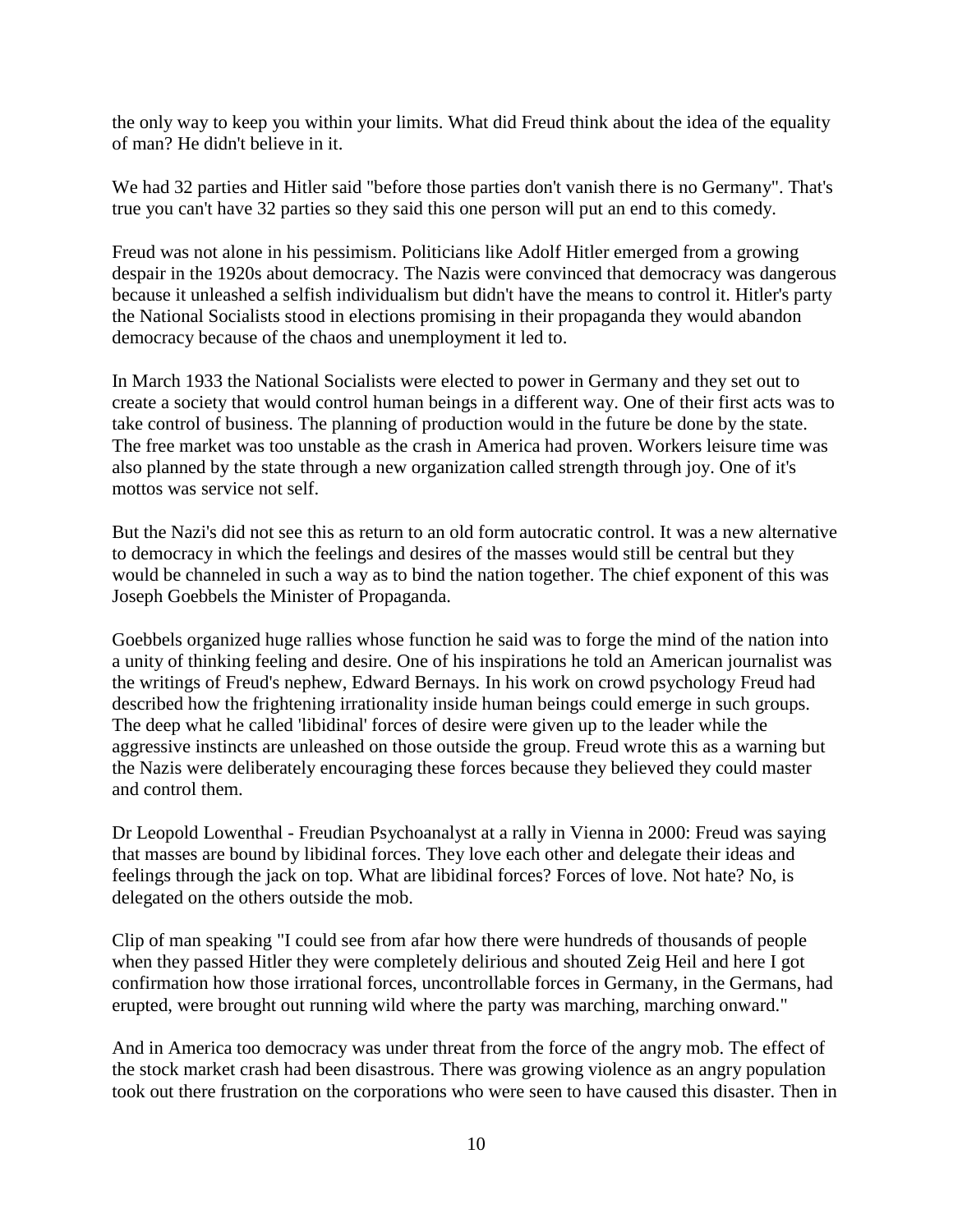1932 a new President was elected who was also going to use the power of the state to control the free market. But his aim was not to destroy democracy but to strengthen it. And to do this he was going to develop a new way of dealing with the masses.

President Roosevelt's in his inauguration speech: "I am prepared under my constitutional duty to recommend the measures that a stricken nation in the midst of stricken world may require. But in the event that the national emergency is still critical I shall not evade the clear course of duty that will then confront me. I shall ask the congress for the one remaining instrument to meet the crisis - broad executive power."

It was the start of what would become known as The New Deal. Roosevelt assembled a group of young technocrats and planners in Washington. He told them that their job was to plan and run giant new industrial projects for the good of the nation. Roosevelt was convinced the stock market crash had shown that laissez faire capitalism could no longer run modern industrial economies. This had become the job of government. Big business was horrified but The New Deal had attracted the admiration of the Nazis, especially Joseph Goebbels.

Joseph Goebbels speaking in a news interview: "I am very interested in social developments in America. I believe that President Roosevelt has chosen the right path. We are dealing with the greatest social problems ever known. Millions of unemployed must get their jobs back and this cannot be left to private initiative. It's the government that must tackle the problem."

But although Roosevelt like the Nazis was trying to organize society in a different way, unlike the Nazis he believed that human beings were rational and could be trusted to take an active part in government. Roosevelt believed it was possible to explain his policies to ordinary Americans and to take into account their opinions. To do this he was helped by the new ideas of an American social scientist called George Gallup.

New clip voiceover: "Favorite reading of new deal Washington - the survey of public opinion. From offices at Princeton New Jersey a famed statistician George Gallup tells Washington from week to week what the nation is thinking. And in New York Fortune Magazines analyst Elmo Roper compiles for publication a continuous record of the nation's approval or disapproval of how the country is being run."

Gallup and Roper rejected Bernays' view that human beings were at the mercy of unconscious forces and so needed to be controlled. Their system of opinion polling was based on the idea that people could be trusted to know what they wanted. They argued that one could measure and predict the opinions and behavior of the public if one asked strictly factual questions and avoided manipulating their emotions.

George Gallup Jr - Son of George Gallup: Prior to scientific polling the view of many people was that you couldn't trust public opinion, that it was irrational; that it was ill-informed, that it was chaotic, unruly and so forth; and so that it should be dismissed. But with scientific polling I think it established very clearly that people are rational, that they do make good decisions, and this offers democracy a chance to be truly informed by the public giving everybody a voice in the way the country is run. I know my father wouldn't necessarily say that the voice of the public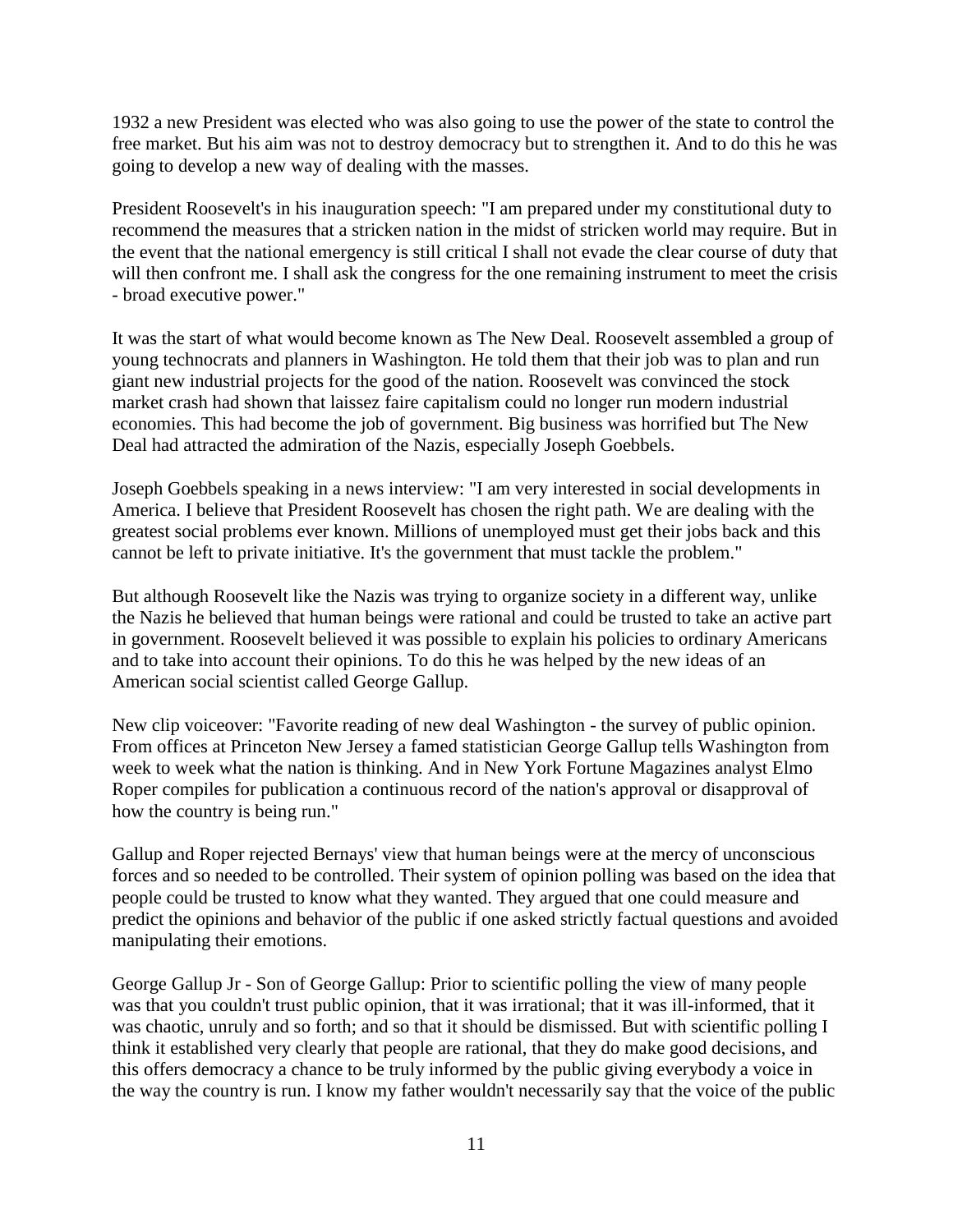is the voice of God, but he did feel very much that the voice of the people is a rational voice and should be heard.

What Roosevelt was doing was forging a new connection between the masses and politicians. No longer were they irrational consumers who managed by sating their desires, instead they were sensible citizens who could take part in the governing of the country. In 1936 Roosevelt stood for re-election. He promised further control over big business. To the corporations it was the beginning of a dictatorship.

Big business leader speaking in an interview: "Roosevelt interferes with private enterprise and he's running the country into debt for generations to come. The way to get recovery is to let business alone."

But Roosevelt was triumphantly re-elected. Faced with this, business now decided to fight back, to regain power in America. At the heart of the battle would be Edward Bernays and the profession he had invented, public relations.

Stewart Ewen - Historian of Public Relations: Following that lecture business people start to get together and start to carry on discussions, primarily in private and they start talking to each other about the need to sort of carry on ideological warfare against the New Deal. And to sort of reassert the sort of connectedness between the idea of democracy on the one hand and the idea of privately owned business on the other. And so under the umbrella of an organization that still exists which is called The National Association of Manufacturers and whose membership included all of the major corporations of the United States a campaign is launched explicitly designed to create emotional attachments between the public and big business; it's Bernays' techniques being used on a grand scale. I mean totally.

The campaign set out to show dramatically that it was business not politicians that created modern America. Bernays was an advisor to General Motors but he was no longer alone. The industry he had founded now flourished as hundreds of public relations advisors organized a vast campaign. They not only used advertisements and billboards but managed to insinuate their message into the editorial pages of the newspapers.

It became a bitter fight. In response to the campaign the government made films about the unscrupulous manipulation of the press by big business and the central villain was the new figure of the public relations man.

Voiceover from one such film: "They try to achieve their ends by working entirely behind the scenes corrupting and deceiving the public. The aims of such groups may be either good or bad so far as the public interest is concerned, but their methods are a grave danger to democratic institutions."

The films also showed how the responsible citizens could monitor the press themselves. They could create a chart that analyzed the press for signs of hidden bias. But such earnest instruction was to be no match for the powerful imagination of Edward Bernays. He was about to help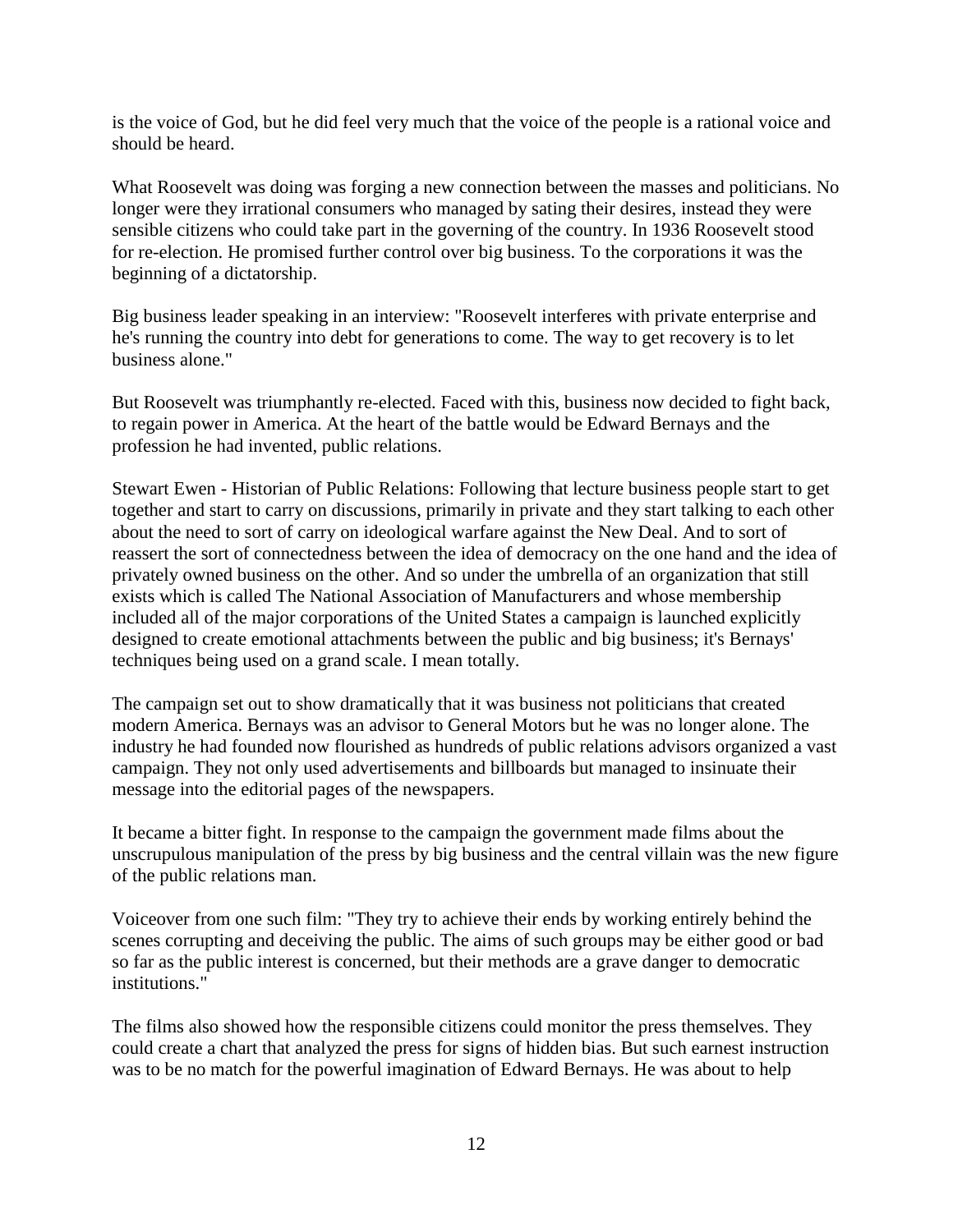create a vision of the utopia that free market capitalism would build in America if it was unleashed.

In 1939 New York hosted the World's Fair. Edward Bernays was a central adviser. He insisted that the theme be the link between democracy and American business. At the heart of the fair was a giant white dome that Bernays named 'Democracity', and the central exhibit was a vast working model of America's future constructed by the General Motors corporation.

Ann Bernays - Daughter of Edward Bernays: To my father the World's Fair wan an opportunity to keep the status quo. That is, capitalism in a democracy, democracy and capitalism and that marriage. He did that by manipulating people and getting them to think that you couldn't have real democracy in anything but a capitalist society which was capable of doing anything; of creating these wonderful highways, of making moving pictures inside everybody's house, of telephones that didn't need chords, of sleek roadsters. It was consumerist but at the same time you inferred that in a funny way that democracy and capitalism went together.

The World's Fair was an extraordinary success and captured America's imagination. The vision it portrayed was of a new form of democracy in which business responded to people's innermost desires in a way politicians could never do. But it was a form of democracy that depended on treating people not as active citizens like Roosevelt did but as passive consumers. Because this Bernays believed, was the key to control in a mass democracy.

Stewart Ewen - Historian of Public Relations: It's not that the people are in charge but that the people's desires are in charge. The people are not in charge the people exercise no decision making power within this environment. So democracy is reduced from something which assumes an active citizenry to the idea of the public as passive consumers driven primarily by instinctual or unconscious desires and if you can in fact trigger those needs and desires you can get what you want from them.

But this struggle between the two views of human beings as to whether they were rational or irrational was about to be dramatically affected by events in Europe. Events that would also change the fortunes of the Freud family. In March 1938 the Nazis annexed Austria. It was called the Anschluss. Hitler arrived in Vienna to an extraordinary outpouring of mass adulation but even as he drove through the city behind the scenes the Nazis were systematically whipping up and unleashing the hatred of the crowd against the enemies of the new greater Germany.

Marcel Faust - Resident of Vienna 1930's - The Anschluss was a kind of an explosion of terrible hatred of so called enemies or whatever they considered as enemies, against the Jews totally and also against a lot of Austrians who opposed the Nazis in Austria. They said it's legitimate now you can do what you want so they did it. Stealing and robbing and killing, I can't stay there a while; human depravity was always near to normal behavior it can change very quickly.

As the violence and assassinations raged in Vienna Freud decided he had to leave. His aim was to go to Britain, but he knew Britain like many countries was refusing entrance to most Jewish refugees. But help came from the leading psychoanalyst in Britain, Ernest Jones. He was in the same ice skating club as the Home Secretary Sir Samuel Hall, and Jones persuaded Hall to issue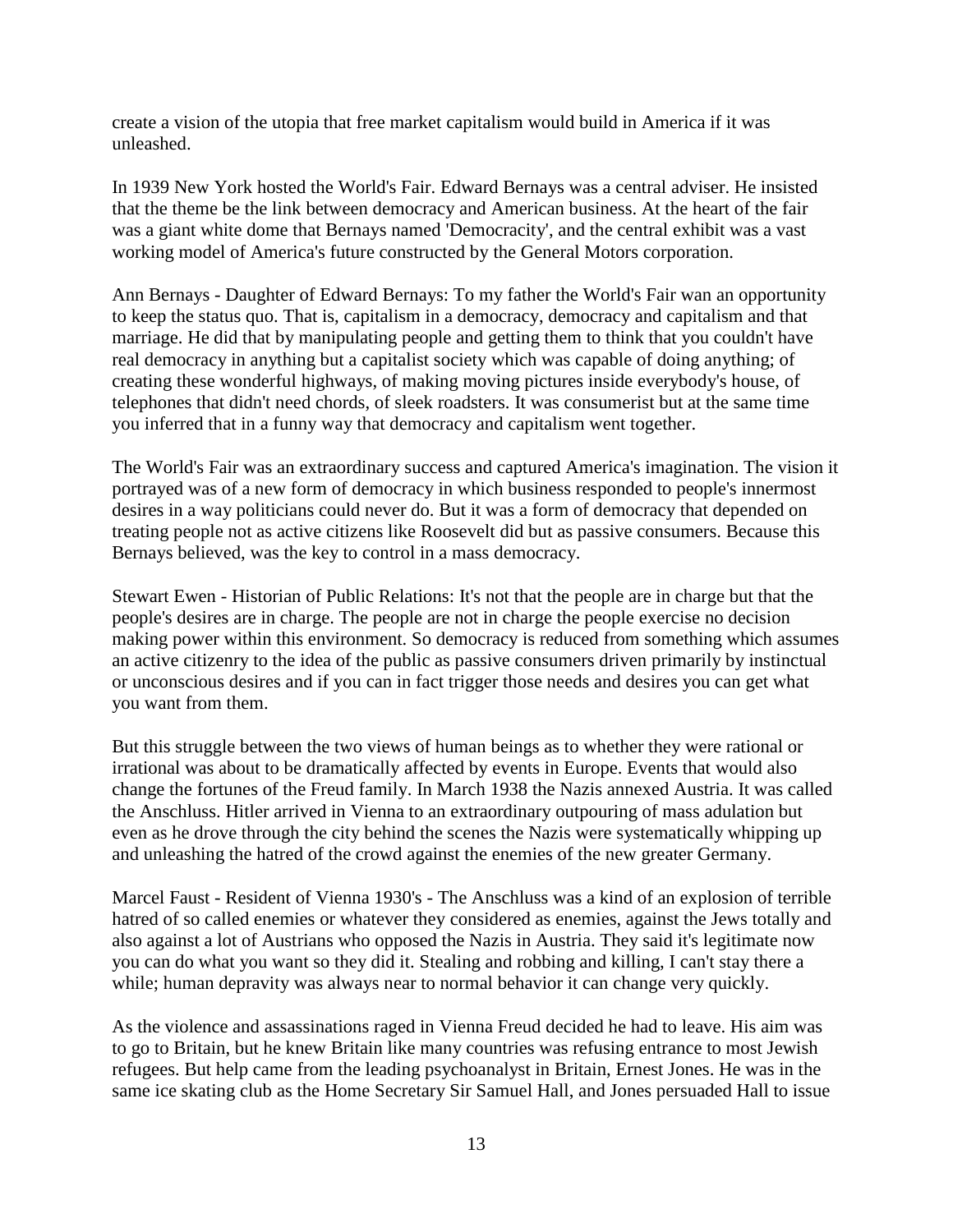Freud a British work permit and in May 1938 Freud, his daughter Anna and other members of his family set off for London.

Freud arrived in London as Britain was preparing for war and he settled with his daughter Anna in a house in Hampstead. But Freud's cancer was now far advanced and in September 1939 just three weeks after the outbreak of war he died.

The Second World War would utterly transform the way government saw democracy and the people they governed. Next week's program will show how the American government as a result of the war became convinced there were savage dangerous forces inside all human beings. Forces that needed to be controlled. The terrible evidence from the death camps seemed to show what happened when these forces were unleashed. And politicians and planners in post war America would come to believe that hidden under the surface of their own population were the same dangerous forces. And they would turn to the Freud family to help control this enemy within. And ever adaptable Edward Bernays would work not just for the American government but the CIA and Sigmund Freud's daughter Anna would also become powerful in the United States because she believed that people could be taught to control the irrational forces within them. Out of this would come vast government programs to manage the inner psychological life of the masses.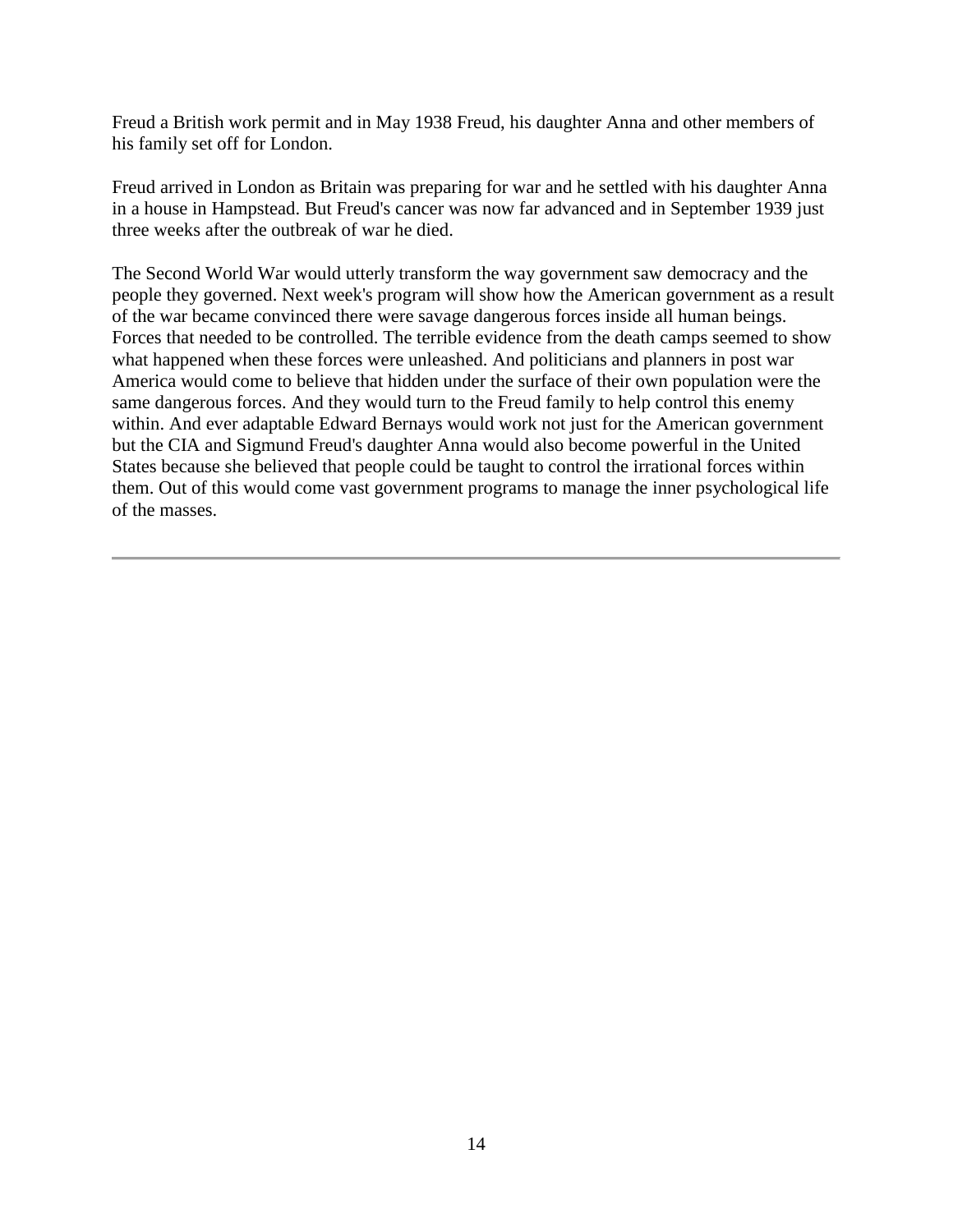# **Century of the Self**

### *Part 2: Engineering of Consent*

Anna Freud speaking: Let's say a word about dreams. We all have thoughts which we never knew we had. They are too uncomfortable or too incompatible with our adult self to be remembered. Yet they are often disturbing rumbling under the surface like lava in a volcano. The dream is the royal road to these thoughts. The royal road to the unconscious.

*This is the story about how Sigmund Freud's ideas about the unconscious mind were used by those in power in post war America to try and control the masses. Politicians and planners came to believe That Freud was to suggest that hidden deep within all human beings were dangerous and irrational desires and fears. They were convinced that it was the unleashing of these instincts that had led to barbarism of Nazi Germany. To stop it ever happening again, they set out to find ways to control this hidden enemy within the human mind.*

*At the heart of the story are Sigmund Freud's daughter Anna and his nephew Edward Bernays who had invented the profession of public relations. Their ideas were used by the US government, big business and the CIA to develop techniques to manage and control the minds of the American people. Those in power believed that the only way to make democracy work and create a stable society was to repress the savage barbarism that lurked just under the surface of normal American life.*

The story begins in the middle of the fierce fighting of the Second World War. As the fighting intensified the American army was faced by an extraordinary number of mental breakdowns among its troops. Forty-nine percent of all soldiers evacuated from combat were sent back because they suffered from mental problems. In desperation the army turned to the new ideas of psychoanalysis. They made a film record of the experiment using hidden cameras.

Doctor interviewing solider: "It says here on your record that you had headaches and that you had crying spells."

Soldier: "Yes sir, I believe that your profession is calling it nostalgia."

Doctor: "In other words, homesickness."

Soldier: "Yes sir. It was induced when shortly before the war I received a picture of my sweetheart. (begins to cry) I'm sorry I can't continue. (leaves)"

It was the first time that anyone had paid such attention to the feelings and anxieties of ordinary people. AT the heart of the experiment were a number of refugee psychoanalysts from central Europe. They worked with American psychiatrists to guide and shape the project.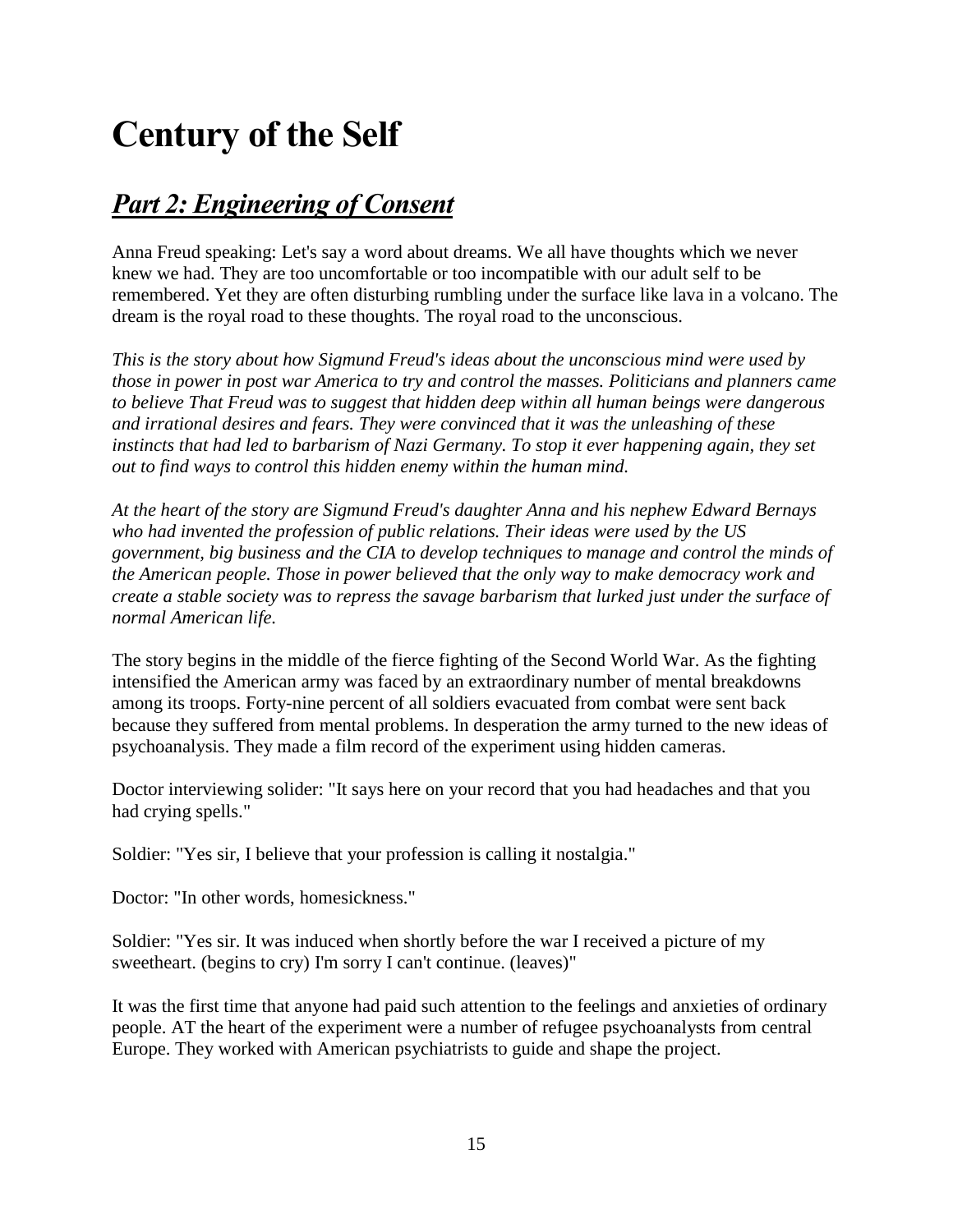Professor Martin Bergmann - Psychoanalyst, US Army 1943-45: When I first came to America I worked in the psychiatric service with soldiers trying to rehabilitate them. And I travelled in the train from the east coast to the west coast I was enormously curious what goes on in all of those little towns that the train is passing. After my years in the army I knew exactly what everyone was doing in the little towns. Because I saw so many people who came from there and I understood their aspirations, their disappointments and so forth. So it was as if somebody had invited me to a privileged tour into the inner soul of America.

Doctor interviewing crying soldier again:

Soldier: "(crying) I'm not doing this deliberately please believe me."

Doctor: "This display of emotion is sometimes very helpful."

Soldier: "I hope so, sir."

Doctor: "Sure, it gets it off your chest"

Soldier: "Well sir, to be perfectly honest with you I'm very much in love with my sweetheart. She has been the one person that gave me a sense of importance in that through her cooperation with me we were able to surmount so many obstacles."

The psychoanalysts used techniques developed by Freud to take the men back into their pasts. They became convinced that the breakdowns were not the direct result of the fighting. The stress of combat had merely triggered old childhood memories. These were memories of the men's own violent feelings and desires which they had repressed because they were too frightening. To the psychoanalyst it was overwhelming proof of Freud's theory that underneath human beings were driven by primitive irrational forces.

Professor Martin Bergmann - Psychoanalyst, US Army 1943-45: World War II was a major shattering experience because I discovered the enormous role of the irrational in the life of most people. Now that I can say that I learned that the ratio between the irrational and the rational in America is very much in favor of the irrational. That there's much greater unhappiness, much more suffering, it's much more a sad country than one would imagine from the advertisements that you made, a much more problematic country.

Victory in the Second World War was celebrated as a triumph of democracy, but in private many policy makers were worried about the implications of the analysis of the soldiers. It seemed to show that underneath every American were irrational violent drives. What had happened in Germany seemed to bear this out. The complicity of so many ordinary Germans in mass killings during the war showed just how easily these forces could break through and overwhelm democracy.

Ellen Herman - Historian of American Psychology: Planners and policy makers had been convinced by their experiences during World War II that human beings could act very irrationally because of this sort of teeming and raw and unpredictable emotionality. The kind of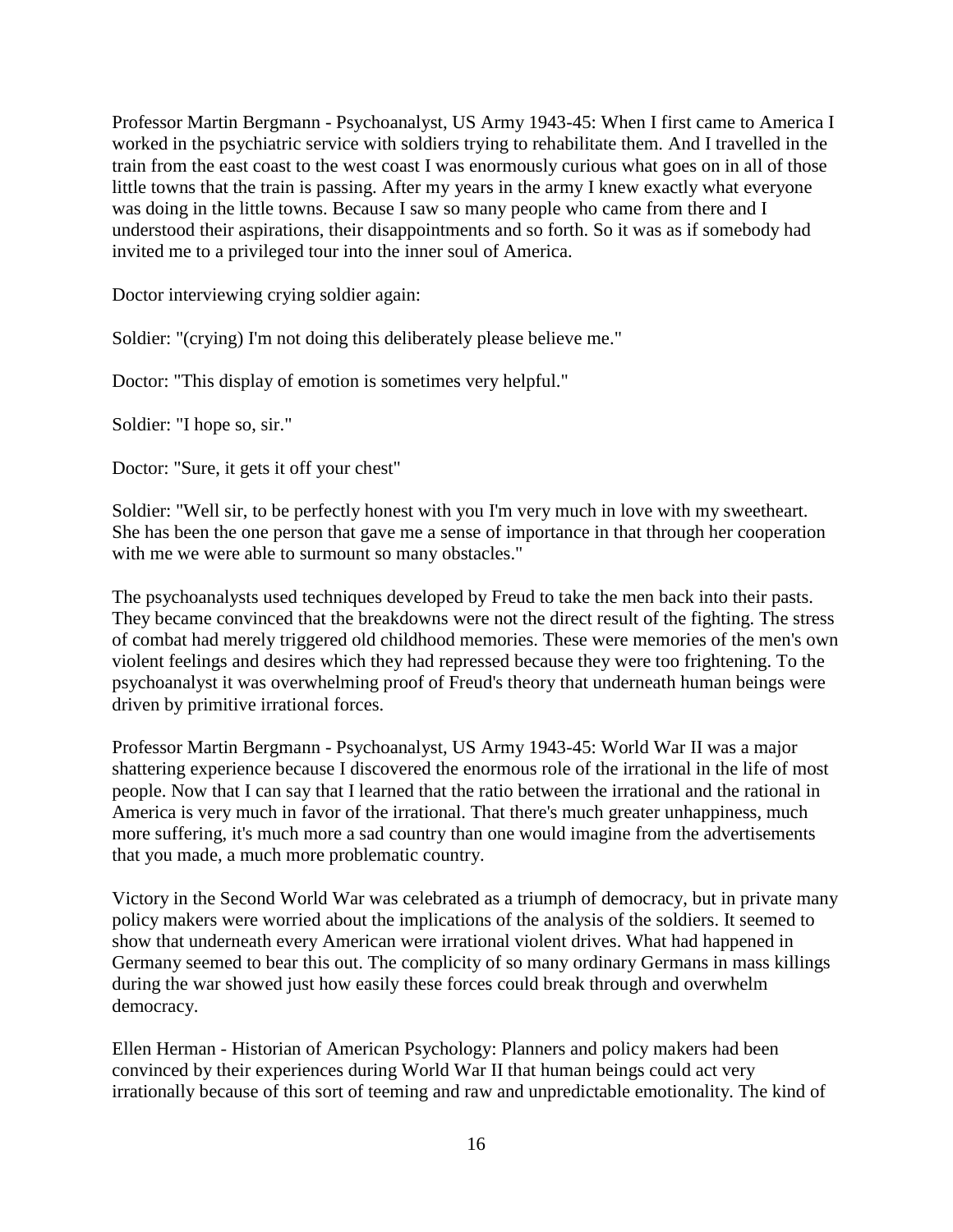chaos that lived at the base of human personality could in fact infect the society social institutions to such a point that the society itself would become sick. That's what they believe happened in Germany n which the irrational, the anti-democratic went wild. It is a vision of human nature as incredibly destructive and they were terrified Americans would in fact behave that way or were capable of behaving that way and they wanted to avoid a rerun of that.

Professor Martin Bergmann - Psychoanalyst, US Army 1943-45: So what is needed is a human being that can internalize democratic values so they are not shaken with the storm and psychoanalysis carried in it the promise that it can be done. It opened up new vistas as to how the inner structures of the human being can be changed so that he becomes a more vital free supporter and maintainer of democracy.

Psychoanalysts were convinced they not only understood these dangerous forces but they knew how to control them too. They would use their techniques to create democratic individuals because democracy left to itself failed to do this. The source of this idea is not only Sigmund Freud but his youngest daughter Anna. She had fled with her father to London before the outbreak of war, and after he died Anna Freud became the acknowledged leader of the world psychoanalytic movement. She saw her job as to fulfill her father's dream of making his ideas accepted through the world.

Anton Freud - Anna Freud's Nephew: At the center of the Freud movement stood only Anna because she managed to work herself into that position. She was recognized as that and not just because she was the daughter, she worked on that. She was rather forbidding and was not to me a warm person, not an Aunt that we could kiss and put your arms around; not at all; and her whole life rotated around the spreading of psychoanalysis.

Freud himself had seen the role of psychoanalysis as allowing people to understand their unconscious drives. But Anna Freud believed it was possible to teach individuals how to control these inner forces. She had come to believe this through analyzing children, above all the children of her close friend Dorothy Burlingham. Dorothy Burlingham was an American millionairess who in the 1920s fled a failed marriage and brought her children to Anna Freud in Vienna. They were suffering terrible anxieties and aggression, but Anna Freud was convinced she could free them from this by changing the world around them.

Michael Burlingham - Dorothy Burlingham's grandson: She thought that she could come in and enter their environment essentially, because they were children you see and didn't have independent lives of their own, she could go talk to the parents or the mother, she could go to the schools she could influence their real world, the actual external world to change their lives to help them. And to change them as people? I think that was part of what her idea was, she felt that she could change them.

From her analysis of the Burlingham children Anna Freud developed a theory of how to control the inner drives. It was simple - you taught the children to conform to the rules of society. But this more than just moral guidance. Anna Freud believed if children like the Burlinghams strictly followed the rules of accepted social conduct then as they grew up the conscious part of their mind, what was called the ego, would be greatly strengthened in its struggle to control the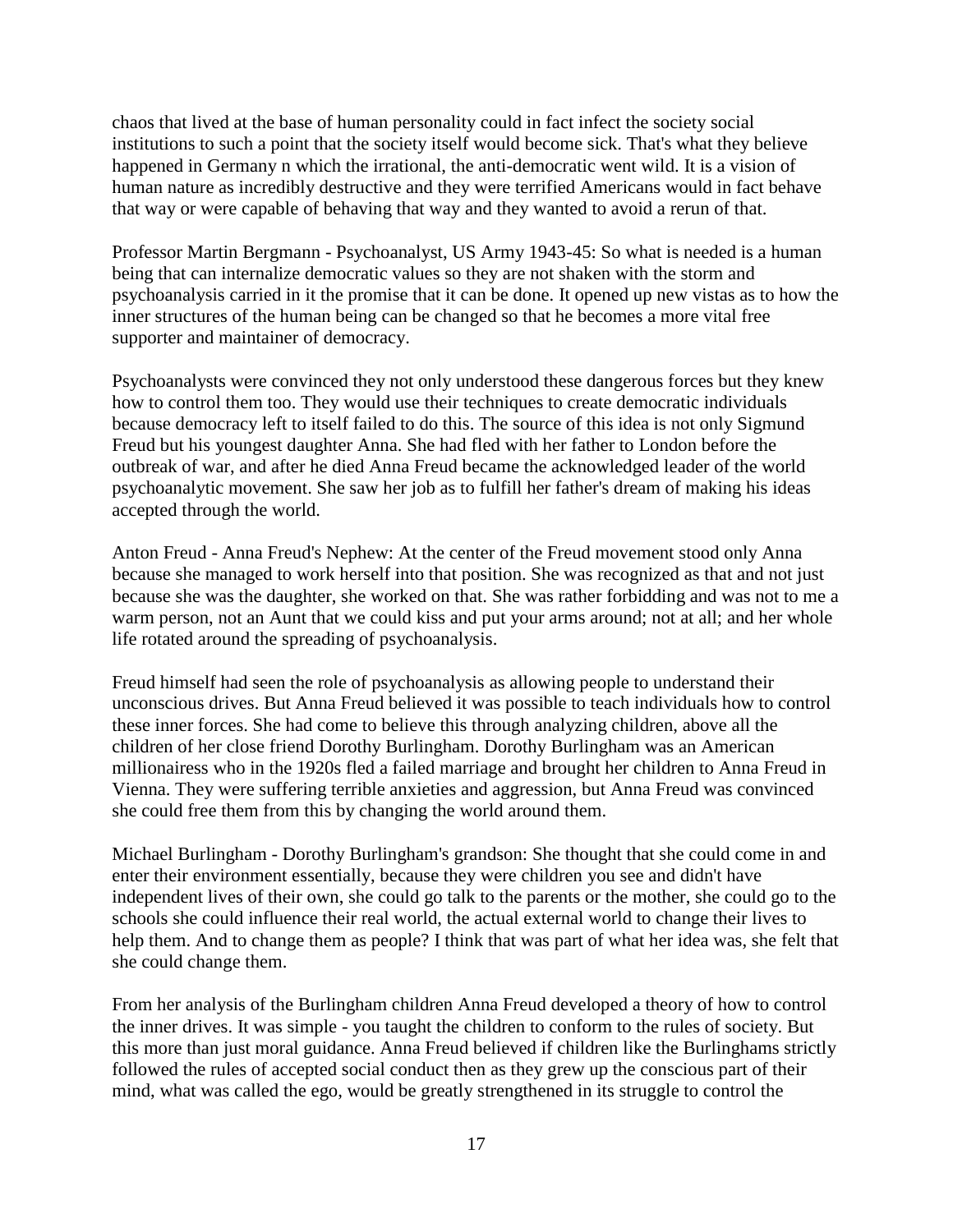unconscious. But if children did not conform their ego would be weak and they would be prey to the dangerous forces of the unconscious.

Michael Burlingham - Dorothy Burlingham's grandson: In my father's case they were concerned that he would be a homosexual and so a lot of their efforts went into preventing or trying to stop my father from becoming a homosexual. Whether or not he would have or did you know is unknown to me. Why would they want to stop that? Because they felt it was abnormal, it wasn't a normal way to develop. They wanted to have him develop along lines that society recognized as normal because if you didn't then you would be under control of forces that you don't understand, that you are not even aware of.

The analysis seemed to be a great success and in the thirties the Burlingham children returned to America. Hey settled down to happy married lives in the suburbs. What they didn't realize was that their experience was about to become a template for a giant social experiment to control the inner mental life of the American population.

In 1946 President Truman signed The National Mental Health Act. It had been born directly out of the wartime discoveries by psychoanalysts that millions of Americans who had been drafted suffered hidden anxieties and fears. The aim of the act was to deal with this invisible threat to society.

Newsreel voiceover: Shocked by the appalling percentage of the emotionally unstable revealed by the World War II draft figures, Congress in 1946 passed The National Mental Health Act which recognized for the first time that mental illness was a national problem. Keenly aware of the tremendous problems ahead is Dr. Robert H Felix, director of the vast new project. Dr Felix: A primary objective of The National Mental Health program is to increase our fund of scientific knowledge about mental health and about mental illness. We're not doing this. Why? Because there are all too few skilled mental health workers.

Two of the principal architects of the act were the Menninger brothers Carl and Will. Will had run the wartime psychotherapy experiments and now he and his brother begun to train hundreds of new psychiatrists. The Menningers were convinced that it would be possible to apply Anna Freud's ideas on a wide scale and to adults as well as children. The psychiatrist's job would be to teach ordinary Americans how to control their unconscious drives. Psychoanalysis could be used to make a better society.

Dr. Robert Wallerstein - Psychoanalyst, Menninger Clinic 1949-1966: They said psychoanalytic thinking could make for the betterment of society. Because you could change the way the mind functioned; and you could take the ways in which people did hurtful things to themselves and others and alter them by enlarging their understanding. And this was the vision psychoanalysis brought. That you could really change people. And you could change them almost in limitless ways.

In the late forties a vast project began in America to apply the ideas of psychoanalysis to the masses. Psychological guidance centers were set up in hundreds of towns. They were staffed by psychiatrists who believed it was their job to control the hidden forces inside the minds of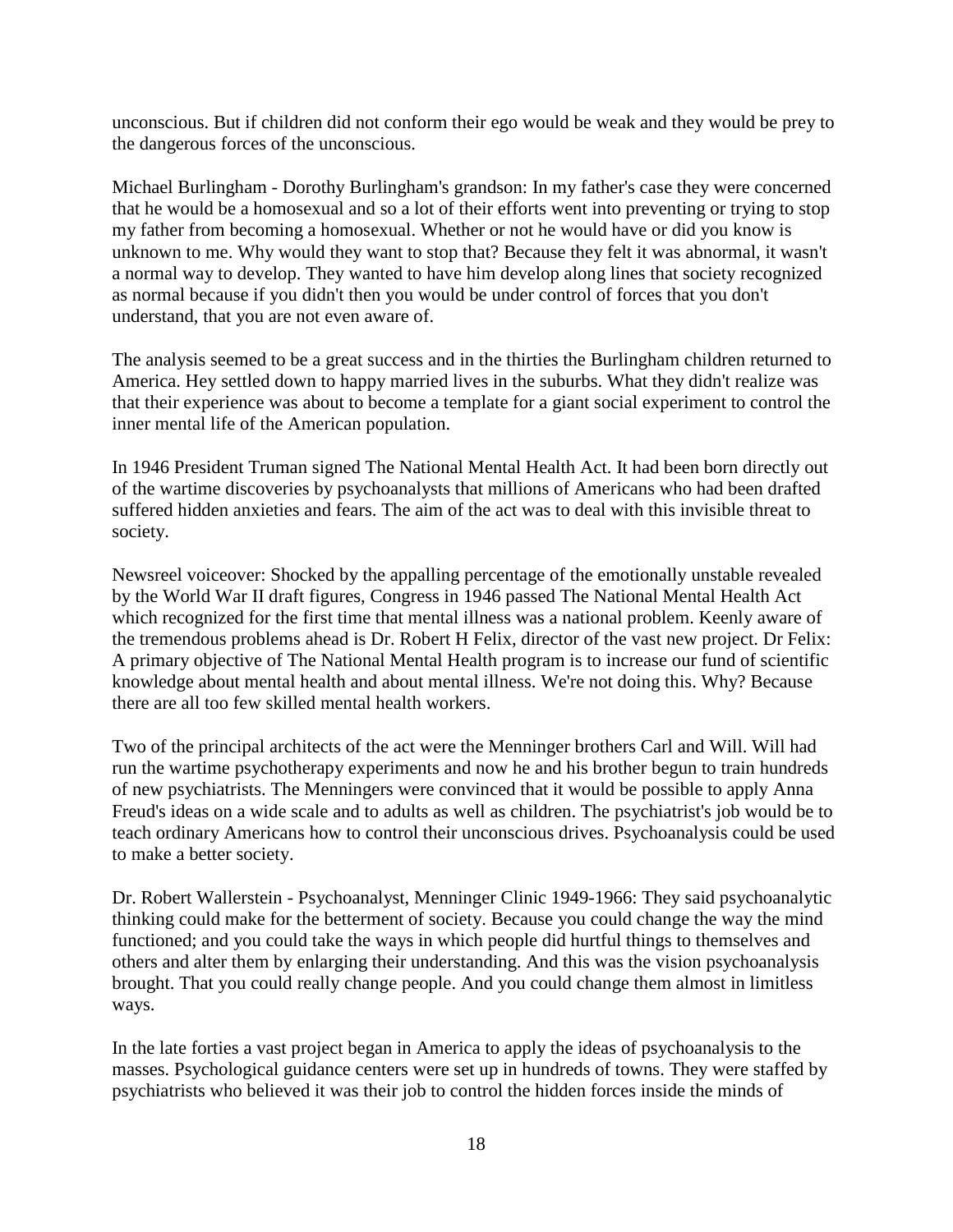millions of ordinary Americans. At the same time thousands of counselors were trained to apply psychoanalysis to marriage guidance, and social workers were sent out to visit people's homes and advise them on the psychological structure of family life. Behind all this was the fundamental idea of Anna Freuds' - that if people were encouraged to conform to the accepted patterns of family and social life then their ego would be strengthened. They would be able to control the dangerous forces within them.

Clip from 'Control Your Emotions' an instructional film: When your emotions control your actions it affects not only yourself but the people around you. And if this sort of flair up is repeated often it might lead to a permanently warped personality. You can control the fire of your emotions so that your personality becomes more pleasant.

Dr. Harold Blum - Psychoanalyst: So we expected someone who had been through that experience to more insightful, much more understanding, and a much better regulated person. And regulation includes being able to let go as it were, to enjoy a football game or a soccer game. A more understanding, yes rational, but also appropriately emotional person. The regulatory aspects of the human mind would really be in charge, instead of being overwhelmed by our passions and our darker impulses. That one would be master or mistress over one's own passions.

Dr. Neil Smelser - Political Theorist and Psychoanalyst: They just felt that the road to happiness was in adapting to the external world in which they lived. That people could be uncrippled from their own neurotic conflicts and impulses; that they would not engage in self-destructive behavior, that they would in fact adapt to the reality about them. They never questioned the reality. They never questioned that it might itself be a source of evil or something to which you could not adapt without compromise or without suffering or without exploiting yourself in some way. So there was this fit with the politics of the day.

But it was only the beginning of the rise to power of psychoanalysis in America. Psychoanalysts were about to move into big business and use their techniques not just to create model citizens but model consumers. Last week's episode showed how Freud's American nephew Edward Bernays had been the first to convince American corporations that they could sell products by connecting them with people's unconscious feelings. But now a group of psychoanalysts were going to take what Bernays had begun and invent a whole range of techniques to get inside and manage the unconscious mind of the consumer. They were led by Ernest Dichter. Dichter had practiced next door to Freud in Vienna, but he had come to America and set up The Institute for Motivational Research in an old mansion north of New York.

Promotional Clip: This is The Institute for Motivational Research, a place devoted to the intriguing business of finding out why people behave as they do. Why they buy as they do. Why they respond to advertising as they do. And this is Dr. Ernest Dichter. "We don't go out and ask directly why do you buy and why don't you, what we try to do instead is try to understand the total personality, the self-image of the customer; we use all the resources of modern social sciences. It opens up some stimulating psychological techniques for selling any new product.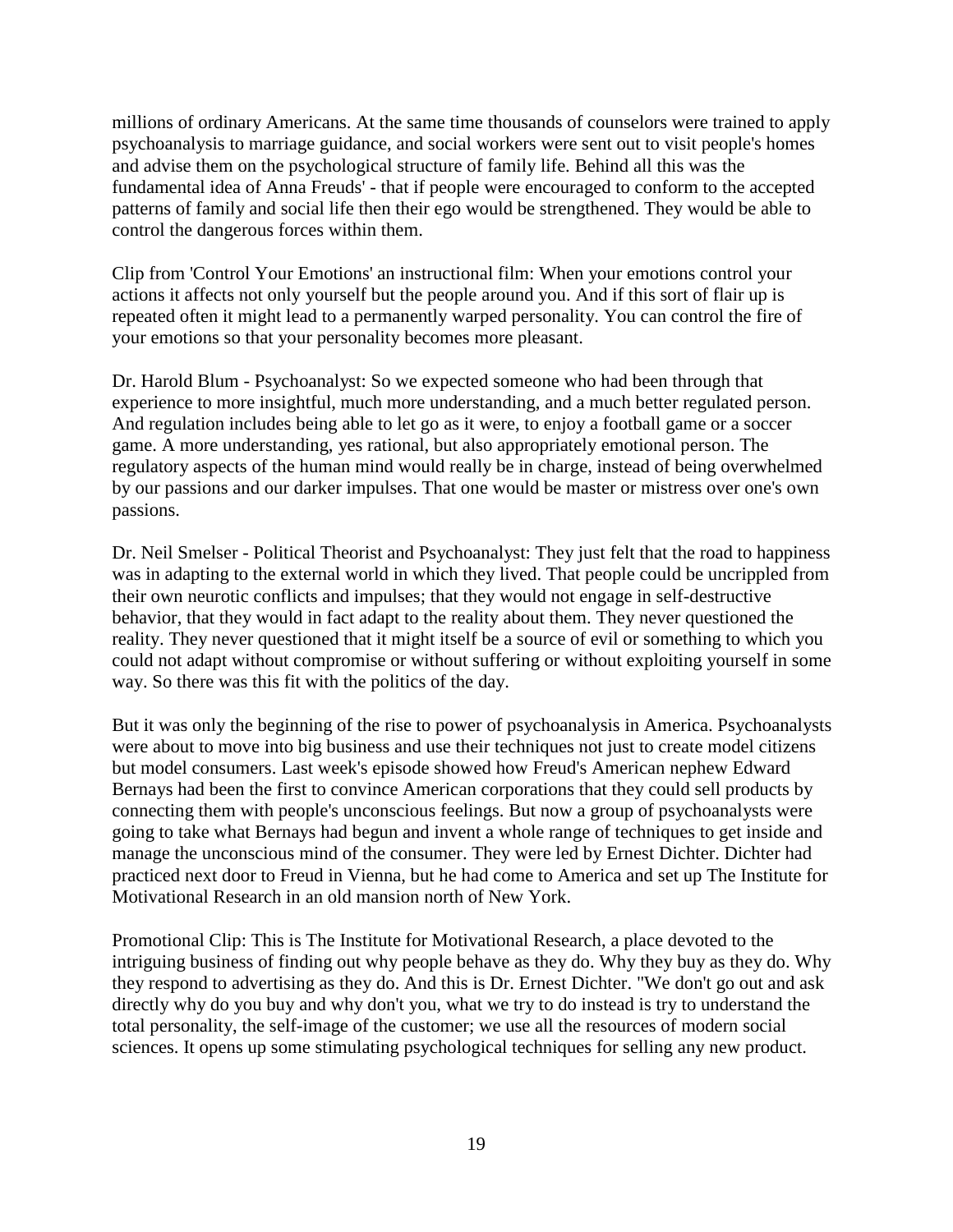Like the other psychoanalysts Dichter believed that American citizens were fundamentally irrational beings; they could not be trusted. Their real reasons for buying products were rooted in unconscious desires and feelings. And Dichter wanted to find ways to uncover what he called 'the secret self' of the American consumer.

Fritz Gehagen - Psychologist and employee of Ernest Dichter: He was trying to get out of people's mind the unconscious motivations that they had for purchasing. These could be sexual, they could be psychological, they could be sociological, they could be a demand for status a demand for recognition. There were things that people couldn't verbalize or wouldn't verbalize because they were too secret to them, they were a part of their nature, and they would be embarrassed if they came out and said things like this.

Hedy Dichter - Ernest Dichter's wife: He would interview people but not ask them direct questions but let them talk freely like you do in psychoanalysis, and that was his background.

Fritz Gehagen - Psychologist and employee of Ernest Dichter: And he said why can't we have a group therapy session about products? And so Dichter built this room up above his garage and he said we can have psychoanalysis of products, they can actually act out and verbalize their wants and needs. And they could be observed and watched and other people could comment and they could talk about it and everybody could join in. He was the first to do this, this was absolutely the first time this was ever done. And he had a movie projector up there where you could show advertisements and people could react to them and he invented the whole technique for mining the unconscious about the hidden psychological wants that people had about products. This became the focus group.

Dichter's breakthrough came with a focus group study he did for Betty Crocker foods. Like many food manufacturers in the early fifties they had invented a new range of instant convenience foods. But although consumers had told market researchers they would welcome the idea in fact they were refusing to buy them. The worst problem was the Betty Crocker cake mix. Dichter did a series of focus groups where housewives free associated about the cake mix. He concluded they felt unconscious guilt about the new image created of ease and convenience.

Bill Schlackman - Psychologist and employee of Ernest Dichter: In other words he had understood that the barrier to the consumption of the product was housewives' feeling of guilt about using it. They basically on one hand wanted to make it easier for themselves but they felt guilty about it. So what you've got to do in those circumstances is remove the barrier, the barrier being guilt. And the way you do that is you give the housewife a greater sense of participation. And how do you do that? By adding an egg. As simple as that.

Dichter told Betty Crocker to put an instruction on the packet that the housewife should add an egg. It would be an unconscious symbol he said, of the housewife mixing in her own eggs as a gift to her husband and so would lessen the guilt. Betty Crocker did it, and the sales soared.

Bill Schlackman - Psychologist and employee of Ernest Dichter: The consumer may have basic needs that the consumer himself or herself doesn't fully understand. You have to know what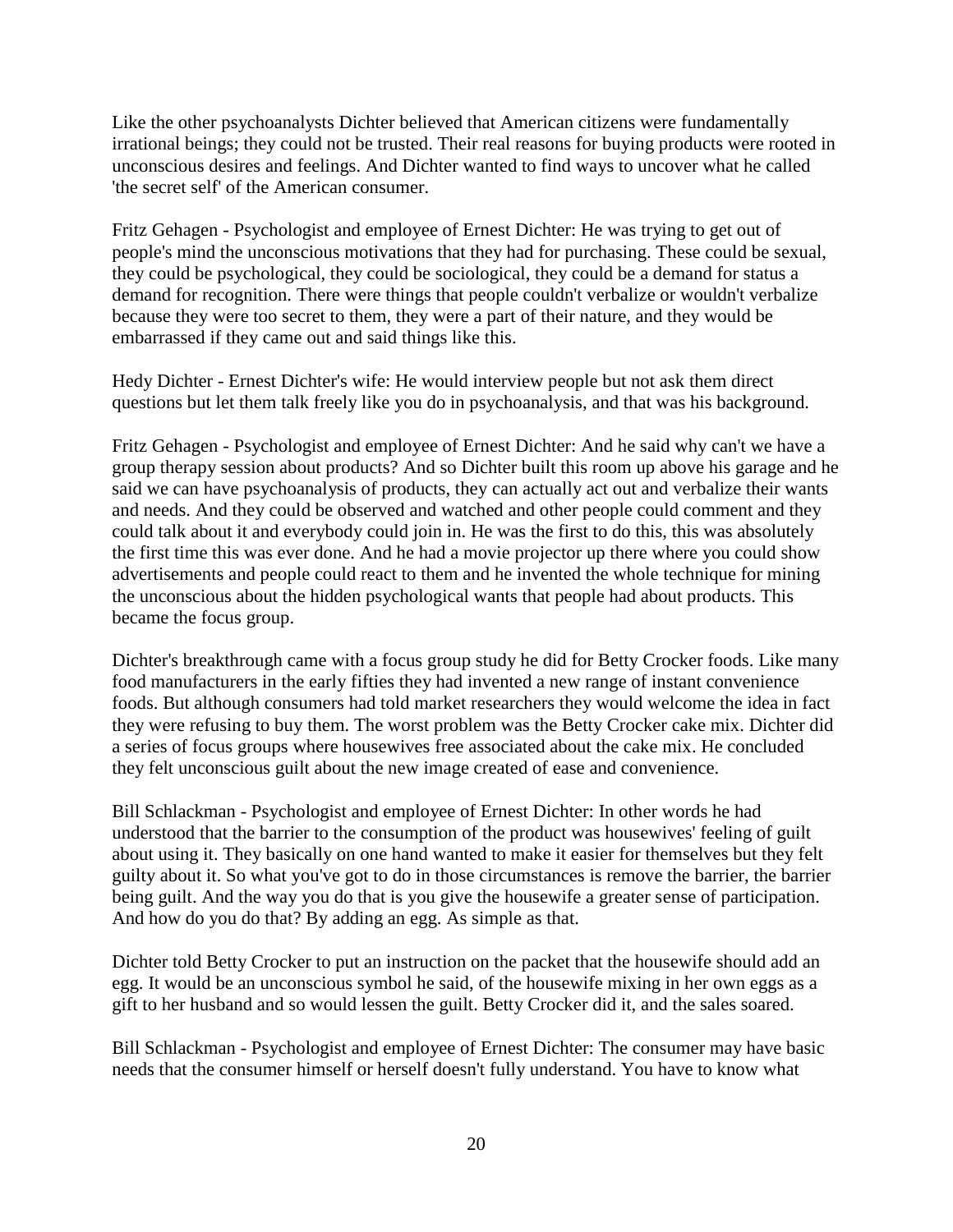those needs are in order to fully exploit the consumer. Is it wrong to give people what they want by taking away their defenses, helping remove their defenses?

Dichters success led to a rush by corporations and advertising agencies to employ psychoanalysts. They became known as the depth boys and they promised to show companies how to make millions by connecting their products with people's hidden desires. Dichter himself became a millionaire, famous for inventing slogans like 'A Tiger in Your Tank'. Even the marketing of the Barbie doll came from a children's focus group.

But Dichter was convinced this was far more than just selling. Like Anna Freud he believed that the environment could be used to strengthen the human personality, and products had the power both to sate inner desires and give people a feeling of common identity with those around them. It was a strategy for creating a stable society. Dichter called it the strategy of desire.

Ernest Dichter speaking in a promotional clip: To understand a stable citizen you have to know that modern man quite often tries to work off his frustrations by spending on self-gratification. Modern man is eternally ready to fill out his self-image by purchasing products which compliment it.

Hedy Dichter - Ernest Dichter's wife: If you identify yourself with a product it can have a therapeutic value. It improves your self-image and you become a more secure person and have suddenly this kind of confidence of going out in the world and doing what you want successfully. And it's believed that would then improve the whole of our society and become the best society on this planet.

By the early fifties the ideas of psychoanalysis had penetrated deep into American life. The psychoanalysts themselves became rich and powerful. Many had consulting rooms overlooking Central Park in New York. Politicians and famous writers like Arthur Miller and Tennessee Williams became their patients. They were seeking not just help, but to understand the hidden roots of human behavior.

Professor Martin Bergmann - New York Psychoanalyst: We were sought after. Washington was interested in what we think. The important writers, important politicians were undergoing psychoanalysis. We had waiting lists because there were so many patients that wanted to be analyzed. So it gave us a little bit of a swelled head.

And as the psychoanalyst's ideas took hold in America, a new elite began to emerge in politics, in social planning, and in business. What linked this elite was the assumption that the masses were fundamentally irrational. To make a free market democracy like America work one had to use psychological techniques to control mass irrationality.

Ellen Herman - Historian of American Psychology: They actually believed that this elite was necessary because individual citizens were not capable, if left alone, of being democratic citizens. The elite was necessary in order to create the conditions that would produce individuals capable of behaving as a good consumer and also behaving as a democratic citizen. They didn't see their activities as anti-democratic; as undermining the capacity of individual citizens for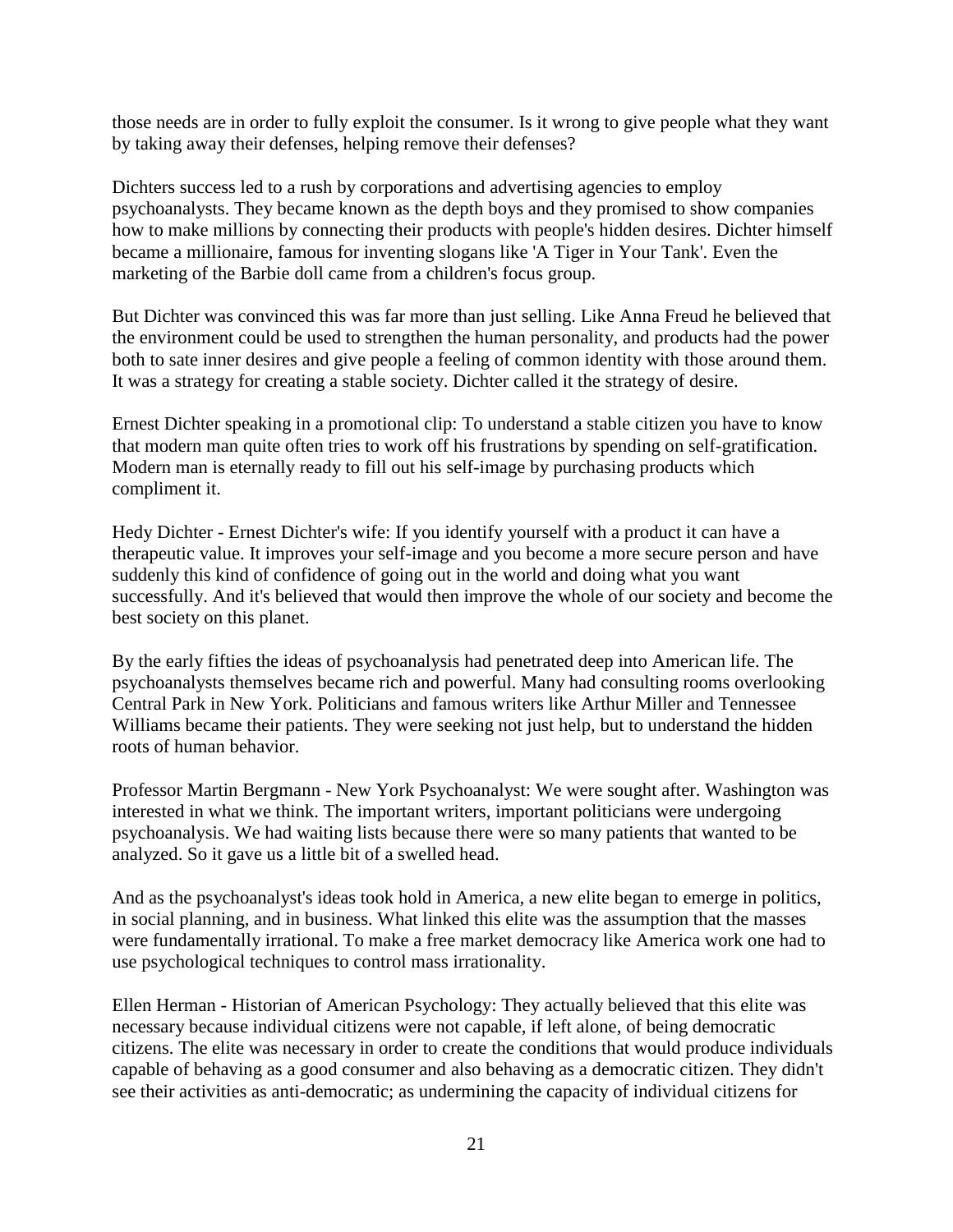democracy; quite the opposite. They understood that they were creating the conditions for democracy's survival in the future.

The rise of psychoanalysis to power in America was an extraordinary triumph for Anna Freud and her tireless promotion of her ideas. She remained in England living with Dorothy Burlingham. On the surface it was an idyllic life. She and Dorothy had bought a weekend cottage on the Suffolk coast. But in the summers Dorothy's children came from America to visit with the grandchildren. And underneath things were going badly wrong. Both Bob and Mabbie Burlingham whom Anna Freud had analyzed in the early 1930s had suffered personal breakdowns and their marriages were collapsing. Bob was drinking heavily and Mabbie suffered terrible anxieties. The real reasons for the visits to England were yet more analysis with Anna Freud.

Michael Burlingham - Bob Burlingham's son: The problem was that it didn't look very good did it? Because here you somebody who's having nervous breakdowns and is having alcoholic binges and this doesn't really sit well. From a humane standpoint obviously this is not desirable, you know you want to help these people, but it also had the wider ramifications of everybody in analysis, in analytic circles knew that Bob and Mabbie were guinea pigs they were the living proof that this is a wonderful process. It was very much swept under the rug, it really didn't get out. I mean these people had such, their power and influence was such that you were very careful. Anna Freud was a very powerful person and you were the grandchildren and she knew a great deal more about what went on in your parents' lives and so forth and it's not something you were going to tangle with, and you were a product of the whole situation. But at the same time we knew that something was really out of whack.

Anton Freud - Anna Freud's nephew: As he grew older she became more and more important politically and scientifically but she didn't know when to stop. She was a bit too righteous that what she did was always the thing and she would never to my knowledge acknowledge that she could make a mistake or be wrong. That was my feeling.

But the power and influence of the Freud family in America was about to grow even more. Politicians were about to turn to Anna Freud's cousin Edward Bernays for help in a time of crisis. He was going to manipulate the inner feelings and fears of the masses to help America's politicians fight the cold war.

In 1953 the Soviet Union exploded its first hydrogen bomb and the fear of nuclear war and communism gripped the United States. Those in power became concerned with how to reassure the population. Committees were set up and public information films made appealing for calm in the face of new threats like nuclear fallout.

At this point Edward Bernays was living in New York. In the 1920s he had invented the profession of Public Relations and was now one of the most powerful PR men in America. He worked for most of the major corporations and advised politicians, including President Eisenhower. Like his uncle Sigmund, Bernays was convinced that human beings were driven by irrational forces. The only way to deal with the public was to connect with their unconscious desires and fears. Bernays argued that instead of trying to reduce people's fears of communism,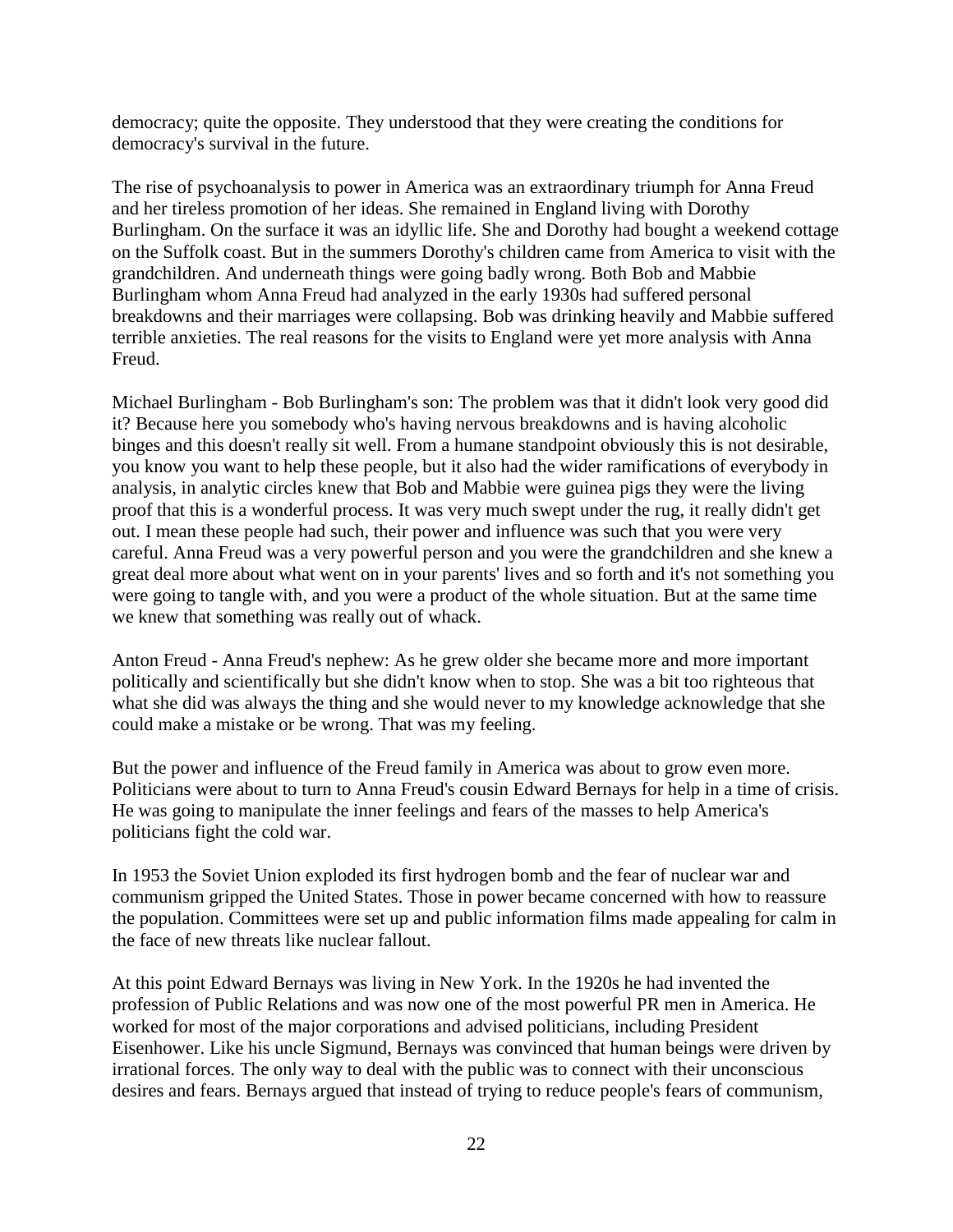one should actually encourage and manipulate the fear. And in such a way that it became a weapon in the cold war. Rational argument was fruitless.

Ann Bernays - Daughter of Edward Bernays: What my father understood about groups is that they are malleable. And that you can tap into their deepest desires or their deepest fears and use that to your own purposes. I don't think he felt that all those publics out there had reliable judgment; that they may very easily might vote for the wrong man or want the wrong thing, so that they had to be guided from above.

One of Bernays' main clients was the giant United Fruit Company. They owned vast banana plantations in Guatemala and Central America. For decades United Fruit had controlled the company through pliable dictators. It was known as a 'banana republic'. But in 1950 a young officer, Colonel Arbenz was elected president. He promised to remove United Fruits' control over the country and in 1953 he announced the government would take over much of their land. It was a massively popular move but a disaster for United Fruit and they turned to Bernays to help get rid of Arbenz.

Larry Tye - Journalist, Boston Globe: United Fruit brings in Bernays and he basically understood that what United Fruit Company had to do was change this from being a popularly elected government that was doing some things that were good for the people there into this being, very close to the American shore, a threat to American democracy. This being at time in the cold war when Americans responded to issues of 'the red scare' and what communism might do, he was trying to transform this and brilliantly did transform it into an issue of a communist threat very close to our shores; taking United Fruit again, as a commercial client out of the picture and making it look like a question of American democracy, American values being threatened.

In reality Arbenz was a democratic socialist with no links to Moscow, but Bernays set out to turn him into a communist threat to America. He organized a trip to Guatemala for influential American journalists. Few of them knew anything about the country or its politics. Bernays arranged for them to be entertained and to meet selected Guatemalan politicians who told them Arbenz was a communist controlled by Moscow.

During the trip there was also a violent anti-American demonstration in the capital. Many of those who worked for United Fruit were convinced it had been organized by Bernays himself. He also created a fake independent news agency in America called the Middle America Information Bureau. It bombarded the American media with press releases saying that Moscow was planning to use Guatemala as a beachhead to attack America. All of this had the desired effect.

Newsreel clip: In Guatemala the Jacob Arbenz regime became increasingly communistic after his inauguration in 1951. Communists in the congress and high governmental positions controlled major committees, labor and farm groups, and propaganda facilities. They agitated and led in demonstrations against neighboring countries and the United States.

Larry Tye - Journalist, Boston Globe: What was profoundly new in terms of what Bernays did was he took this menace to our backyard in Guatemala. For the first time we saw reds a couple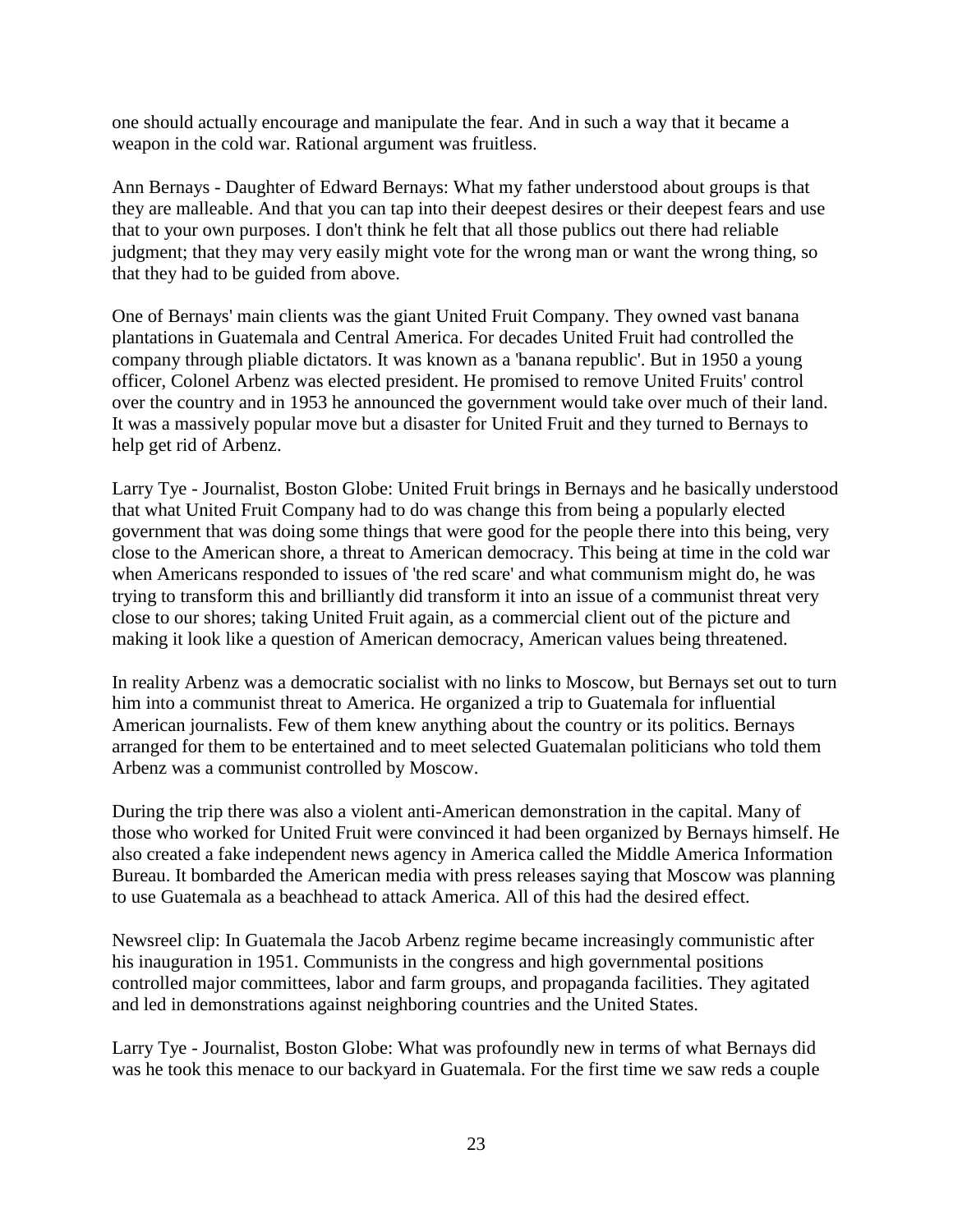hundred miles from New Orleans, who Eddie Bernays had us believing were a true threat to us. There was going to be a Soviet outpost in our backyard.

But what Bernays was doing was not just trying to blacken the Arbenz regime, he was part of a secret plot. President Eisenhower had agreed that America should topple the Arbenz government, but secretly. The CIA were instructed to organize a coup. Working with the United Fruit Company the CIA trained and armed a rebel army and found a new leader for the country called Colonel Armas. The CIA agent in charge was Howard Hunt, later one of the Watergate burglars.

Howard Hunt - Head of CIA Operation, Guatemala, 1954: What we wanted to do is have a terror campaign; to terrify Arbenz particularly, terrify his troops, much as the German Stuka bombers terrified the population of Holland, Belgium and Poland at the onset of World War II and just rendered everybody paralyzed.

As planes flown by CIA pilots dropped bombs on Guatemala City, Edward Bernays carried on his propaganda campaign in the American press. He was preparing the American population to see this as the liberation of Guatemala by freedom fighters for democracy.

Larry Tye - Journalist, Boston Globe: He totally understood that the coup would happen when conditions in the public and the press allowed for a coup to happen and he created those conditions. He was totally savvy in terms of just what he was helping create there in terms of the overthrow. But ultimately he was reshaping reality, and reshaping public opinion in a way that's undemocratic and manipulative.

On June 27th 1954 Colonel Arbenz fled the country and Armas arrived as the new leader. Within months Vice President Nixon visited Guatemala. In an event staged by United Fruit's PR department he was shown piles of Marxist literature that had been found it was said in the presidential palace.

News clip showing Nixon speaking in front of piles with Armas: This is the first time in the history of the world that the communist government has been overthrown by the people. And for that we congratulate you and the people of Guatemala for the support they have given. And we are sure that under your leadership supported by the people whom I have met by the hundreds on my visit to Guatemala that Guatemala is going to enter a new era in which there will be prosperity for the people together with liberty for the people. Thank you very much for allowing us to see this exhibit of communism in Guatemala.

Bernays had manipulated the American people but he had done so because he, like many others at the time believed that the interests of business and the interests of America were indivisible. Especially when faced with the threat of communism. But Bernays was convinced that to explain this rationally to the American people was impossible. Because they were not rational. Instead one had to touch on their inner fears and manipulate them in the interest of a higher truth. He called it the engineering of consent.

Ann Bernays - Daughter of Edward Bernays: He was doing it for the American way of life to which he was devoted, sincerely devoted. And yet he felt the people were really pretty stupid.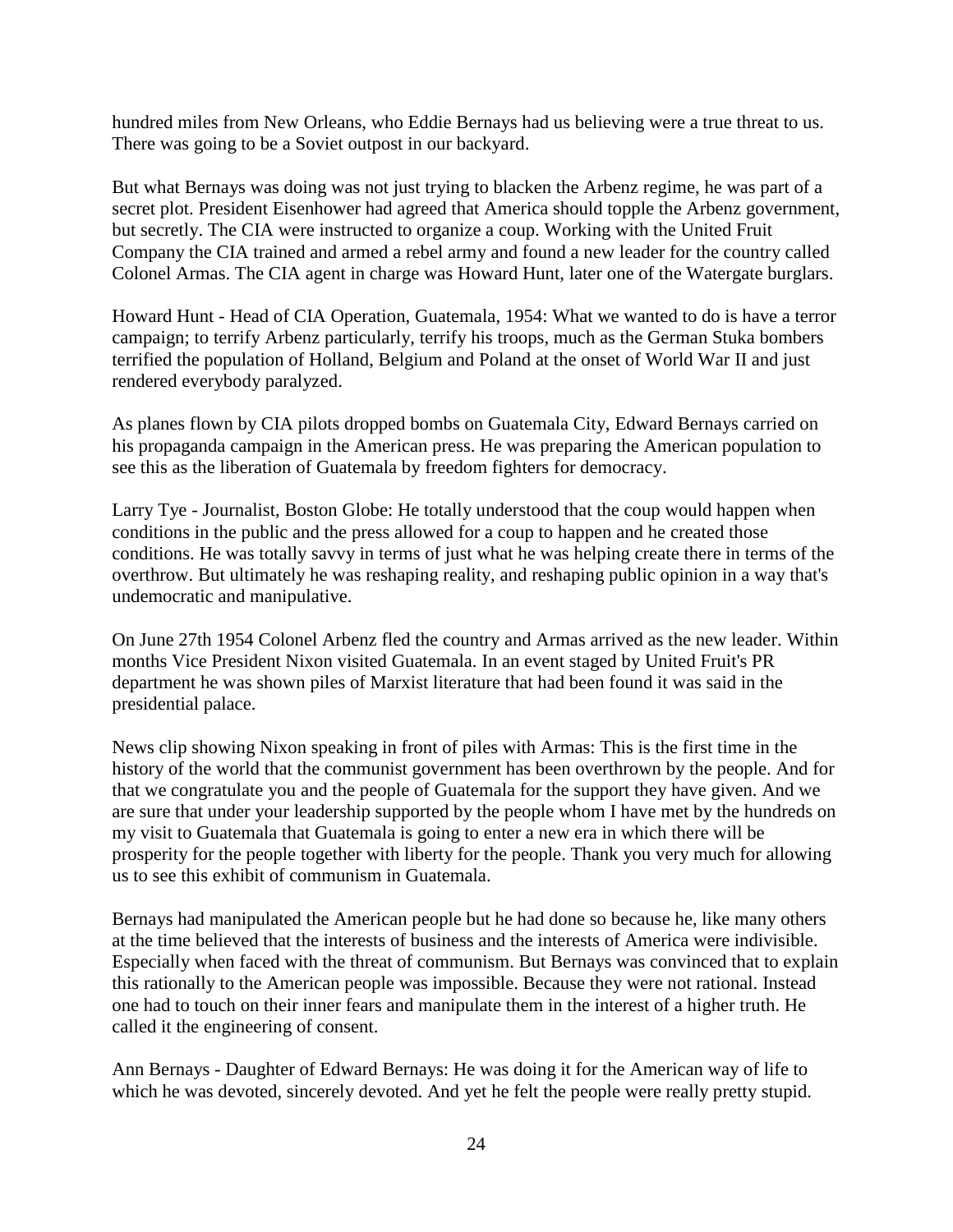And that's the paradox. If you don't leave it up to the people themselves but force them to choose what you want them to choose, however subtly, then it's not democracy anymore. It's something else, it's being told what to do, its that old authoritarian thing.

But the idea that it was necessary to manipulate the feelings of the American population in the interest of fighting the cold war now began to take root in Washington. Above all in the CIA who were going to take it much further. They were concerned that the Soviets were experimenting with psychological methods to actually alter the memories and feelings of people. The aim, being to produce more controllable citizens. It was known as brainwashing. Psychologists in the CIA were convinced that this really might be possible and that they should try do it themselves.

Dr. John Gittinger - CIA Chief Psychologist 1950-74: The image of the human being that was being built up at that time was that there was a great deal of vulnerability in every human being and that vulnerability could be manipulated to program somebody to be something they I wanted them to be and they didn't want to be. That you could manipulate people in such a way that they could be automatons if you will for whatever your purposes were, this is the image that people thought was possible.

In the late fifties the CIA poured millions of dollars into the psychology departments at universities across America. They were secretly funding experiments in how to alter and control the inner drives of human beings. The most notorious of these experiments was run by the head of the American Psychiatric Association, Dr. Ewen Cameron. Like many psychiatrists at that time Cameron was convinced that inside human beings were dangerous forces which threatened society. But he believed it was possible to not just control these forces but actually remove them.

Dr. Heinz Lehmann - Psychiatrist and colleague of Dr Cameron: He thought that psychiatry should not just concentrate on sick people and the mentally ill, but should actually go into government, that politicians should listen to psychiatrists; psychiatrists should be in every parliament and should direct and monitor political activities because they knew in a rational and scientific way what was good for people.

Cameron had set up a clinic in a hospital in Montreal called the Allen Memorial. It has now long since closed down. Cameron took patients who suffered a wide range of mental problems. His theory was that these resulted from forgotten or repressed memories. But he was impatient with the theory of using psychotherapy to uncover them. Instead, he would simply wipe them. Cameron used drugs including LSD and the technique of ECT, electro-convulsive therapy. It was conventionally used at that time to relieve depression. But Cameron was going to use it in a new way - to produce new people.

Laughlin Taylor - Assistant to Dr Cameron 1958-60: He was really using it to try and change the fundamental function of the individual. To alter their past memories, their past ways of behaving, and as I think he said at one point, to just sort of erase everything from their past so that you then had a slate in which you could record new ways of behavior. And so he used massive doses of shock, people receiving several shocks a day and over a course over time hundreds of ECT treatments so that they were just reduced to sort of a primitive vegetable state.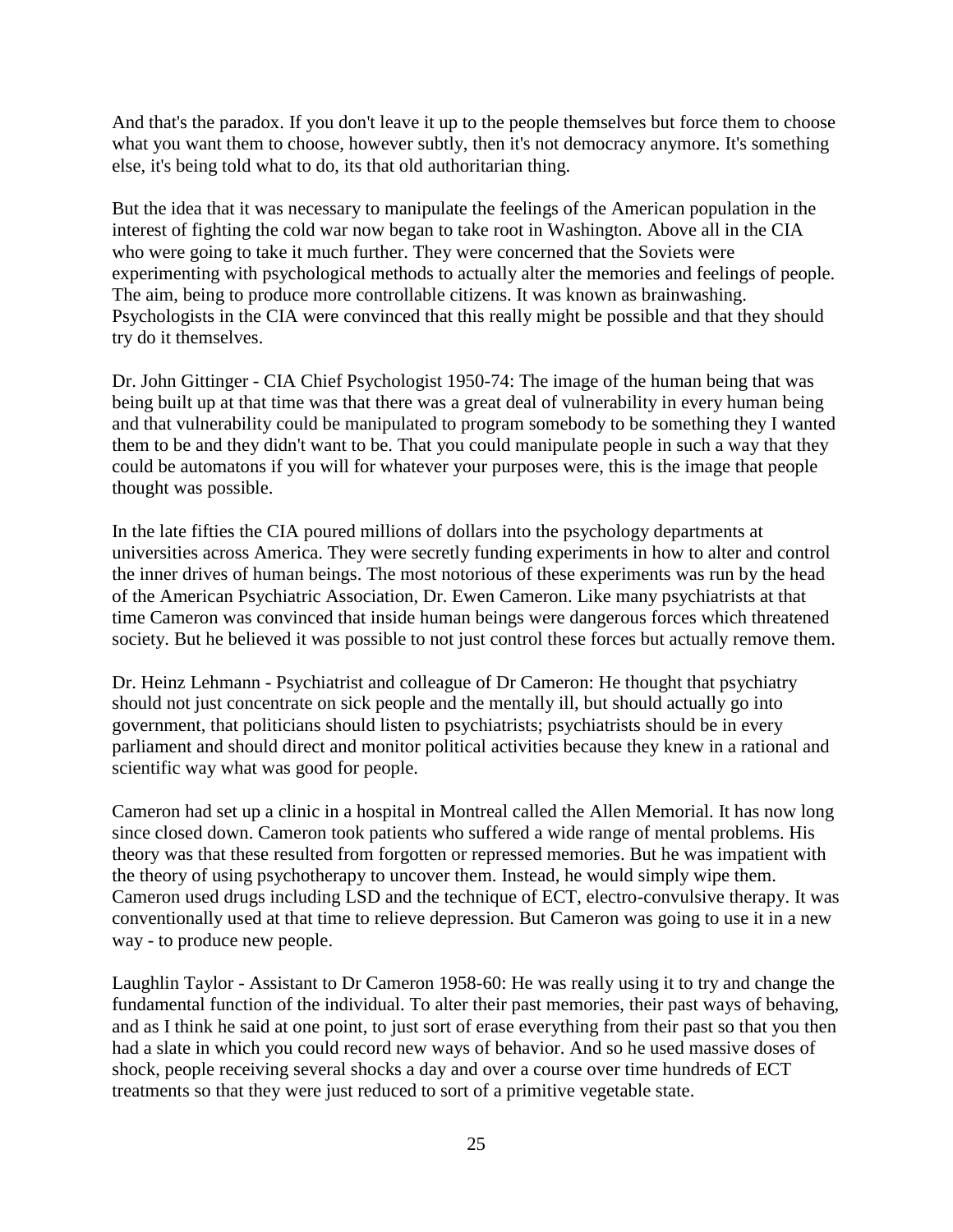Linda MacDonald - Patient of Dr. Ewen Cameron: I don't remember what happened to me. I was introduced to Dr. Cameron and I don't remember Dr. Cameron at all. I don't remember any of that. They shipped me up to what they call 'the sleep room' and they gave me all of these electroconvulsive shock treatments and mega doses of drugs and LSD and all of that and I have no memory of any of that. Nothing of that time at the Allen Memorial or any of my life previous to that. All gone. Wiped.

Laughlin Taylor - Assistant to Dr Cameron 1958-60: And then after having depatterned somebody or brought them down to where basically nothing but the essential functions of the body were going on in terms of breathing and things of this nature, then he would begin to feed material into these individuals; positive material such that the brain would be programmed in a positive way so that the individual would be completely altered.

Linda MacDonald - Patient of Dr. Ewen Cameron: Then he put these tapes under our pillows called psychic driving. He would then put back into this empty brain a program of whatever sort he decided upon. And the people like myself would wake up another person I guess.

In fact Cameron's experiments were a complete disaster. All he managed to produce were dozens of people with memory loss and the ability to repeat the phrase 'I am at ease with myself'. And it was not an isolated case, almost all the experiments the CIA funded were equally unsuccessful. Despite their ambitions American psychologists were beginning to find out how difficult it was to understand and control the inner workings of the human mind.

Dr. John Gittinger - CIA Chief Psychologist 1950-74: We had really been chasing a phantom, if you will, an illusion - that the human mind was more capable of manipulation from the outside, by outside factors than it is. We found out that the human being is an extremely complex thing. There were no simple solutions. But you've just got to bear in mind that these were strange times.

The psychoanalysts had come to power in America because of their theory that they knew how to control the dangerous forces inside human beings. But now the psychoanalysts were about to face a high profile failure that would lead people to begin questioning the very basis of their ideas. It began in Hollywood.

The film industry had become fascinated with psychoanalysis, and Anna Freud was a powerful influence on dozens of analysts in Los Angeles. They treated film stars, directors, and studio bosses. Anna Freud's closest friend was the most sought after of all, Ralph Greenson. And in 1960 the most famous star in the world turned to Greenson for help. Marilyn Monroe was suffering from despair and had become addicted to alcohol and drugs.

Celeste Holm - Actress and former patient of Dr. Ralph Greenson: When I walked in to dinner here was Marilyn Monroe. And I made a picture with her called All About Eve. This was dinner at Ralph Greenson's? Yes. And the only thing was that Ralph was trying to show her the way a family life ought really to be. So we were walking the dog after and I said 'what the hell are you doing here?' I said, 'You never invited me to dinner!' And he said, 'you weren't that sick.' And I said 'oh.' He said 'this child has no, NO frame of reference.' In other words she has no idea what the goal is.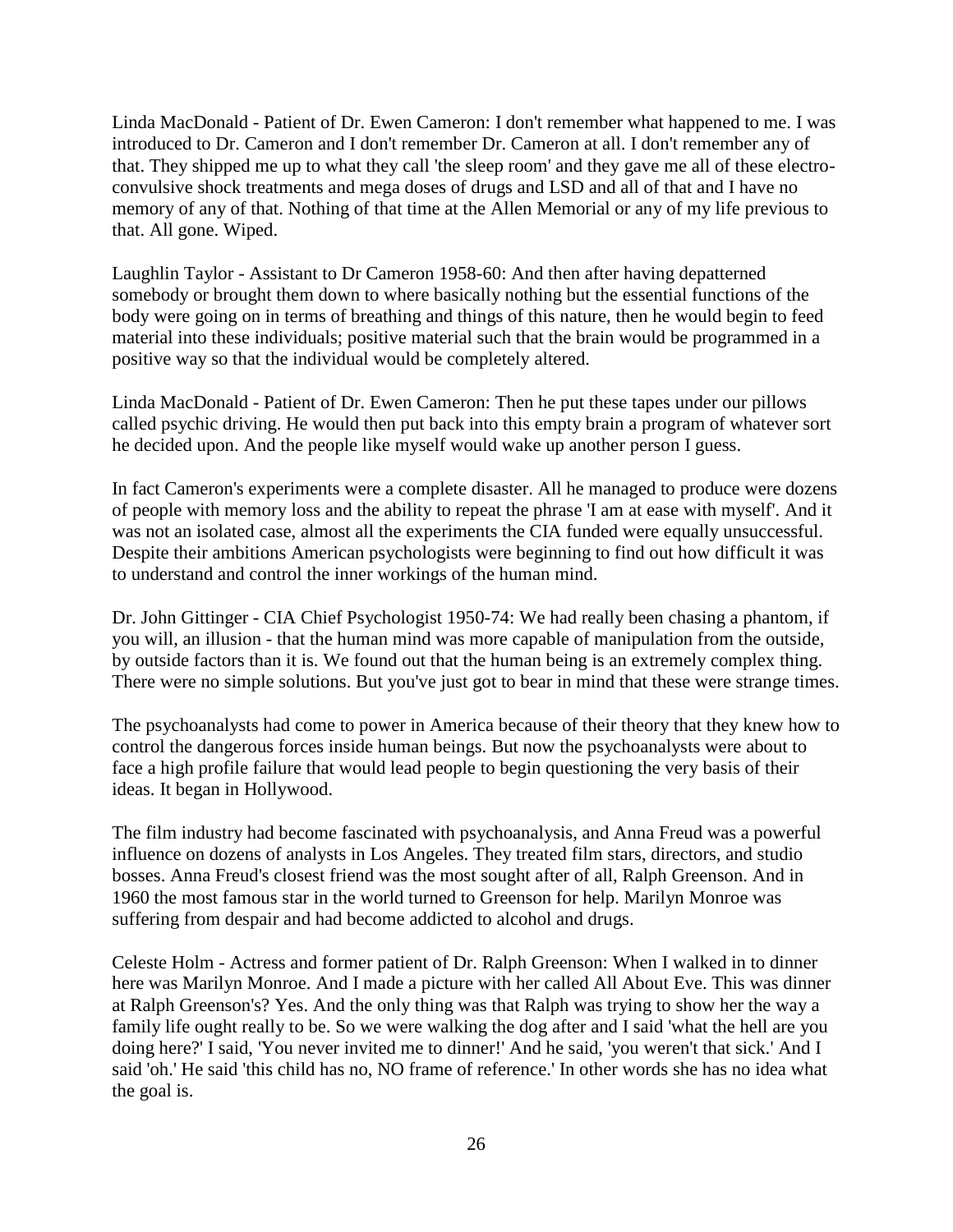What Greenson did is follow Anna Freud's theory If Marilyn Monroe could be thought to conform to what society considered a normal pattern of life. That would help her ego control her inner destructive urges. But Greenson pushed it to an extreme. He persuaded Monroe to move into a house nearby that was decorated like his own. He then took her into his own family life, and he, his wife and his daughter played at being Monroe's own family. Greenson himself would become the model of conformity.

Dr. Leo Rangell - Los Angeles psychoanalyst: And so this someone she regarded as important and she idealized, if he turned out to be a very gratifying father figure her ego would benefit from it, that was the theory. His wife and children, everyone was involved in it. They were strengthening the person, they were strengthening the mind, they were strengthening the agent that controls inner life; against adversity, against insufficiency, against too much frustration, so that Marilyn Monroe would no longer be a helpless person looking for love, she'd have enough love.

But despite all his efforts, Greenson was unable to help Marilyn Monroe. On August 5th 1962 she committed suicide in her house. The suicide shocked many in the analytic community, including Anna Freud. And high profile figures in American life who had previously been enthusiasts for psychoanalysis now began to question why psychoanalysis had become so powerful in America. Was it really because it benefitted individuals or had it in fact become a form of constraint in the interests of social order. The critics included Monroe's ex-husband, Arthur Miller.

Arthur Miller - Interview 1963: My argument with so much psychoanalysis these days is the preconception that suffering is a mistake, or a sign of weakness, or a sign even of illness. When in fact, possibly the greatest truths we know will have come out of people's suffering. That the problem is not to undo suffering or to wipe it off the face of the earth but to make it inform our lives, instead of trying to cure ourselves of it constantly and avoid it. And avoid anything but that lobotomized sense of what they call happiness. There's too much of an attempt it seems to me at controlling man rather than freeing him; of defining him rather than letting him go. And it's part of the whole ideology of this age which is power mad.

At the same time an onslaught was launched on the way psychoanalysis was being used by business to control people. The first blow came with a bestseller, The Hidden Persuaders written by Vance Packard. It accused psychoanalysts of reducing the American people to emotional puppets whose only function is to keep mass production lines running. They did this by manipulating people's unconscious desires, to create longings forever new brands and models. They had turned the population into unwilling participants in the system of planned obsolescence. The second blow came from an influential philosopher and social critic, Herbert Marcuse. He had been trained in psychoanalysis.

Herbert Marcuse - Interviewed 1967: This is a childish application of psychoanalysis which does not take at all into consideration the very real political systematic waste of resources of technology and of the productive process. For example this planned obsolescence; for example the production of innumerable brands and gadgets who are in the last analysis always the same; the production of innumerable different models of automobiles; and this prosperity at the same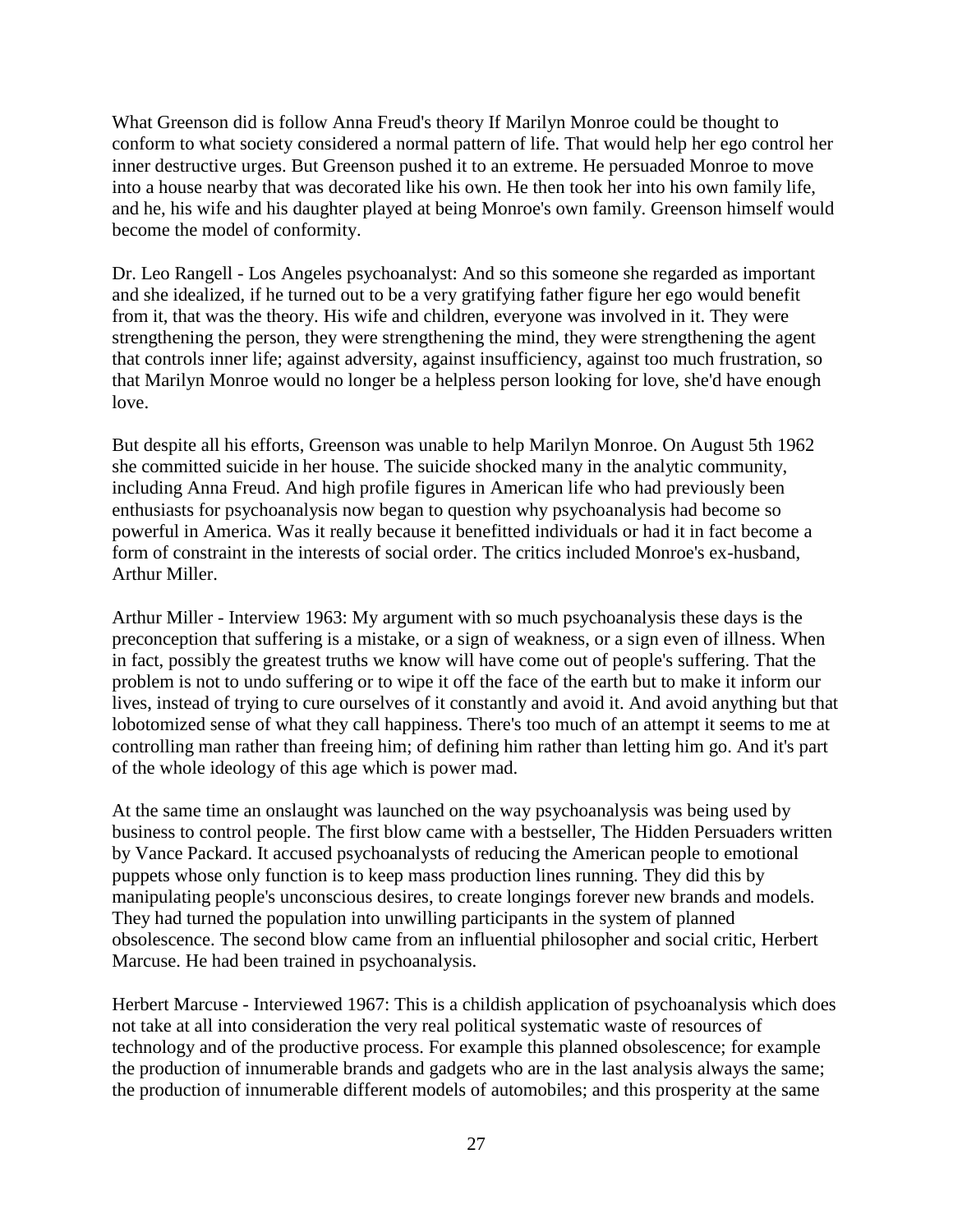time, consciously or unconsciously leads to a kind of schizophrenic existence. I believe that in this society an incredible quantity of aggressiveness and destructiveness is accumulated precisely because of the empty prosperity which then simply erupts.

Marcuse's argument is not simply that psychoanalysis had been used for corrupt purposes, it was more fundamental. Marcuse said that the very idea that you needed to control people was wrong. Human beings did have inner emotional drives, but they were not inherently violent or evil. It was society that made these drives dangerous by repressing and distorting them. Anna Freud and her followers had increased that repression by trying to make people conform to society. In so doing, they made people more dangerous not less.

Dr, Neil Smelser - Political theorist and psychoanalyst: Marcuse challenged that social world and he said that's a world that should not be adapted to. And in fact what the individual was adapting to was corrupt and evil and corrupting. In other words he switched the source of evil from inward conflict to the society itself. That the sickness in society lay at the society level not at the sickness of human beings in it. And if people did not challenge that then they were in fact submitting to evil.

Martin Luther King 1967: Modern psychology has a word that is used probably more than any other word in psychology, it is the word maladjusted. It is the ringing cry of modern child psychology, maladjusted. Now of course we all want to live the well-adjusted life in order to avoid neurotic and schizophrenic personalities. But as I move toward my conclusion I would like to say to you today in a very honest manner that there are some things in our society and some things in our world to which I am proud to be maladjusted and I call upon all men of good will to be maladjusted to these things until the good society is realized. I must honestly say to you that I never intend to adjust myself to racial segregation and discrimination. I never intend to adjust myself to religious bigotry. I never intend to adjust myself to economic conditions to take necessities from the many to give luxuries to the few. Never leave millions of God's children smothering in an airtight cage of poverty in the midst of an affluent society.

The political influence of the Freudian psychoanalysts was over. Instead they were now accused of having helped to create a repressive form of social control. Anna Freud and Dorothy Burlingham lived on in Sigmund Freud's old house in London. In 1970 Dorothy's son Bob died of alcoholism, and in 1973 his sister Mabbie returned for yet more analysis with Anna Freud.

Michael Burlingham - Bob Burlingham's son: She went back for more analysis; she was living at 20 Maresfield Gardens in the Freud house, as I guess she did when she wasn't with her husband, and she committed suicide. She took an overdose of sleeping pills. In Freud's own house, right. So obviously there are a lot of implications one can draw from that and I just happened to think she reached the end of the rope there. Although it would seem to be a very pointed act. Obviously suicide is a very politicized act and to do it in Sigmund Freud's own house is certainly different from doing it Riverdale back in New York.

Nest Week's episode will tell the story of the rise to power of the enemies of the Freud family. They believed the way to build a better society was to let the self free. But what they didn't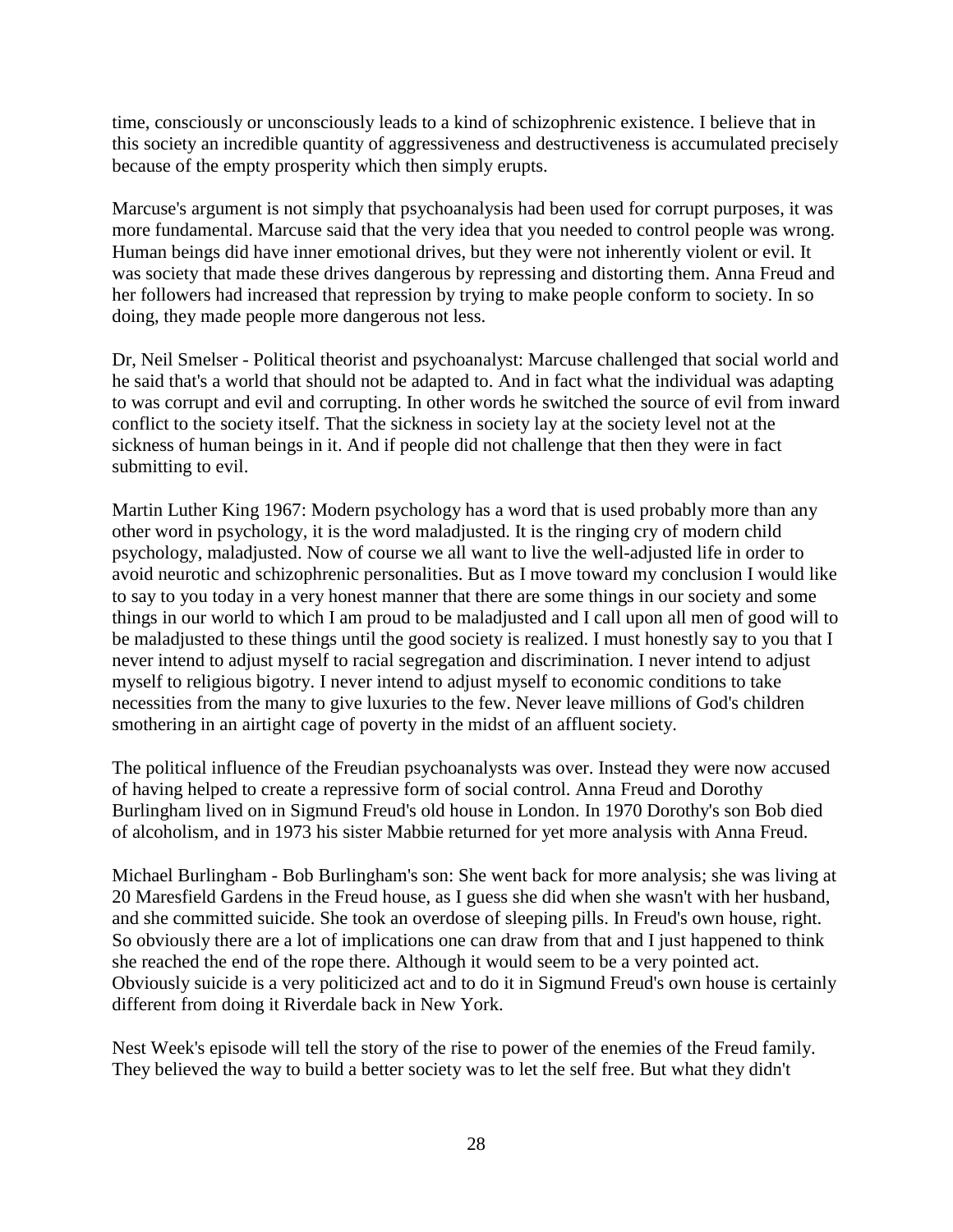realize was that this idea of liberation would provide business and politics yet another way to control the self, by feeding its infinite desires.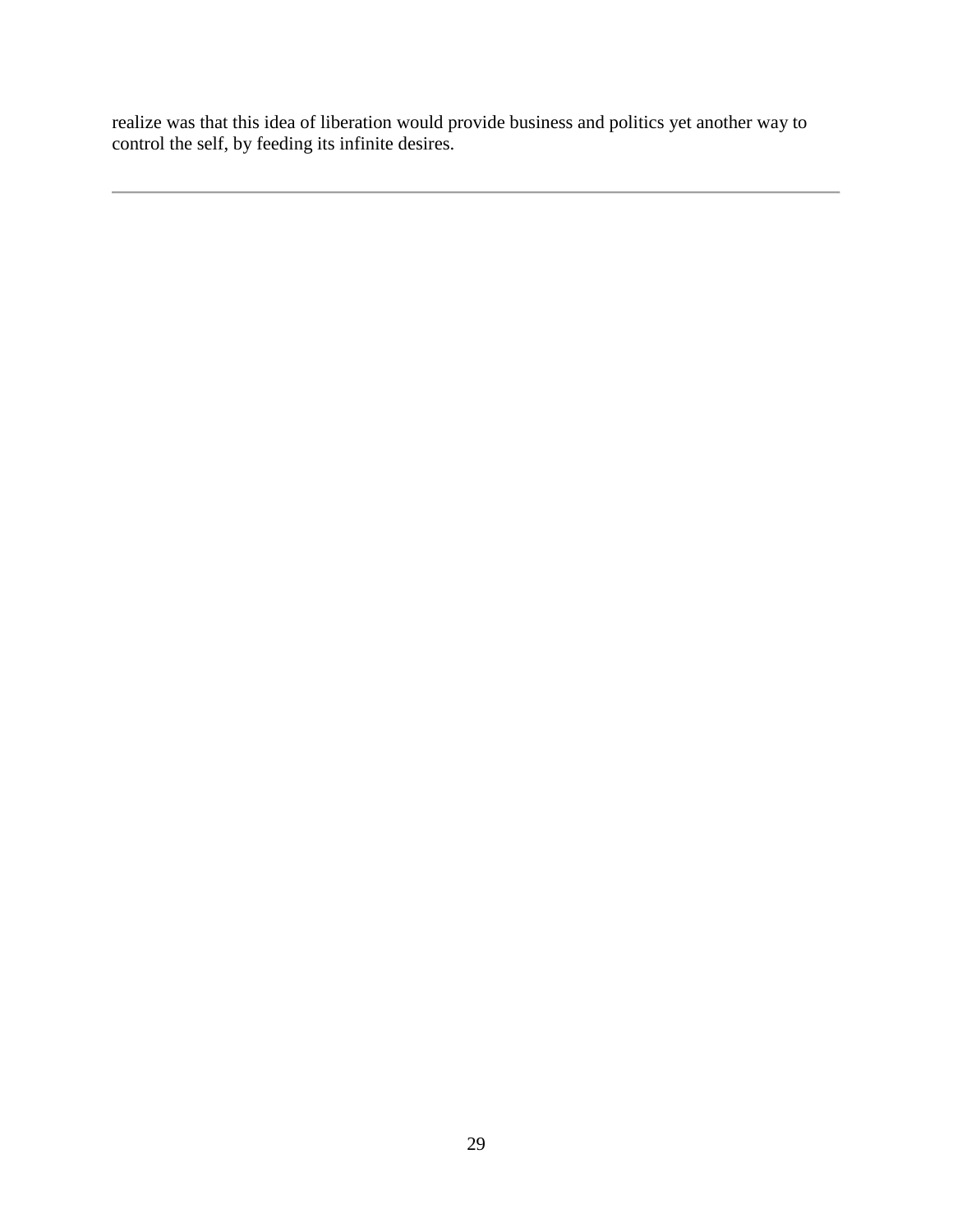### **The Century of the Self** *Part Three: There Is A Policeman Inside Our Heads He Must Be Destroyed*

*This is a series about how Sigmund Freud's ideas about the unconscious mind have been used by those in power to control the masses in age of democracy. Last week's episode showed how Freud's ideas spread throughout America in the 1950s. They were promoted by his daughter Anna, and by Freud's nephew Edward Bernays who invented public relations. He brought Freud's theories into the heart of advertising and marketing.*

*What they both believed is that underneath all human beings was a hidden irrational self which needed to be controlled both for the good of the individuals and the stability of society. But the Freuds were about to be toppled from power by opponents who said they were wrong about human nature. The inner self did not need to be repressed and controlled, it should be encouraged to express itself.*

*Out of this would come a new strong type of human being and a better society. But what in fact emerged from this revolution was the very opposite. An isolated, vulnerable and above all greedy self. Far more open to manipulation by both business and politics than anything that had gone on before. Those in power would now control the self not by repressing it by feeding its infinite desires.*

In the 1950s a small group of renegade psychoanalysts began a new form of therapy. They worked in small rooms in New York City and encouraged their patients to express their feelings openly. It was a direct attack on the theories of the Freudian psychoanalysts who had become rich and powerful teaching Americans how to control their feelings.

Dr. Alexander Lowen - Experimental Psychotherapist 1950s: In Freud's work you see they were afraid of the feelings. What they wanted was contained people very proper doing the right thing and living the proper life. That's what they wanted. And not an intense emotional life. Freud wasn't emotional himself, I mean he's an intellect Freud. I was an intellect too, I know, but I'm also more than that now.

The leader of this group was a man hated by Freud and his family. He was called Wilhelm Reich. Reich lived an isolated life in a house he had built for himself in the remote mountains near the Canadian border. Reich had originally been a disciple of Freud's in Vienna in the 1920s but he had challenged Freud over the fundamental basis of psychoanalysis.

Freud argued that at heart that human beings were still driven by primitive animal instincts. The job of society was to repress and control these dangerous impulses. Reich believed the complete opposite. The unconscious forces within the human mind he said were good. It was their repression by society that distorted them. That was what made people dangerous.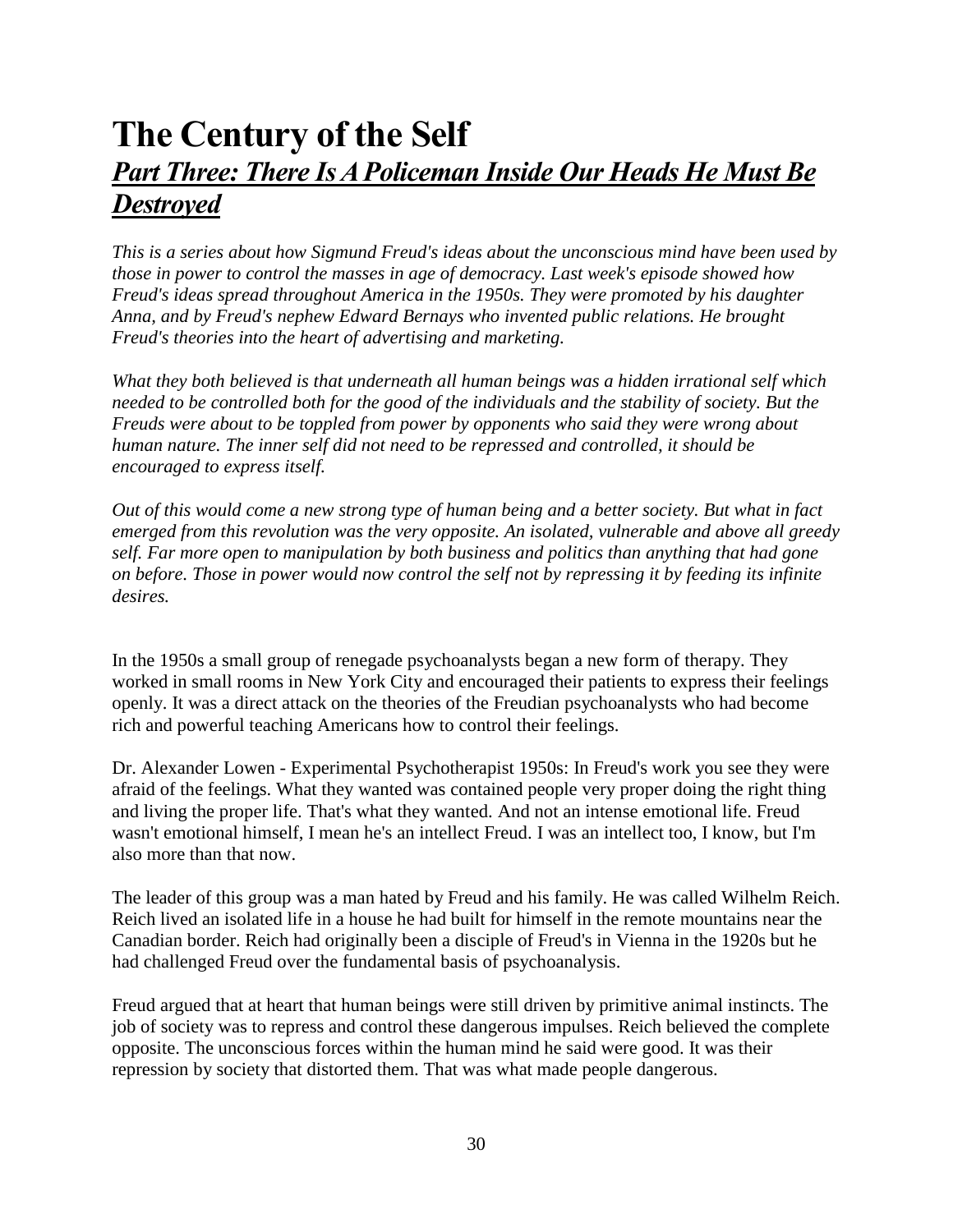Morton Herskowitz - Student of Wilhelm Reich 1949-52: Reich and Freud had two fundamentally differing views about what was essential human nature. At its core Freud saw an uncontrolled violent war-like raging inferno of emotions. Reich said these things are not the way human beings are originally destined to be, they're the result of not permitting the original impulse to express itself.

The underlying natural impulse Reich argued was the libido, sexual energy. If this were released than human beings would flourish. But this idea brought him into direct conflict not only with Sigmund Freud, but with Freud's daughter Anna who believed that the sexual forces in humans were dangerous if not controlled.

Lore Reich Rubin - Daughter of Wilhelm Reich: My father thought that you should liberate the libido and have freedom. He developed a theory rather early that neuroses were due to lack of good orgasm or any orgasm. And Anna Freud you know was a virgin, and this was very important because she never had a sexual relation with a man, and here was this man preaching that the way to health was through orgasm, and here was this woman who had been analyzed by her father because she was masturbating. So here's this woman who's opposed to sexuality really and here's this man who's preaching sexual freedom and there was bound to be a clash, wasn't there?

The conflict came to a head at a conference in 1934 in Switzerland. Anna Freud who had by now become the acknowledged leader of the psychoanalytic movement forced Wilhelm Reich out. She had destroyed his career.

Lore Reich Rubin - Daughter of Wilhelm Reich: She got rid of him, very definitely. And I guess part of what I am doing is getting rid of her. I think that Anna Freud shouldn't get away with what she did, that it should be known. Maneuvering to get him kicked out of the International Psychoanalytic Association. So you're taking revenge? You might say so, or wronging a right - No, righting a wrong. You better cut that one out. Isn't that called a Freudian slip? Yes it is (laughing).

Reich fled to the United States and built his home and a laboratory. His ideas became grandiose to the point of madness. He was convinced that he had discovered the source of libidinal energy. He called it 'orgone energy' and Reich built a giant gun which he said could capture this energy from the atmosphere and concentrate it onto clouds to produce rain. He also said that the gun could be used to destroy UFOs which threatened the future of the world.

In 1956 Reich was arrested by the federal authorities for selling a device that he said used orgonic energy to cure cancer. Reich was treated as a madman. He was imprisoned and all his books and papers were burned at the order of the court. A year later Reich died in prison. To the Freudians it had seemed that their main threat had been removed forever.

But they were wrong. What the Freudians didn't realize was that their influence in American society was also about to be challenged. And in a way that would lead not only to their decline but to the dramatic resurgence of Reich's ideas in America and throughout the capitalist world.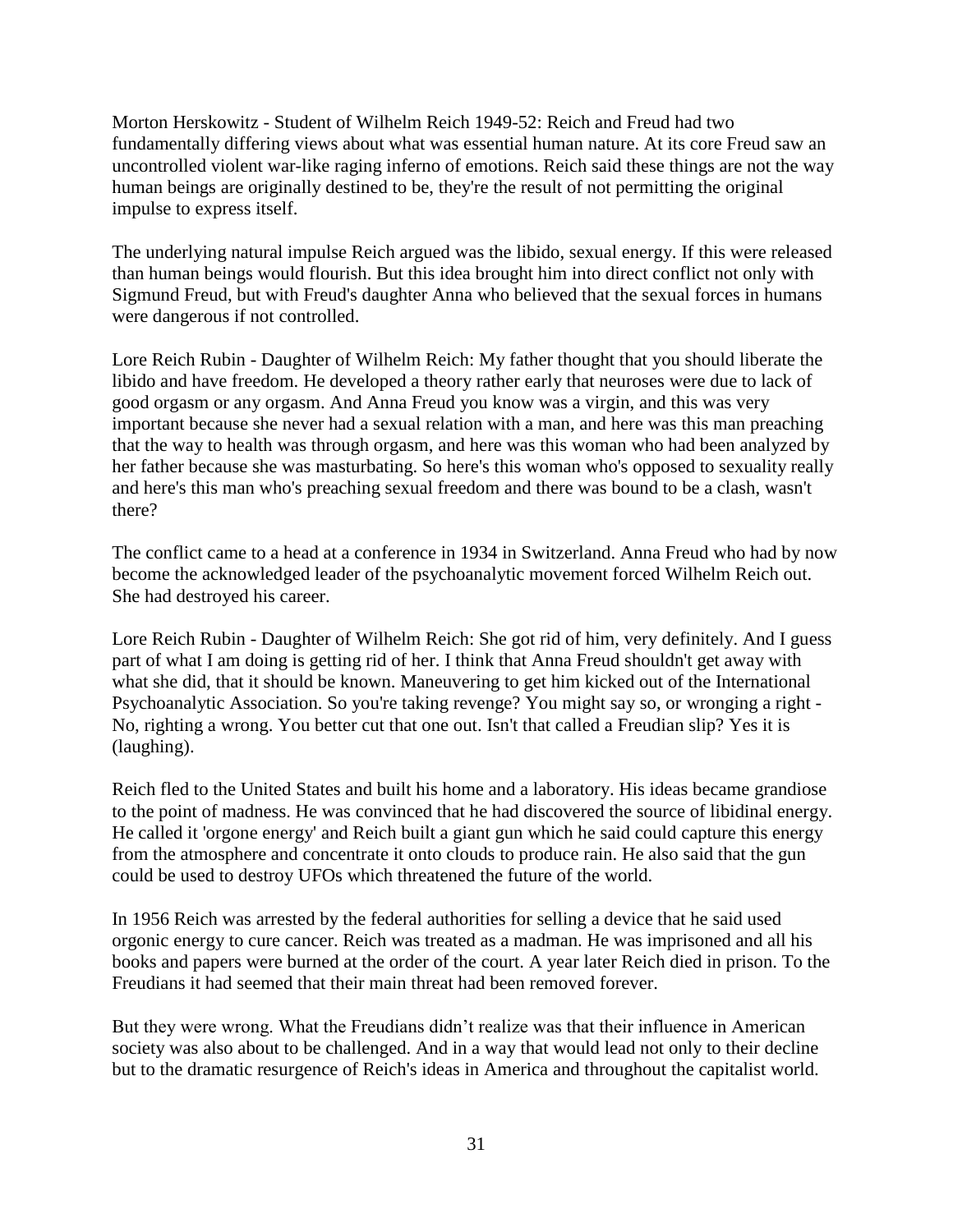By the late 1950s psychoanalysis had become deeply involved in driving consumers in America. Most advertising companies employed psychoanalysts. And as last week's episode showed they had created new ways to understand consumers' motives, above all with the focus group in which consumers free associated their feelings about products. Out of this came new ways to market products by appealing to the hidden unconscious desires of the consumer.

But in the early sixties a new generation emerged who attacked this. They accused American business of using psychological techniques to manipulate people's feelings and turn them into ideal consumers.

Robert Pardun - Student Activist early 1960's: Advertising was manipulation it was a way to get you to do something that didn't come out of you, it came out of somebody else. Somebody else said 'this year you should be wearing powdered pink shirts with matching powdered pink buck shoes' and I said Why? That's not who I am, that's who somebody else is. They wanted you to be somebody who would buy their stuff. This whole feeling of being somebody else's tool, I don't want to be that. I don't want to be somebody else's man. I want to be me.

In the mid sixties a protest movement began on America's campuses. One of the student's main targets was corporate America. They accused the corporations of brainwashing the American public. Consumerism is not just a way of making money it had become a means of keeping the masses docile while allowing the government to purse a violent illegal war in Vietnam.

The students' mentor was a famous writer and philosopher called Herbert Marcuse. Marcuse had studied psychoanalysis and was a fierce critic of the Freudians. They had he said helped to create a world in which people were reduced to expressing their feelings and identities through mass produced objects. It resulted in what he called one-dimensional man - conformist and repressed. The psychoanalysts had become the corrupt agents of those who ruled America.

Herbert Marcuse - Interviewed 1978: It was one of the most striking phenomena to see to what extent the ruling power structure could manipulate manage and control not only the consciousness but also the subconscious and unconscious of the individuals. And this took place on a psychological basis by the control and the manipulation of the unconscious primal drives which Freud stipulated.

Following the logic of Marcuse's argument the new student left set out to attack this system of social control. It was summed by the slogan 'There's a policeman inside all our heads - he must be destroyed'. And that policeman was going to be destroyed by overthrowing the state and the corporations that had put him there.

One group, the Weatherman had begun a series of attacks on companies that they said both controlled people's minds through consumer products and made the weapons being used in Vietnam.

Bernadine Dohrn - Founder of Weatherman Revolutionary Group: There's no way to be committed to non-violence in the middle of the most violent society that history has ever created. I'm not committed to non-violence in any way.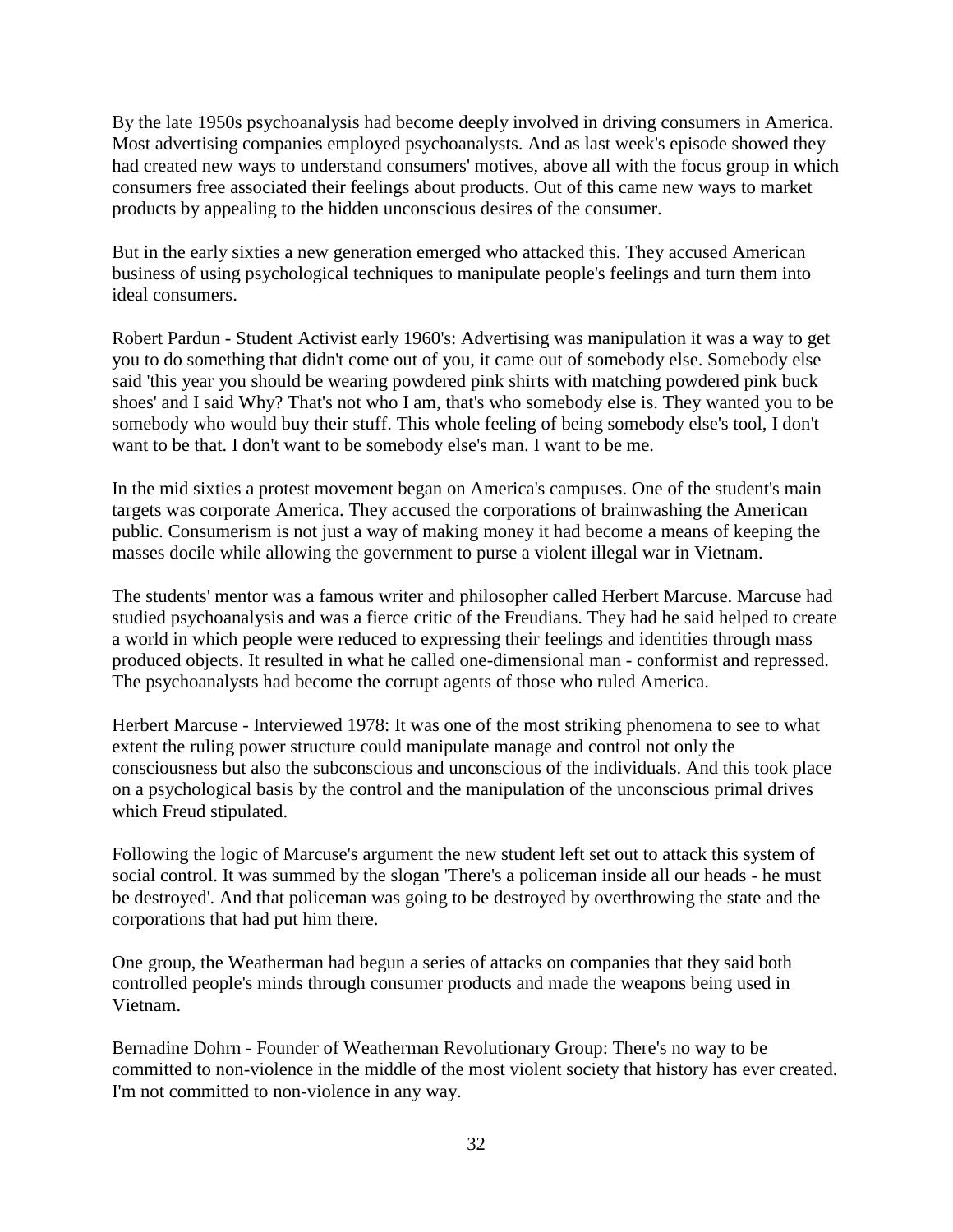Linda Evans - Member of Weatherman Revolutionary Group: We want to live a life that isn't based on materialistic values, and yet the whole system of government and the economy of America is based on profit; on personal greed and selfishness. So that in order to be human, in order to love each other and be equal with each other and not place each other in roles we have to destroy the kind of government that keeps us from asserting our positive values of life.

The American state fought back violently. At the democratic convention in Chicago in 1968 the police and the National Guard were unleashed to attack thousands of demonstrators. It was the start of a phase of repression of the new left in America. It culminated in the killing of four students at Kent University 18 months later. In the face of this the left began to fall apart.

Robert Pardun - Student Activist early 1960's: We had met the force of the state. It was much bigger and stronger and more powerful than we realized. And at that point what seemed to happen was that there was a change in tactics.

Confronted by this violent repression, many in the left began to turn to a new idea. If it was impossible to get the policeman out of one's head by overthrowing the state instead one should find a way of getting inside one's own mind and remove the controls implanted there by the state and the corporations. Out of this would come a new self, and thus a new society.

Stew Albert - Founding member of Yippie Party: People who had been politically active were persuaded that if they could change themselves and be healthy individuals and if a movement grew up just aimed at people changing themselves then at some point all that positive change going on - well you could say quantity would become quality - and there would be sort of a spontaneous transformation of society. But political activism was not required.

Robert Pardun - Student Activist early 1960's: It's about making a new you. That if enough people changed the way they were that the society would change. So the personal would become political. Without changing the personal you didn't stand a chance of changing the political. Coming up against the state power of the United States was not an option. They outgunned us.

And to produce the new self they turned to the ideas and techniques of Wilhelm Reich. Since his death a small group of psychotherapists had been developing techniques based on Reich's ideas. Their aim was to invent ways that would allow individuals to free themselves from the controls implanted in their minds by society.

Their center was a tiny old motel on a remote coast of California. It was called the Esalen Institute. The dominant figure at Esalen was a psychoanalyst called Fritz Perls. Perls had been trained by Reich and had developed a form of group encounter in which he pushed individuals to publicly express the feelings inside them society had said were dangerous and should be repressed.

Michael Murphy - Founder of Esalen Institute: Perls used to call this getting on the hot seat in front of a group. If this were the hot seat and you were Perls you would guide me into this process of self-enactment, self-revelation, of staying present to all the parts of yourself and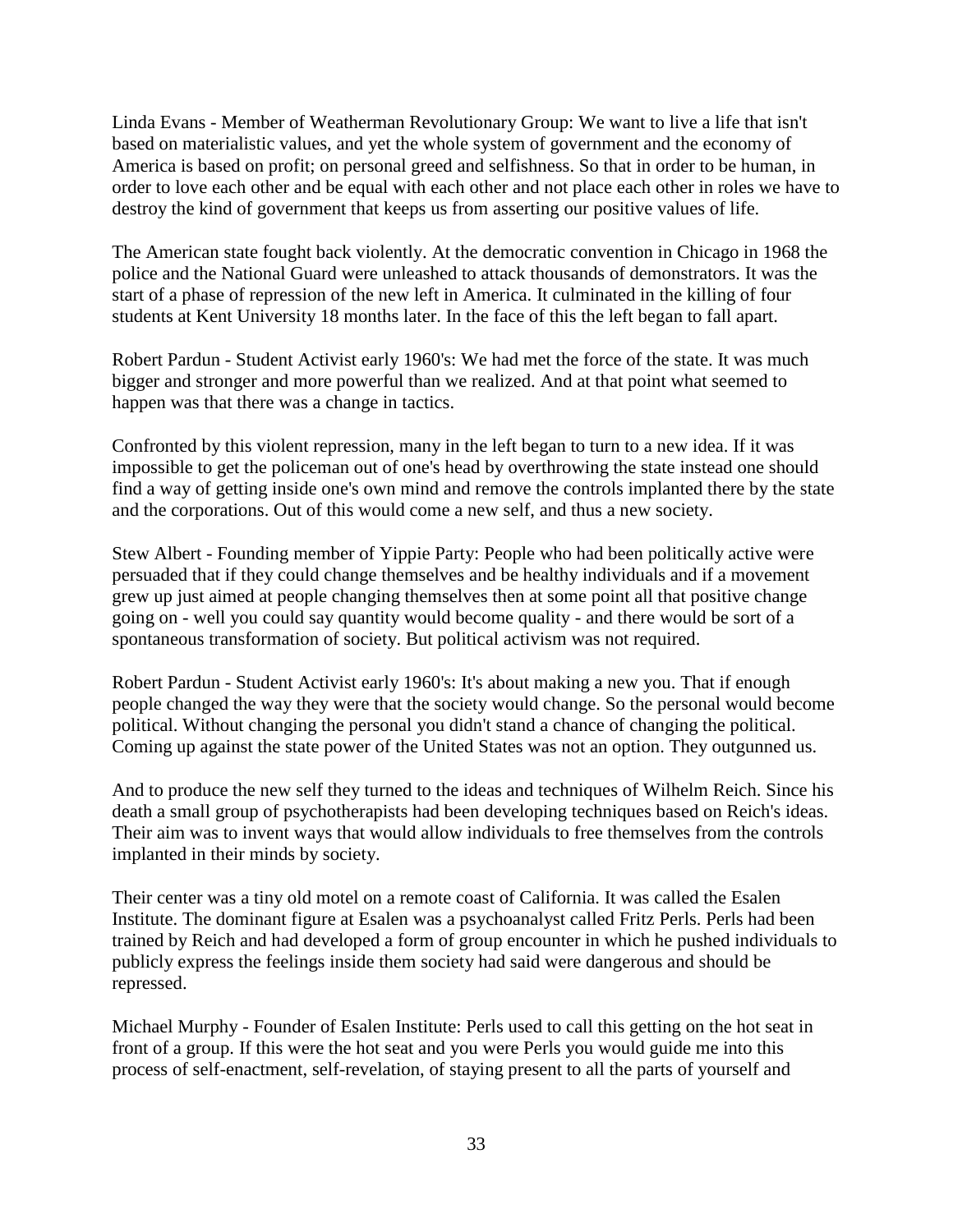noticing it then taking ownership of this. In other words taking ownership of who you are and how you feel and how you act and giving you autonomy. Owning your freedom.

What Perls and other who were at Esalen believed was that they were creating ways that allowed individuals to express their true inner selves. Out of this they believed would come new autonomous beings free of social conditioning. To the left, defeated in the wake of Chicago, it was an enormously attractive idea. These techniques could be used to unleash a new powerful self strong enough to overthrow the old order.

In the late sixties and early seventies thousands flocked to Esalen. Only a few years before it had been an obscure fringe institute. Now it became the center of a national movement for personal transformation. The human potential movement.

Michael Murphy - Founder of Esalen Institute: So it became magnetic. People wanted to join this stream of exploration. Within about seven years there were 200 hundred of these centers in America looking mainly to Esalen for leadership. And it took on a big political agenda. You could not separate personal transformation from social transformation. The two go together.

As the movement grew the leaders of Esalen tried to use their techniques to solve social problems. They began with racism. They organized an encounter group for white and black radicals. Both groups would be encouraged to express their inner racist feelings which had been instilled in them by society. By doing this they would transcend those feelings and encounter each other as individuals.

George Leonard - Encounter Group Leader Esalen Institute 1960s: I started a series of encounters called 'racial confrontation as transcendental experience'. We thought that we wanted to get that kind of black/white confrontation so you could really get down to see what was between the two races not by backing off and trying to be polite but by going right into the belly of the beast, this beast of racial prejudice. And these were extremely dramatic, these were the toughest workshops ever convened at Esalen Institute. Then the blacks got together and attacked the whites. And they just let us have it. What they called it was peeping somebody. Peeping somebody means peeping into their secrets. Into their phoniness and so forth. Like the white liberal, oh they really got onto the white liberal.

The black/white encounter groups were a disaster. The black radicals saw it as an insidious attempt to destroy their power. By trying to turn them into liberated individuals, Esalen was removing the one thing that gave them power and confidence in their struggle against racism; their collective identity as blacks.

So the human potential movement turned to another social group they believed would benefit from personal transformation. Nuns. And this time they were more successful. The Convent of the Immaculate Heart in Los Angeles was one of the largest seminaries in America. A group of radical psychotherapists approached the convent. They wanted to try out their techniques for personal liberation on individuals whose identities were defined by a series of external rules which they had deeply internalized. The convent, anxious to appear modern, agreed to the experiment.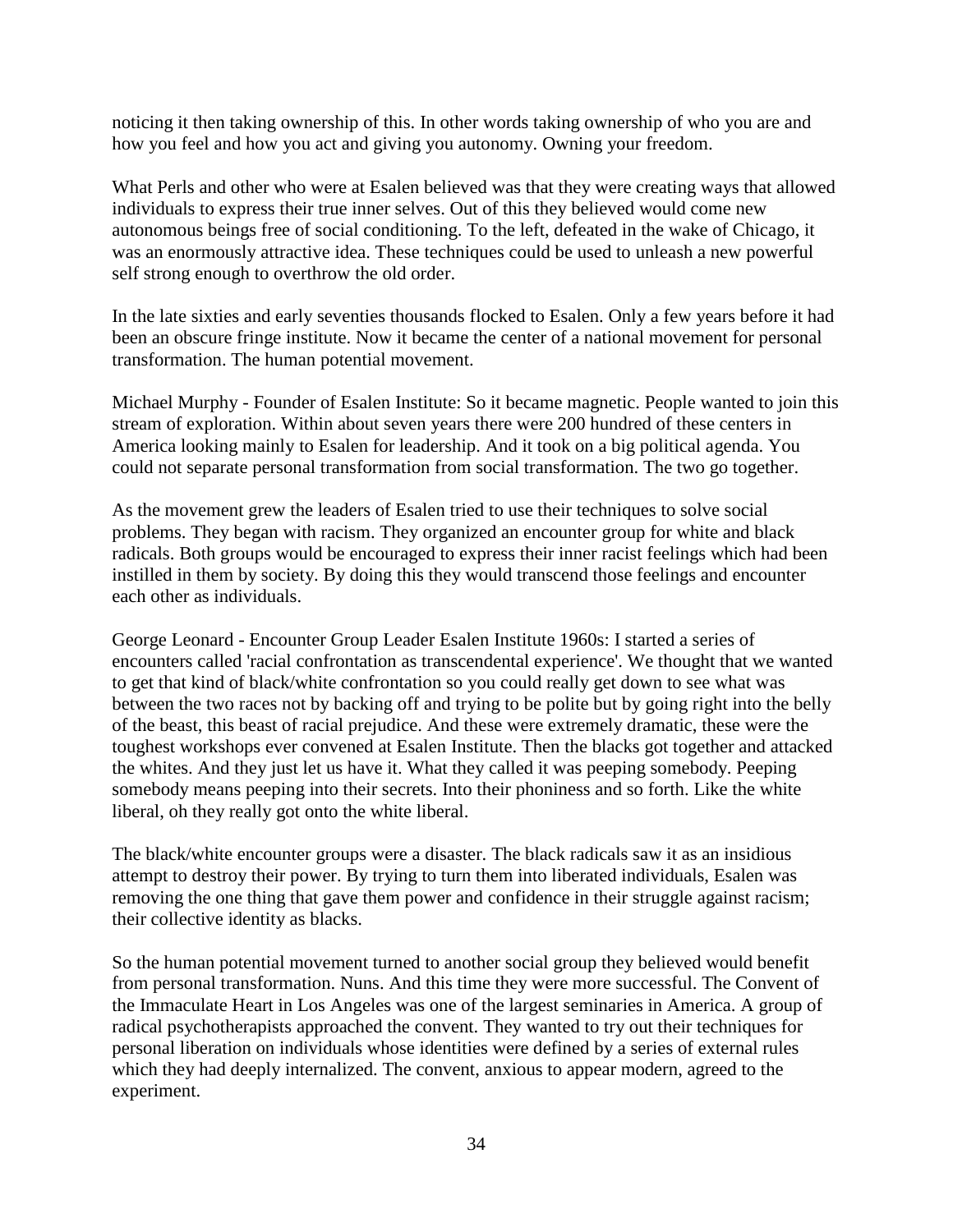Dr. William Coulson - Nuns' Encounter Group Leader: And we did weekend encounter workshops for several hundred Immaculate Heart nuns. Nuns who were reserved, and they tended to be more reserved than regular people were told don't be so reserved, let it all out, you are a good person you can afford to be who you really are, you don't need to play the role of a nun, you don't need to keep downcast eyes. Prudence is an oversold virtue.

Immaculate Heart novice nun - Interviewed during psychotherapy experiment: You are trying to assert yourself, trying to find out who you are, who you are becoming, at the same time you are trying to live a life of dedication of service and you are trying to make all of these things fit into who you are, and it's such a turmoil at times that you just blow a gasket and do silly crazy things. Running around the orchard and stealing oranges and taking Cokes out of the refrigerator, crazy things.

Another nun: I felt like I was being a hypocrite and I wanted people to respect me for what I was not for what I was wearing and so I'm glad for the change. You feel frightened but you go on. Oh yeah I'm scared to death but it's worth it.

The experiment began to transform the convent. The nuns voted to discard their habits in favor of ordinary clothes. The psychotherapists had found they had awoken other forces.

Dr. William Coulson - Nuns' Encounter Group Leader: One of the things we unleashed was sexual energy, the kind of thing the church had been very good at restraining was no longer to be restrained. One sister who was a member of the community she got the idea that she could be freer than she had been before and she seduced one of her classmates and then seduced the mistresses of novices who was an older woman very reserved and her program of freeing this older woman was sexual. She drove her to the store and when they drove back and when they drove into the garage she leaned over and gave her a big kiss on the lips and thereafter the sister who had perhaps never been kissed before was ready for more.

The effect of the experiment on the convent was cataclysmic. Within a year 300 nuns, more than half the convent petitioned the Vatican to be released from their vows and six months later the convent closed its doors. All that was left was a small group of nuns, but they had become radical lesbian nuns who thus gave up the religious life. They became persons.

By the late sixties the idea of self-exploration was spreading rapidly in America. Encounter groups became the center of what was seen as a radical alternative culture based on the development of the self free of a corrupt capitalist culture. And it was beginning to have a serious effect on corporate America because these new selves were not behaving as predictable consumers.

The life insurance industry in particular was concerned that fewer and fewer college students were buying life insurance when they left university. They asked Daniel Yankelovich, America's leading market researcher to investigate. He had studied psychoanalysis.

Daniel Yankelovich - Yankelovich Partners Market Research Inc: The life insurance business more than any other business at the time was built on the protestant ethic. You only bought life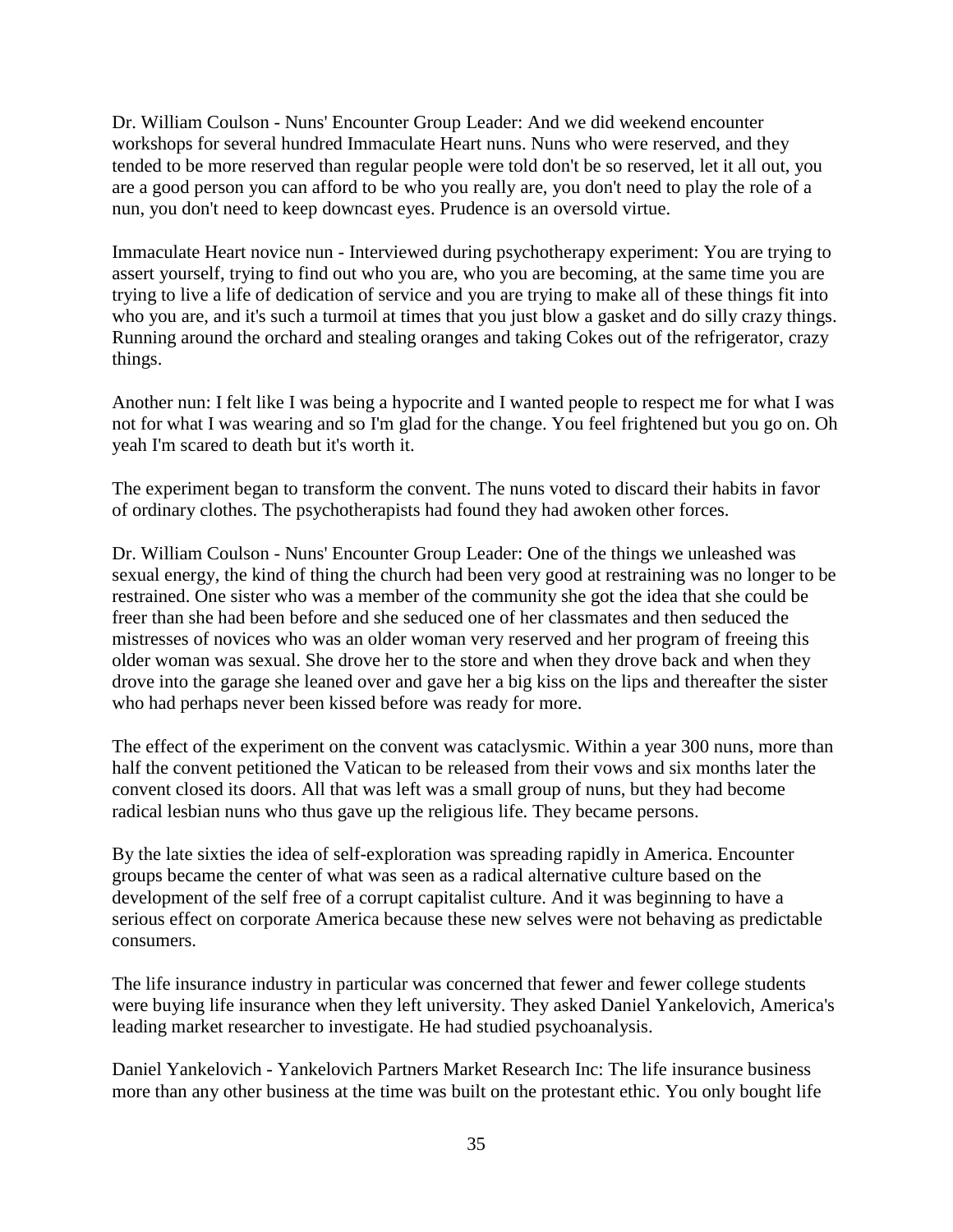insurance if you were a person who sacrificed for the future. If you lived in the present you had no need for life insurance. So they had some sense that maybe the core values of the protestant ethic were being challenged by some of these new values that were beginning to appear. And I was really astonished at what I found. The conventional interpretation was that it had to do with political radicalism. But what was clear to us was that that was a mask, a cover. The core of it had to do with self-expressiveness. This preoccupation with the self and the inner self, that was what was so important to people, the ability to be self-expressive.

Yankelovich began to track the growth and behavior of these new expressive selves. What he told the corporations was that these new beings WERE consumers but they no longer wanted anything that would place them in the narrow strata of American society. Instead what they wanted were products that would express their individuality, their difference in a conformist world. They very things that US corporations did not make.

Daniel Yankelovich - Yankelovich Partners Market Research Inc: Products have always had an emotional meaning. What was new was individuality. The idea that this product expresses me and whether it was a small European car, the particular music system, your presentation of self, your clothing, these become ways in which people can spend their money in order to say to the world who they are. But the manufacturers they had no idea what was going on with consumers and in the market of life.

Major advertising companies set up what they called operating groups to try and work out how to appeal to these new individuals. The head of one agency sent a memo to all staff. We must conform he told them to the new non-conformists. We must listen to the music of Bobby Dylan and go to the theater more. But the problem was fewer of the self-expressive individuals would take part in focus groups. The advertisers were left to their own devices.

And there was an even more serious problem. To make more products for people who wanted to express themselves would mean creating variety. But the systems of mass production that had been developed in America were only profitable if they made large numbers of the same objects. This had fitted perfectly with the limited range of desires of a conformist society. The expressive self threatened this whole system of manufacturing. And the threat was about to grow rapidly because an entrepreneur had invented a way of mass producing this new independent self. He was called Werner Erhard.

Erhard had invented a system called EST - Erhard Seminar Training. Hundreds of people came for weekend sessions to be taught how to be themselves, and EST was soon copied by other groups like Exegesis in Britain. Many of Erhard's techniques came from the human potential movement. He criticized the movement for not having gone far enough. Their idea that there was a central core inside all human beings was he said just another limitation on human freedom. In reality there was no fixed self which meant that you could be anything that you wanted to be.

Werner Erhard - Founder of EST - The thesis of the human potential movement was that there was something really good down in there and if you took these layers off what you were going to wind up with was a kernel, a something that was innately self-expressive that was the true self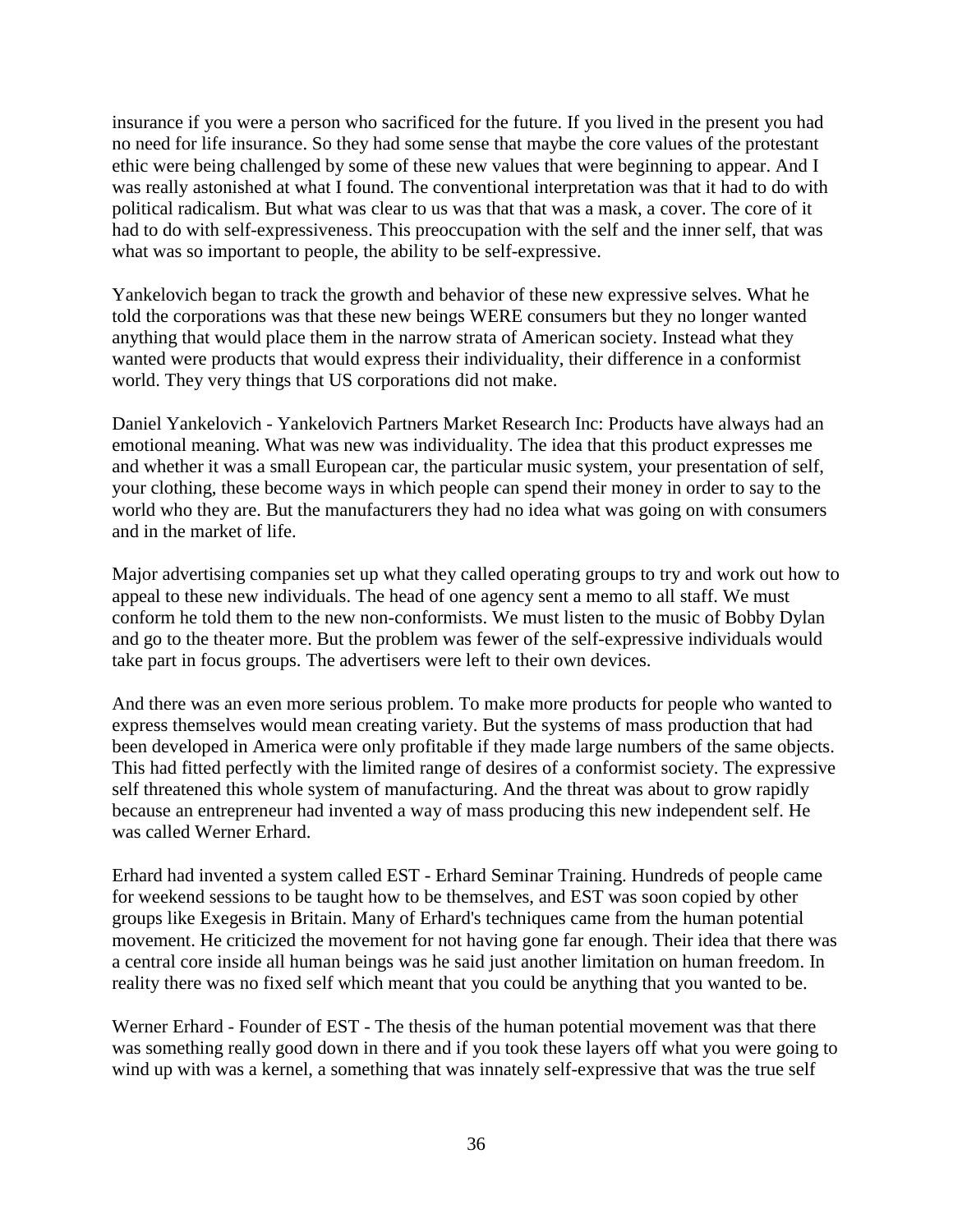that was going to be a wonderful thing. In actuality we found people who had gone to the last layer and took off the last layer and found what was left was nothing.

The EST sessions were intense and often brutal. The participants signed contracts agreeing not to leave and to allow the trainers to do anything they thought was necessary to break down their socially constructed identities.

Werner Erhard - Founder of EST - The real point to the EST training was to go down through layer after layer after layer after layer until you got to the last layer and peeled it off where the recognition was that it's really all meaningless and empty. Now, that's existentialism's end point. EST went a step further in that people began to recognize that it was not only meaningless and empty, but that it was empty and meaningless that it was meaningless and empty, and in that there's an enormous freedom. All of the constrictions, all of the rules that you placed on yourself, are gone. And what you are left with is nothing, and nothing is an extraordinarily powerful place to stand because it is only from nothing that you can create and from this nothing people were able to invent a life, allowing them to create themselves. To invent themselves. You could be what you wanted to be.

Jesse Kornbluth - Journalist, New Times 1970s - What Erhard did was to say that only the individual matters, that there is no societal concern, that you living a fulfilled life is all you need to be concerned about. EST people came out of those training sessions thinking that it wasn't selfish to only be thinking about yourself, it was your highest duty.

John Denver - EST Graduate (being interviewed on television) - The training is two weekends and it was quite an incredible experience in my life, and I'll forever be grateful for it. I got a great deal out of it. We really want to know who we are, there are things going on where we learn a great deal about ourselves all the time, and to really find out what it is about us that makes us tick and how we are discovering ourselves.

EST became hugely successful. Singers, film stars, and hundreds of thousands of ordinary Americans underwent the training in the 1970s. But in the process the political idea that had begun the movement of personal transformation began to disappear. The original vision, that being through discovering and expressing yourself a new culture would be born, one that would challenge the power of the state. What was emerging was the idea that people could be happy simply within themselves and that changing society was irrelevant. One of the proponents of this was Jerry Rubin. In 1968 Rubin, as leader of the Yippies had led the march on Chicago. But now he had undergone EST training.

Jerry Rubin - Founder of Yippie Party - Interviewed 1978 - I was willing to die and I had a martyr complex in a sense, I think we all did, and I've given up that ideal - sacrifice. I'm not as overwhelmingly moved by injustice as I was. And now we've reincarnated ourselves from within.

Stew Albert - Founder member of Yippie Party - Basically the politics were lost and totally replaced by this lifestyle and then the desire to become deeper and deeper into the self. By now a grandiose sense of the self. And my good friend and one of the original Yippie founders Jerry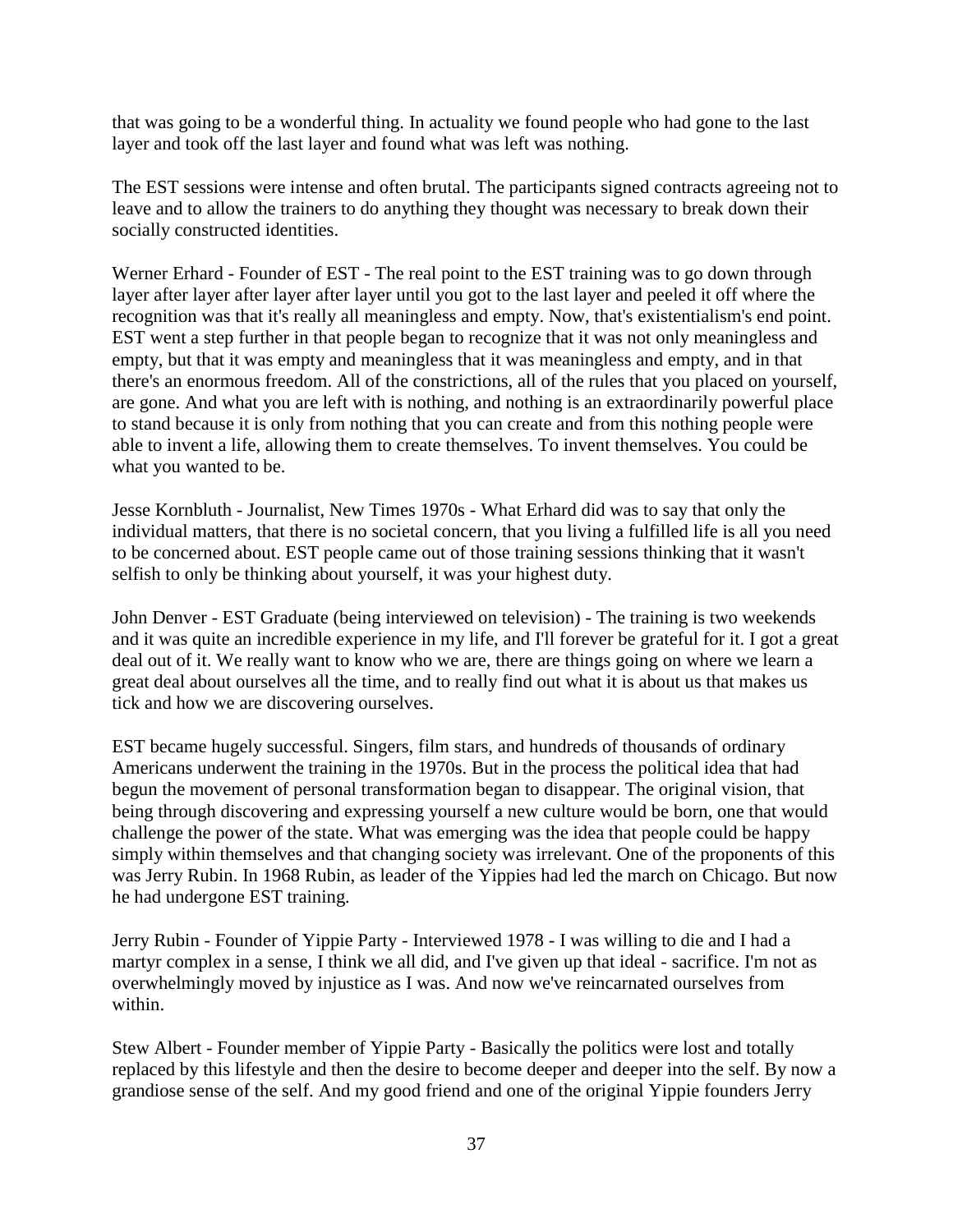Rubin definitely moved in that direction and I think he was beginning to buy into the notion that he could be happy and fully self-developed on his own. Socialism in one person. Although that of course is capitalism.

Werner Erhard - Founder of EST - That's the whole joke. I think it's funny because people spend so much of their life being bedeviled by their past and being locked into their past, and being limited by their past, and there's an enormous freedom from that, letting people create themselves.

EST was only the most vivid intense expression of a movement that was moving rapidly through all strata of American society. Books and television programs promoted the idea that one's first duty was to be one's self. And those monitoring this shift were astonished at the speed with which the idea was spreading.

Daniel Yankelovich - Yankelovich Partners Market Research Inc. - In 1970 it was a small percentage of the total population, maybe 3 to 5 percent. By 1980 it had spread to the vast majority of the public up to 80 percent. That this pre-occupation with the self and the inner self, traveled and spread throughout the society in the 1970s. But then the problem becomes how do you be self-expressive.

And it was at this point that American capitalism decided it was going to step in and help these individuals to express themselves and in the process make a lot of money. The first thing they were going to do was to find a way of getting inside their heads to discover what these new beings wanted in order to be themselves. This came not from Madison Avenue but from one of the most powerful scientific research institutes in America. Stanford Research Institute (SRI) in California worked for corporations and government. It had done much of the early work on computers and was also working for the department of defense and what would become the Star Wars project. In 1978 a group of economists and psychologists at SRI decided to find a way to read, measure, and fulfill the desires of these new unpredictable consumers.

Jay Ogilvy - Director of Psychological Values Research, SRI 1979-88 - The idea was to create a rigorous tool for measuring a whole range of desires, wishes, values, that prior to that time had been overlooked. They say in business, you know, 'What gets measured, gets done'. We were basically telling manufacturers if you are really going to satisfy not just the basic needs but individuated wants, whims and desires of more highly developed human beings you are going to have to segment, you are going to have to individuate.

To do this SRI turned for help to those who had begun the liberation of the self. In particular one of the leaders of the human potential movement, a psychologist called Abraham Maslow. Through the observing the work of places like Esalen, Maslow had invented a new system of psychological types. He called it the hierarchy of needs, and it described the different emotional stages that people had went through as they liberated their feelings. At the top was selfactualization. This was the point at which individuals became completely self-directed and free of society.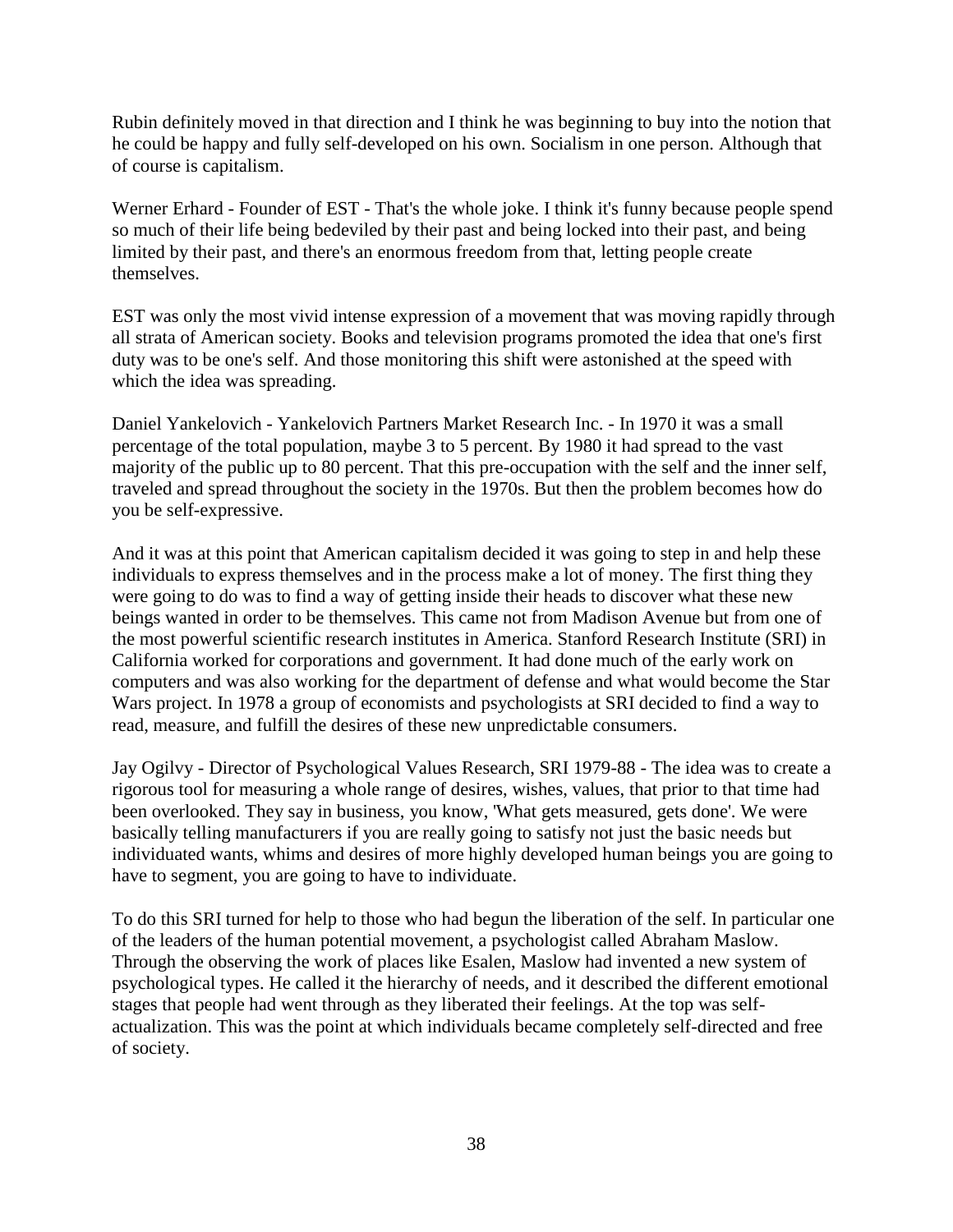The team at SRI thought that Maslow's hierarchy might form a basis for a new way to categorize society. Not by social class, but by different psychological desires and drives. To test this, they designed a huge questionnaire with hundreds of questions about how people saw themselves their inner values. The questions were designed to see whether people fitted into Maslow's categories.

Amina Marie Spengler - Director Psychological Values Research Program 1978-86 - We were trying to find out what people really felt like. So we asked these really penetrating questions and we hired a company that administers surveys to do them and they said they had never seen anything like it. Usually you have to send out a postcard and then in six weeks another postcard and then you have to call the people up, you know to get the return rates up, we had an 86 percent return and they only sent out a postcard. People loved filling out this questionnaire. We got several questionnaires back with a note attached saying do you have any other questionnaires I can fill out? Because we were asking people to think about things that they had never thought about before and they liked thinking them. Like what they felt inside, what motivated them, what was their life about, what was important to them. It was sort of like, wow.

The answers were then analyzed by computer. It revealed there were underlying patterns in the way people felt about themselves which fitted Maslow's categories. And at the top of the hierarchy were a large and growing group which cut across all social classes. The SRI called them the inner directives. These were people who felt they were not defined by their place in society but by the choices they made themselves. But what SRI discovered was that these people could be defined by the different patterns of behavior through which they chose to express themselves. Self-expression was not infinite, it fell into identifiable types. The SRI team invented a new term for it - lifestyles. They had managed to categorize the new individualism. They called their system Values and Lifestyles, VALs for short.

SRI Values and Lifestyles promotional video 1983 - At the forefront of this change are three new VALs groups, groups we call inner directed. These are people for whom personal satisfaction is more important than status or money. They tend to be self-expressive, complex, and individualistic. Rob is an I-am-me. I am me's are searching for new values, breaking away from traditions and inventing their own standards. Rob even invented his own name - Rob Noxious. Jody is an Experiential. This is a group seeking inner growth through direct experience. Experientials are in one place much, this is the try-anything-once crowd, and all that activity takes goods and services. Their hobbies are hands-on and their possessions are simple but not always simply priced. Societally Conscious - (man speaking) I'm a bookseller, I'm a businessman but that doesn't necessarily mean that I believe in capitalism, it just happens to be what I am doing now.

SRI created a simplified questionnaire with just 30 key questions. Anyone who answered them could immediately be fitted into a dozen or so of these groups. It allowed businesses to identify which groups were buying their products and from that how the goods could be marketed so they became powerful emblems of those groups' inner values and lifestyles. It was the beginning of lifestyle marketing.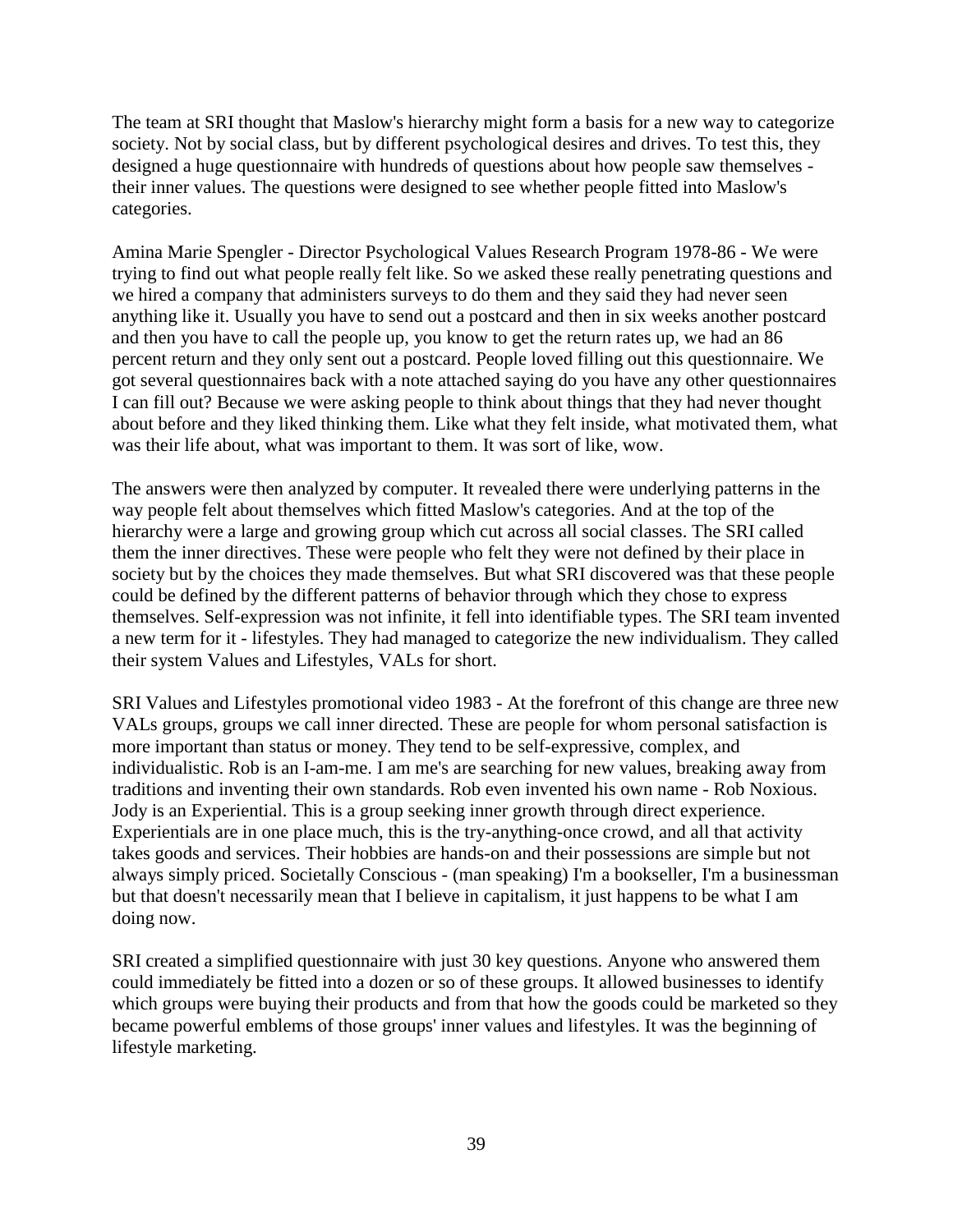Amina Marie Spengler - Director Psychological Values Research Program 1978-86 - So it allowed people not just to look at people as demographics of age and income or whatever, but to really understand the underlying motivations. I mean most of marketing was looking at people's actions and trying to figure out what to do, but what we were doing was we were trying to look at people's underlying values so that we could predict what is their lifestyle, what kind of house did they live in, what kind of car did they drive. So the corporations were then able to sell things to them by understanding them by having labels, by knowing what people looked like, by where they lived, by what their lifestyles are.

If a new product expressed a particular group's values it would be bought them. This is what made the Values and Lifestyles system so powerful. Its ability to predict what new products selfactualizers would choose. This power was about to be demonstrated dramatically. VALs was about to show not just what products they would buy, but the politicians they were going to elect. In 1980 Ronald Reagan ran for president. He and his advisors were convinced they could win on a program of new individualism. It would be an attack on 50 years of government interference in people's lives.

Jeffery Bell - Speech writer for Ronald Reagan 1976-81 - I wrote a speech about let the people make the basic decisions, get judges out of the way, get bureaucrats out of the way, get centralized government out of the way. I gave Reagan a choice of several titles for the speech, and the one he picked was Let the People Rule, Let the People Regain Rule, regain control over their own destiny away from a remote elite in Washington. It was radical. Modern Republicans thought it was suicide, Jimmy Carter called it ridiculous, the press was extremely negative, but the odd thing was that it polled it very well in New Hampshire, the first primary state that we had to win.

What was odd was there seemed to be a strange mosaic of support for Reagan's policies. The traditional pollsters could see no coherent pattern across class age or gender. But those who had developed the Values and Lifestyles system believed that they knew why. They were testing their system in both America and Britain and they were convinced that both Reagan's and Thatcher's message about individual freedom would appeal to the group at the top of their hierarchy, the inner directed, because it fitted with the way they saw themselves.

Christine MacNulty - Program Manager - SRI Values and Lifestyles Team 1978-81 - They were really concerned about being individuals, about being individualistic, and so in the early stages when we were looking at the messages that both Thatcher and Reagan were putting across we said they are using words that will really appeal to a lot of younger people and particularly the people who are moving towards self-actualization. We called them the inner directed people. A lot of our colleagues said that's absolutely ridiculous because inner directeds are very socially aware, very socially concerned, they'll never vote conservative, or they'll never vote for the Republicans, but we said if Thatcher and Reagan continue to appeal to them in this way they really will.

The idea that the new self-actualizing individuals would choose a politician from the right not the left seemed extraordinary. To test their prediction the values and lifestyles team did a survey of voting intentions and they correlated it with their new psychological categories.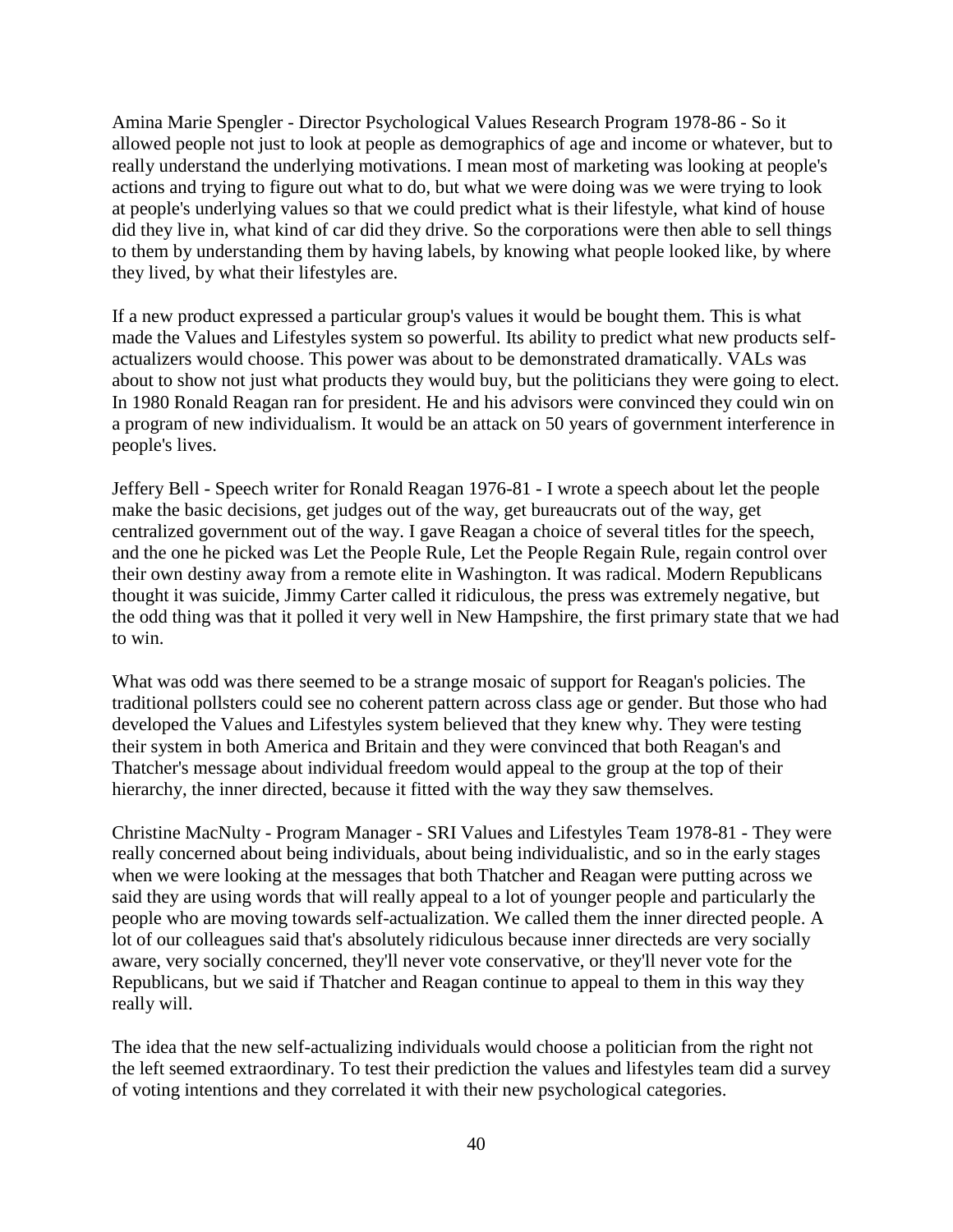Christine MacNulty - Program Manager - SRI Values and Lifestyles Team 1978-81 - When we said in our surveys who are you going to vote for, sure enough it was the inner directeds that said they were going to vote for Thatcher and for Reagan. And they made the difference in those elections. And it really surprised my colleagues even within my own organization. It really showed the power of this approach because it's very difficult to identify inner directed on the street. These people who voted for Thatcher and Reagan, these inner directeds, came from any walk of life. It's really hardly correlated in social class at all. I mean if you just go along and look at age, sex, and social class, you would never pick them up. But if you really go along with a questionnaire that gets at their values then you can identify them very easily, and that was completely new.

At the beginning of 1981 Ronald Reagan was inaugurated as president. But he took charge of a country that was facing economic disaster. The terrible inflation of the 1970s destroyed much of America's heavy industries. Millions were unemployed. But true to his campaign promises Reagan told the country he would not step in to help as all previous governments had since the war. But America's ailing economy was about to be rescued not by government, but by the new groups' market researchers had identified, the self-actualizing individuals. They were about to become the motor for what would be called the new economy.

Renee M. Love Chairman and CEO Omega Group Inc. - One technique is that we ask people the same question over and over again. We say what do you want, what do you really want, what do you want that for and they start to talk about it and they kind of get intimate with what's going on. What we're doing with that technique is unpeeling the onion. If you want to think of a person as having layers and layers and layers of protection, thoughts and belief, we want to get to the center core.

In the wake of the invention of Values and Lifestyles a vast industry of psychological market research grew out. And the old technique of the focus group invented by the Freudian psychoanalysts of the fifties was used in a new and powerful way. The original aim of the focus group had been to find ways to entice people to buy a limited range of mass-produced goods. But now focus groups were used in a different way, to explore the inner feelings of lifestyle groups and out of that invent whole new ranges of products which would allow those groups to express what they felt was their individuality. And the generation who had once rebelled against the conformity imposed by consumerism now embraced it because it helped them to be themselves.

Stew Albert - Founder member of Yippie Party - What capitalism managed to do that was brilliant was to actually create products that people like me would be interested in. That people like Jerry Rubin would be interested in. Capitalism developed a whole industry at developing products that evoke a larger sense of self, that seemed to agree with us that the self was infinite, that you could be anything that you wanted to be. That took our philosophy and agreed with it. And that created products that supposedly helped you be this limitless self. The product sells you a way of life, a way of being. The products sells you values. You dress this way, you live in a house like this, you have furniture like this, you use this computer, you eat in these restaurants, there are values there. Hipness, coolness, so the notion that you could buy an identity would place the original movement notion that you were perfectly free to create an identity. And you were perfectly free to change the world and make the world anything that you wanted it to be.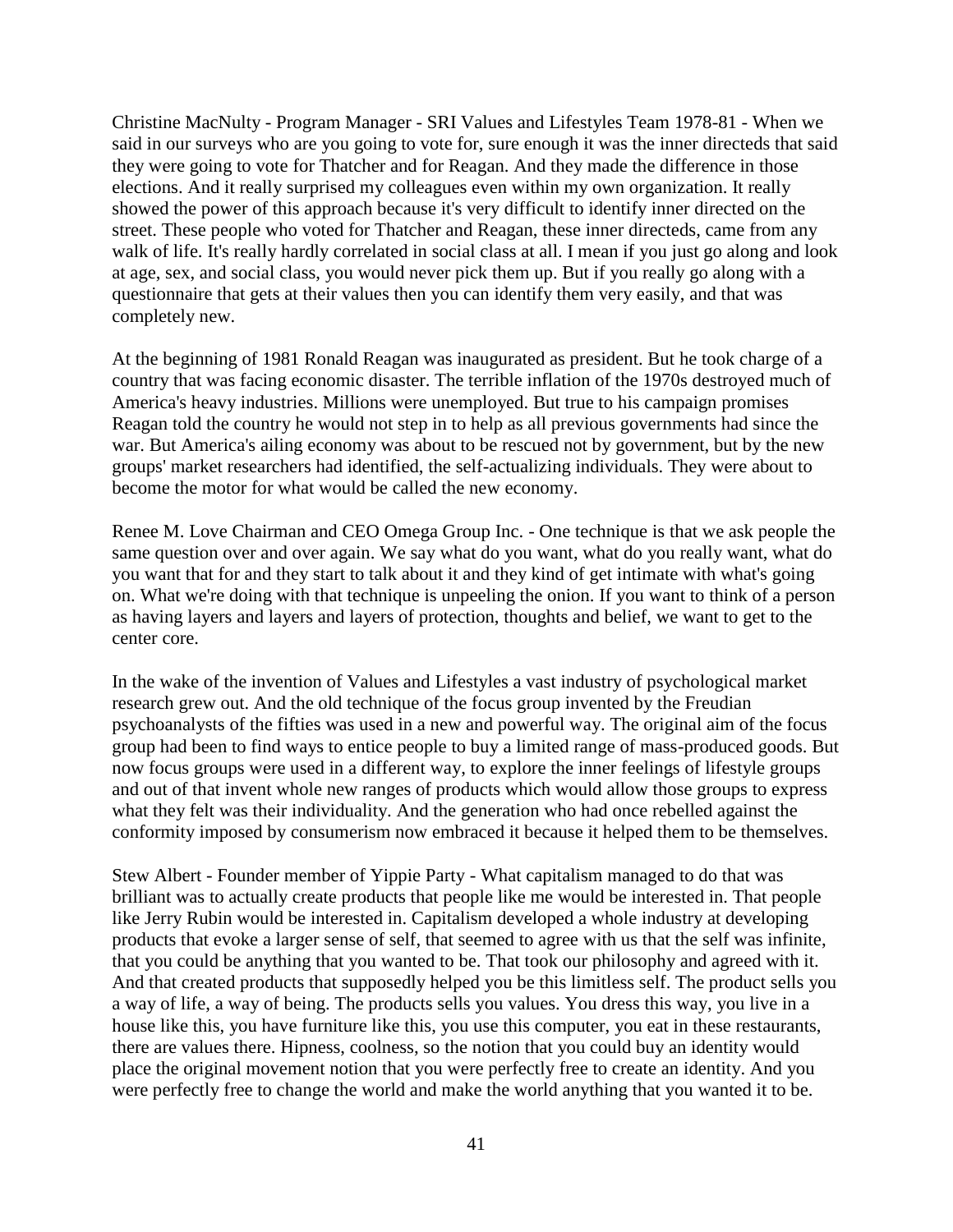And this vast range of new desires fitted perfectly with changes in industrial production. Computers now allowed manufacturers to economically produce short runs of consumer goods. The old restrictions of mass production disappeared, as did the worry that bedeviled corporate America ever since mass production had been invented. That they would produce too many goods. With the new self, consumer desire seemed to have no limit.

Daniel Yankelovich - Yankelovich Partners Market Research Inc. - In the United States the concern of companies was always that supply would outstrip demand. That we were producing too much and that there was not a market for it. You don't hear that kind of talk anymore because you've gone from a conception of a market of limited needs, and if you've filled them their filled, to a market of unlimited ever changing needs dominated by self-expressiveness, that products and services can satisfy in an endless variety of ways and ways that change all the time. And consequently economies have unlimited horizons.

Out of this explosion of desire came what seemed a never ending consumer being that regenerated the American economy. The original idea had been the liberation of the self would create news kinds of people free of social constraint. That radical change had happened. But while the new beings felt liberated they had become increasingly dependent in their identity on business. The corporations had realized that it was in their interest to encourage people to feel that they were individuals and offer them ways to express their individuality. The world in which people felt they were rebelling against conformity was not a threat to business but it's greatest opportunity.

Robert Reich - Economist and member of Clinton Cabinet 1993-1997 - It was in a sense the triumph of the self, it was the triumph of a certain self-indulgence, a view that everything in the world and all moral judgment was appropriately viewed through the lens of personal satisfaction. Indeed the ultimate ending point of that logic is that there is no society, there is only a bunch of individual people making individual choices about their own individual wellbeing.

Next week's episodes tells the story of how politicians on the left in both Britain and America turned to the techniques developed by business in order to regain power. But what they didn't realize was what had worked for business would undermine the very basis of their political beliefs. They would find themselves trapped by the greedy desires of the new self.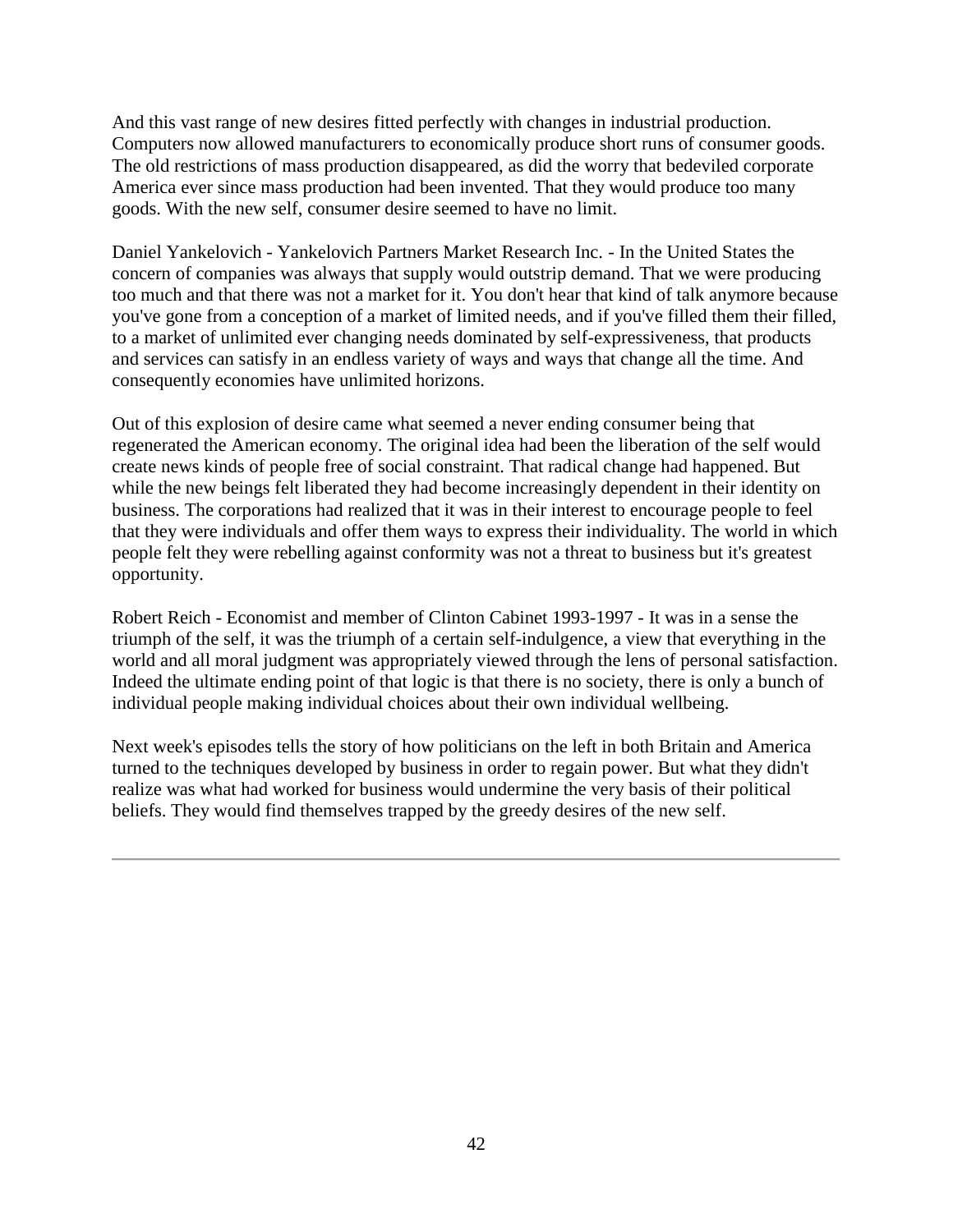# **Century of the Self**

### *Part 4 - Eight People Sipping Wine in Kettering*

*This is the story of the rise of an idea that has come to dominate our society. It is the belief that satisfaction of individual feelings and desires is our highest priority. Previous episodes have shown that this rise of the self was fostered and promoted by business. They had used the ideas of Sigmund Freud to develop techniques to read the inner desires of individuals and then fulfill them with products. This final episode is about how that idea took over politics. It tells the story of how politicians on the left in both America and Britain turned to these techniques to regain power. They believed that they were creating a new and better form of democracy, one that truly responded to the inner feelings of individuals. But what the politicians didn't realize was that the aim of those who had originally created these techniques had not been to liberate the people but to develop a new way of controlling them in a new age of mass democracy.*

The roots of the story lie way back in the America of the 1920s with one man. He was called Edward Bernays, the nephew of Sigmund Freud. Bernays had been one of the inventors of the profession of public relations and he was fascinated by his uncle's theory that human behavior was driven by unconscious sexual and aggressive drives. Many of Bernays' clients were large American corporations and he was the first person to show them how they could sell many more products if they link them through images and symbols to those unconscious desires that Freud had identified.

Stuart Ewen - Historian of Public Relations - The strategy he offered them was that people could now look at goods that emerging within the society and not merely view those goods as things that they needed in order to deal with some specific material want but also as goods which will stroke and respond to deep emotional yearnings. You know, how this bar of soap or this bag of flour will make me a happier more successful more sexually appealing less fearful person. Somebody to be admired rather than reviled. The powerful people in that world are those people who are capable of reading the public mind and giving the public what it wants in those terms. Bernays was the guy who was the foremost articulator of the theories which were driving this new system.

By the 1980s Bernays' ideas had come of age. A vast industry had grown up in America devoted to reading the inner desires of consumers. At its heart was the technique of the focus group. Previous episodes have shown how the focus group was invented by psychoanalysts employed by US corporations. The aim was to allow consumers to express their inner feelings and needs just as patients did in psychoanalysis. The information was then used to promote and design new products which would fulfill those desires. And Edward Bernays who was now nearly a hundred years old was celebrated as the founding father of this marketing world.

And Bernays' ideas and techniques were also about to conquer Britain in the 1980s. Unlike America the ruling elites in Britain had always distrusted the idea of pandering to the masses. It was epitomized by the patrician elite who ran the BBC. Even as late as the 60s the popular programs were referred to as 'ground bait'. Their real job was to lure the viewers into watching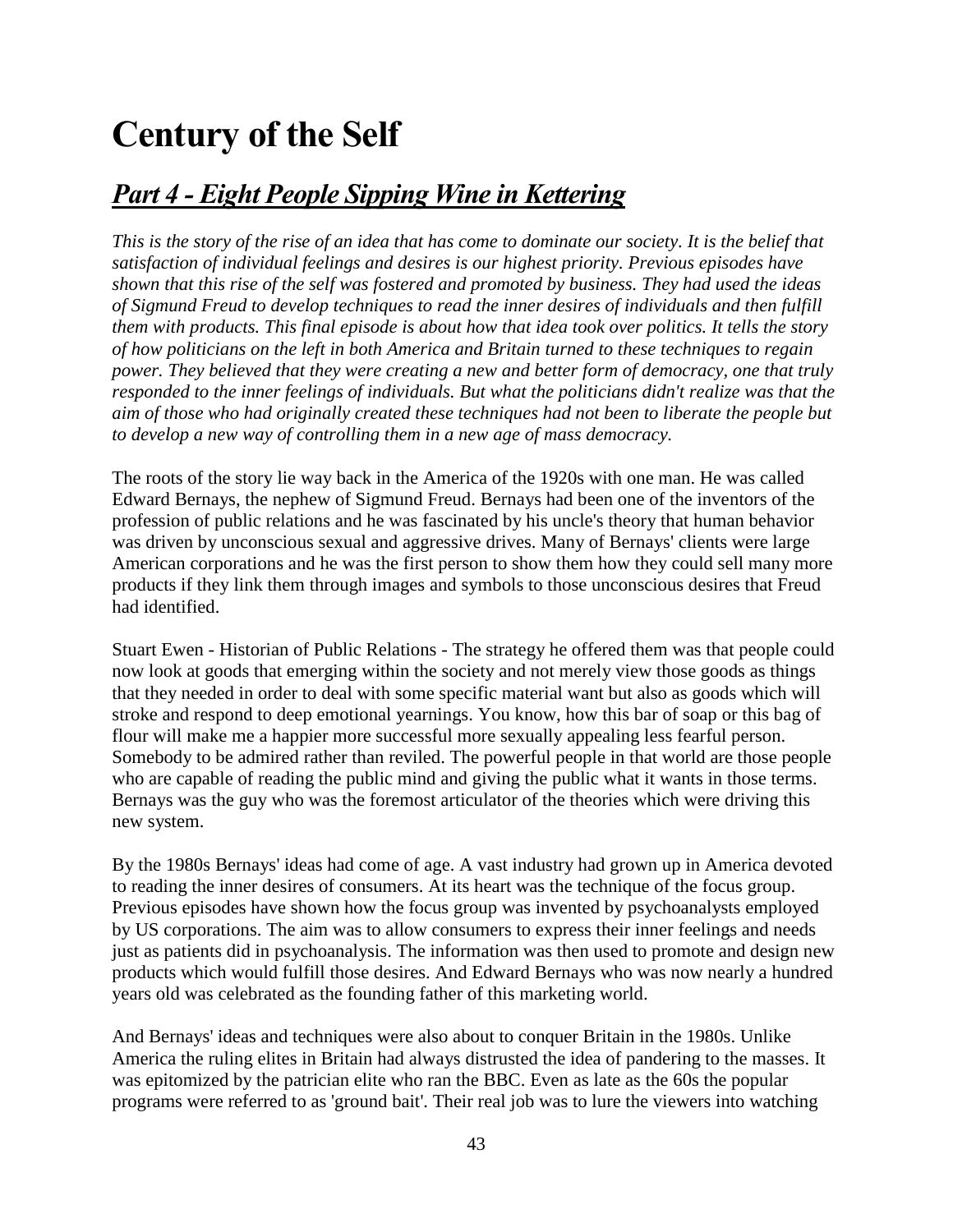more serious programs the elite knew was good for them. And market research reflected this attitude. Individuals were observed and classified by market researchers according to their social class from A through C2, D and E. When people were asked their opinion about both products and politics they were selected by social class and asked only strictly factual questions about what they thought. The idea that one might ask people what they themselves felt and desired and then give it to them was seen as alien to the ruling elites and to challenge their belief that they knew was best for the public.

But then in the economic crisis of the mid-70s British industries were forced to begin to pay attention to the inner feelings of consumers. As the recession deepened consumer spending fell dramatically and the advertisers insisted that the only way for companies to survive was to make their advertising more effective. And to do this they would have to delve into people's underlying psychological motives for purchasing. The advertising industry started to bring in Americans to run focus groups with British housewives.

The consumers were encouraged to play at being products from household cleaners to car seatbelts. The aim was not to talk rational, but to act out and reveal the inner emotional relationship to products. And then a politician emerged who also believed that people should be allowed to express themselves. Instead of being controlled by the state the individual should become the central focus of society.

Margaret Thatcher - Conservative Party Conference 1975 - Some socialists seem to believe that people should be numbers in a state computer. We believe they should be individuals. We're all unequal. No one thank heavens is quite like anyone else however much the socialists may pretend otherwise and we believe that everyone has the right to be unequal. But to us every human being is equally important. A man's right to work as he will, to spend what he earns, to own property, to have the state as servant and not as master, they are the essence of a free economy. On that freedom all our other freedoms depend.

Mrs. Thatcher's vision was of a society in which the wants and desires of millions of individuals would be satisfied through the free market. This, she believed, would be the engine to regenerate Britain. And with her ascent to power the advertising and marketing industries flourished. Their task was to find out what the British people really wanted and then sell it to them. In this new climate, the focus group flourished, and those who ran them borrowed from the techniques of psychotherapy to delve ever deeper into people's feelings about products.

Out of this research the marketeers began to detect a new individualism. In particular among those who had voted conservative for the first time in 1979. They no longer wanted to be seen as part of social classes but to express themselves. And crucial to this were the products they chose to buy.

Stephen Wells - Co-founder, Consumer Connection - We found that there was this trend towards what we called individualism where people still wanted to be part of a crowd but to express themselves as individuals within it. To have their own personalities, to be, I suppose, their own man.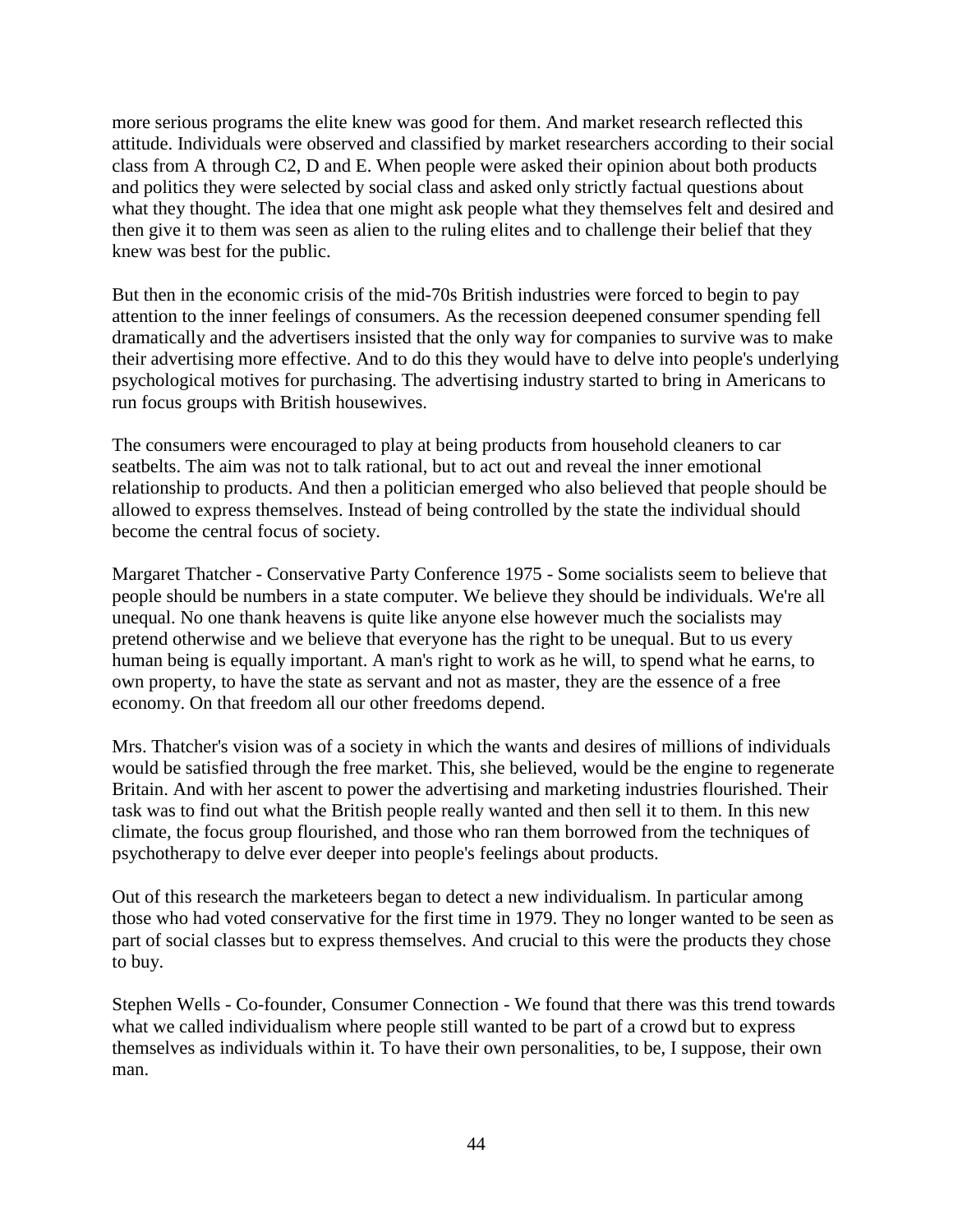Business responded eagerly to this new individualism and it soon became one of the main forces driving the consumer boom growing in Britain. Using the data from the focus groups, manufacturers created new ranges of products that allow people to express their individuality. Business also recategorized people. They were no longer divided by social class but by their inner psychological needs.

John Banks - Chairman, Young and Rubicam - If the primary need is security and belonging we call the groups Mainstreamers, if it's status and the esteem of others then it's Aspirers, if it's control it's Succeeders, and if it's self-esteem it's Reformers.

And this new marketing culture began to take over the institutions previously dominated by attrition elite, particularly the world of journalism. The assault was led by the profession of public relations. In the past PR had been seen as seedy and corrupt, but now it became a glamorous business promoting products and celebrities. And one of the rising stars was another member of the Freud family, Matthew Freud, the son of the liberal MP (Member of Parliament) Clement. What Freud and other PRs realized was that they could use their celebrities as levers to infiltrate their advertising into the editorial content of newspapers. The newspapers were offered exclusive interviews with celebrities but only if they also agreed to mention products made by Freud's corporate clients in terms dictated by the company.

Matthew Wright - Tabloid Journalist 1993-2000 - What happened with Freuds was you effectively got some kind of product placement or even product-- the manufacturers of products got some degree of control over how their products would appear in print. So if for example you wanted to write about Caprice's passion for stuffed crust pizza you would sign a contract which guaranteed that you would mention the firm Pizza Hut at least twice in certain positions in the introductory portion of the article and you would agree to run the Pizza Hut logo at such and such a size and such and such a place and of course that you would agree to run the enclosed pictures of Caprice eating her stuffed crust pizza. There was no choice about you would run this article as you were effectively told how to run the article in the press by Freuds. It's a rise of the corporate culture and the rise of business.

To traditional journalists this infiltration of advertising into the editorial pages was a corruption of their profession. But to Mrs. Thatcher's allies like Rupert Murdoch who owned The Sun and The Times, it was part of a democratic revolution against an arrogant elite who had for too long ignored the feelings of the masses.

Rupert Murdoch - Owner, Times Newspapers (interview from that period) - They hate to see someone communicating with the masses. They feel that newspapers, the written word is not for the masses. That should be left to television or perhaps to nobody. I'm very proud of The Sun and The Sun was not represented tonight in your film you just took page three which everyone seems so fascinated with, what about page one, or page two, every other page of the paper. That was typical piece of slanting and elitism by the BBC who after all in order to get viewers for this program put on a very sexy episode of Star Trek which I was just watching out in the room there. Interviewer: I don't think they put it on to get us viewers I think we are just lucky to follow them. Murdoch: They try to carry viewers into these programs, I know how it's done.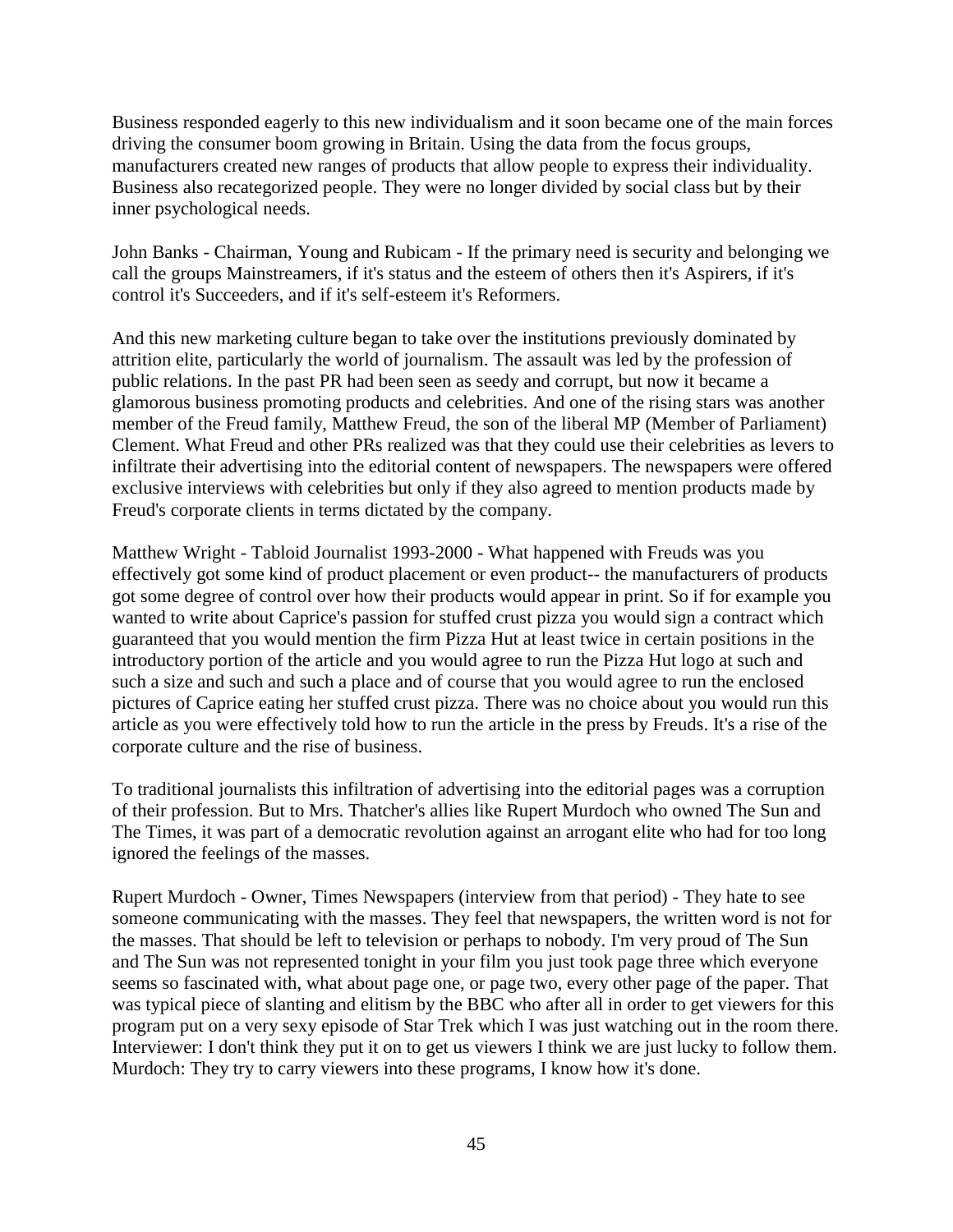By the late 80s Mrs. Thatcher and her allies in advertising and the media had brought the desires of the individual to the center of society. As last week's episode showed it was the same transformation that President Reagan had brought about in America. Both politicians had encouraged business to take over from government the role of fulfilling the needs of the people. In the process consumers were encouraged to see the satisfaction of their desires as the overriding priority. To Thatcher and Reagan this was a new and better form of democracy. But to their opponents in the parties of the left they had summoned up the most selfish and greedy aspects of human nature.

Robert Reich - Member of Clinton Cabinet 1993-1997 - Ronald Reagan and Margaret Thatcher both embraced an economic philosophy that says the unit of judgment was not only the individual but it was the individual's personal satisfaction, the individual's own unique happiness and wellbeing. It was in a sense the triumph of regarding individuals as purely emotional beings who have needs and wants and desires that need to be satisfied and can be satisfied unconsciously. It goes way back to the early part of the 20th century to Freud, to notions of the unconscious, the assumptions that in terms of our rational minds we are little corks bobbing around on this great sea of hopes and fears and desires of which we are only thinly aware and that the world of a marketer, the role of somebody selling something, including a politician is to appeal to this great swamp of desire, of unconscious desire.

The left believed the opposite. That the way to create a better society was not to treat people as emotional isolated individuals, but to persuade them to realize that they had common interests with others. To help them rise above their individual feelings and fears.

President Roosevelt - 1933 - Let me assert my firm belief that the only thing we have to fear is fear itself. Nameless, unreasoning, unjustified terror which paralyzes needed efforts to convert retreat into advance.

This idea had flourished in America in the depression of the 1930s. President Roosevelt faced with the chaos caused by the Wall Street crash encouraged Americans to join together in trade unions, to set up consumer groups, and to pay for a welfare system for those trapped in poverty. His aim was to create a collective awareness which would become a powerful weapon against the unfettered power of capitalism which had caused the crisis. That idea had driven the Democratic Party for fifty years. But now, Roosevelt's inheritors railed vainly against the effects of the self-interest encouraged by President Reagan.

Mario Cuomo - Democratic Party Convention 1984 - (speech) There is despair Mr. President in the faces that you don't see. Maybe Mr. President if you stop in at a shelter in Chicago and spoke to the homeless there, Maybe Mr. President if you asked the woman who had been denied the help she needed to feed her children because you said you needed the money for a tax break for a millionaire or for a missile we couldn't afford to use.

Mario Cuomo - Governor, New York 1982-95 - The worst thing Ronald Reagan did was to make the denial of compassion respectable. He said you've worked hard, you've made your money, you shouldn't have to feel guilty about refusing to throw it away on people who choose to be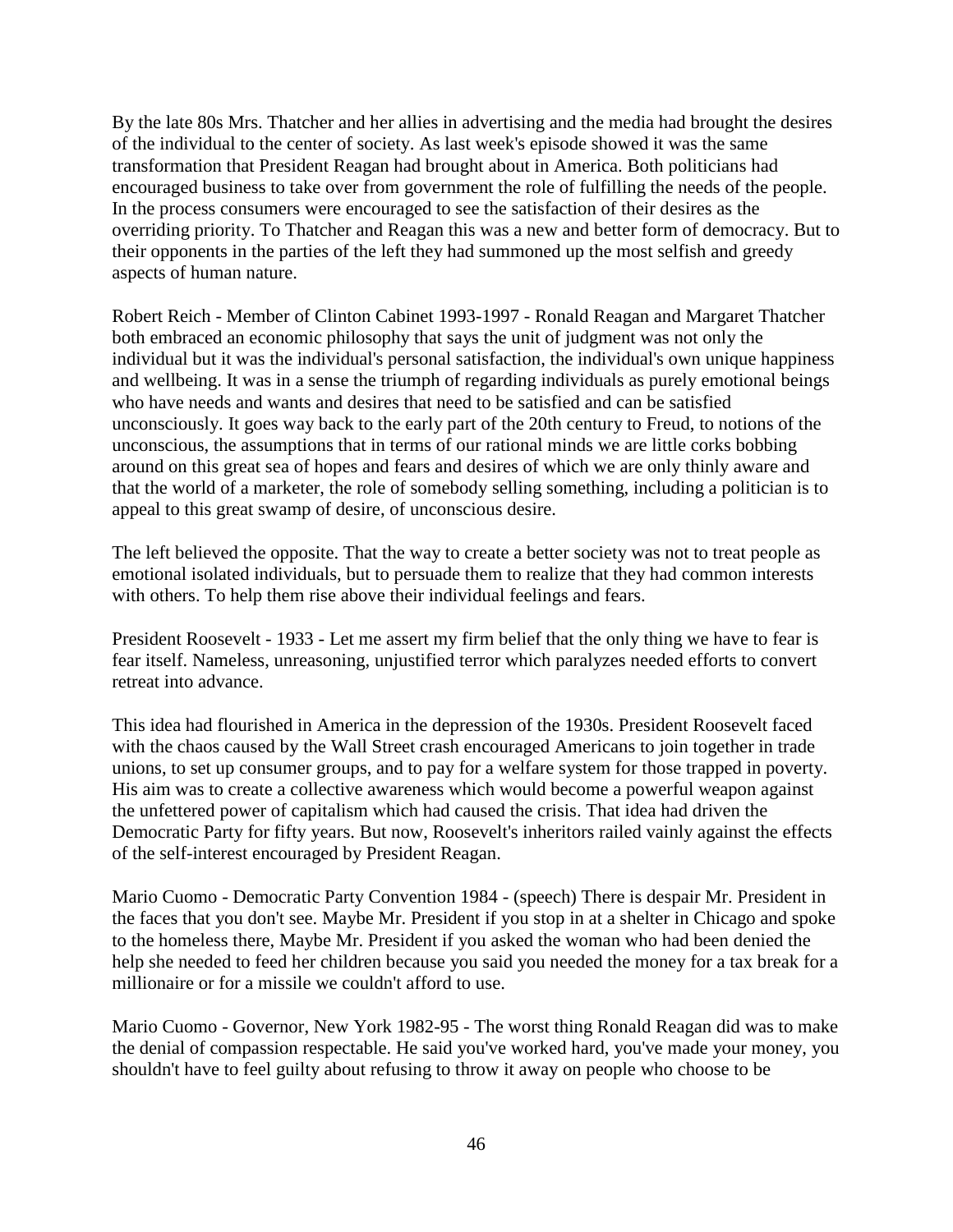homeless and who choose not to work. That's what he said. He said it with an elegance and kind of a benign aspect that disguised it's harshness.

That same idea - marshalling the collective force of the masses to challenge the entrenched power of wealth and business had also led the labor party to power in Britain after the war. But in the 80s labor like the democrats in America lost election after election as millions who had once voted for them switched their allegiance to the conservatives. In the face of this a growing number in the labor party became convinced that if they were ever going to regain power labor would have to come to terms with the new individualism. One of them was an advertising executive called Phillip Gould who had been a lifelong labor supporter. Gould believed that labor's leadership had become corrupted by the same patrician arrogance that dominated all of Britain's institutions. They denigrated and disapproved the new aspirations of working class voters.

Philip Gould - Strategy Advisor to the Labor Party 1985-present day - Labor stopped listening to these people. And I remember the best example of this was after the election of 1983 which was the election above all where the people's voices were just not heard. And I had dinner with a leading labor party figure who had been heavily involved in the defeat and his wife said 'God these working class people we give them an education and give them chances in life and what do they do they read The Sun and they just don't vote for us.' And there was such a gap between these people just trying to make better lives for themselves and the kind of elitism of the labor party there was just this chasm that had to be filled.

Gould became part of a small group of modernizers centered around Peter Mandelson. Their aim was to reconnect labor with the lost voters. To do this Gould turned to the technique that he knew well from his work in advertising - the focus group. Gould commissioned focus groups in suburban areas across the country with small groups of voters who had switched to Mrs. Thatcher. People were encouraged not to talk rationally about policies but to express their underlying feelings. And what Gould discovered was a fundamental shift in people's relationship to politics. They no longer saw themselves as part of any group but as individuals who could demand things from politicians in return for paying taxes. Just as business had taught them to do as consumers.

Philip Gould - Strategy Advisor to the Labor Party 1985-present day - And I found that people had become consumers, you know people wanted to have politics and life on their own terms. I mean not just in politics but in all aspects of life too. People see themselves as they are, as autonomous powerful individuals who are entitled to be respected, who are entitled to have the best not just in (goods) but the best in health and in education too. All this was about getting the labor party to understand that people really really really had changed and unless the labor party changed it would not win.

Philip Gould now set out to try and persuade the labor party they would have to make concessions to what he called the new aspirational classes. He was going to face implacable opposition. In the run up to the 1992 election Gould argued that the only way to win was for labor not to put up (raise) taxes. But the Shadow Chancellor John Smith angrily refused. Labor would stick to its fundamental policies. They would fight the election with the promise of tax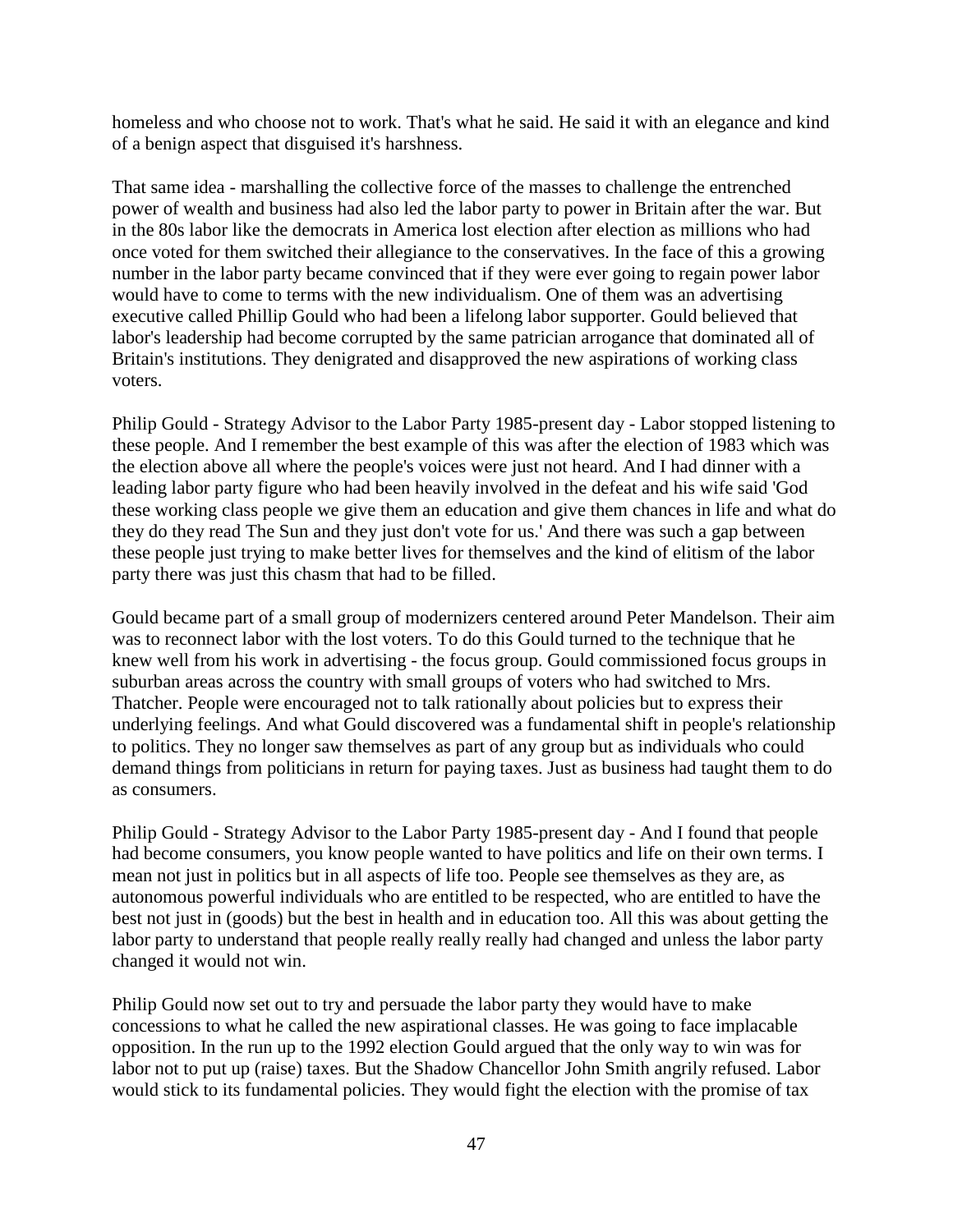increases to create a fairer society. And as the campaign began it seemed as if Philip Gould was wrong. The traditional polls consistently showed labor ahead despite the conservative campaign message that labor government would put up (raise) taxes. Even the conservative's oldest allies in the press became convinced that by harping on about tax the conservatives were cutting their own throats. And labor party too was convinced it would win and finally return to power.

Those running labor's campaign believed that by modern presentation they would attract back the voters yet keep the old policies. But Philip Gould was convinced that labor was going to lose. Through his focus groups he knew that the very people that were telling the traditional pollsters they would vote labor were in reality preparing to vote conservative out of self-interest but they were too embarrassed to admit it. And John Major also knew this because his focus groups were telling him the same thing.

John Major's victory in 1992 was a disaster for the labor party. The small group of reformers centered around Peter Mandelson and Philip Gould were convinced that the only way for the party to survive was to change its basic policies. But their ideas were rejected by John Smith who had now become leader. Philip Gould left Britain to go work for the campaign to elect Bill Clinton President in America.

Philip Gould - Strategy Advisor to the Labor Party 1985-present day - The 1992 election, during and afterward people felt under great strain and really did feel demoralized and dejected and to from this to the Clinton campaign was an extraordinary experience because here suddenly I found articulated many of the ideas I had but I myself had fully been able to encapsulate or articulate.

What Gould discovered was that like the labor party the democrats had also been doing focus groups with swing voters. The difference was that Bill Clinton had decided to tailor his policies to fit with these voters' desires. Above all with their ferocious belief that they should only pay tax for things that benefitted them, not for the welfare of others. The Clinton team decided that to win they had to promise tax cuts for these suburban voters. And they also used the focus groups throughout the campaign to check every appearance, speech and policy with them for their approval. What Clinton called the forgotten middle class became central figures in a new type of reactive politics.

Robert Reich - Member of Clinton Cabinet 1993-1997 - Candidates for the presidency of the United States has been pre-packaged and designed for many many years. What was new was an attempt to use very sophisticated or pseudo-sophisticated techniques to plum the public psychology to find out precisely what the desires of the individuals were and then to come up with a candidate and a platform and images and words that exactly responded to those deep desires. This was packaging at a new level. This was polling at an extreme.

But Clinton's campaign team led by James Carvell and George Stephanopolus did not believe that they were capitulating to the selfish desires of the middle classes. Tax cuts were the price they had to pay to regain power. But once in power they would still fulfill traditional democratic policies and help the poor who had been neglected under Reagan, above all with the reform of health care. They would pay for the tax cuts by cutting defense spending and increasing taxes on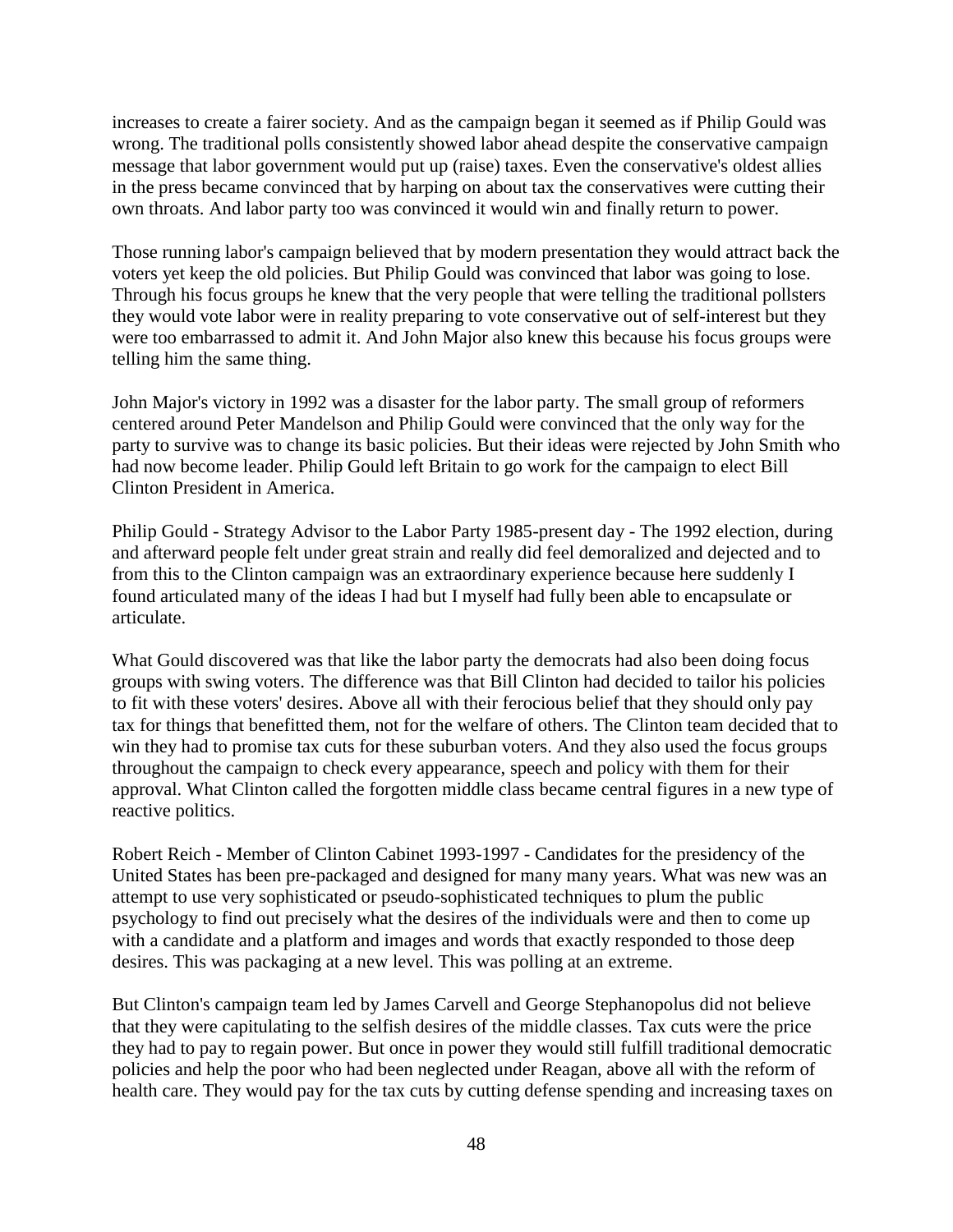the very rich. In this way they believed they were forging a coalition of the new and the old voters both of whom could be satisfied.

But the democrats' optimism was to be short-lived. In November 1992 Clinton was triumphantly elected President. But within weeks his administration discovered that the budgets deficit was far greater than they had anticipated. At a meeting in the White House in January 1993 the head of the Federal Reserve told them that the deficit was nearly 300 Billion dollars. There was no way they could borrow more without panicking the markets and causing a crisis. The only way to pay for the proposed tax cuts would be to cut government spending not just in defense but on welfare. Clinton was faced with a choice between the old politics and the new and he chose the old. The tax cuts were dropped and he tried to inspire the country with the old democratic ideal of government spending to help the poor and disadvantaged.

Robert Reich - Member of Clinton Cabinet 1993-1997 - At the start of the Clinton administration many of us including I believe President Clinton himself reverted back to an older tradition, tried to lift the public to talk about genuine ideals beyond the individual. And that reformed agenda being not only universal health care, and child care, and dealing with the widening inequalities in our society, and homelessness, many things that many citizens - particularly middle income citizens just didn't want to deal with.

But the suburban voters who had been promised tax cuts were not inspired by Bill Clinton's vision. They felt betrayed and wanted revenge. Their opportunity came in 1994 with the congressional elections. The Republicans led by Newt Gingrich promised huge tax cuts and to dismantle the welfare system. The voters who had defected to Clinton switched sides yet again and the Republicans won both houses of Congress in a landslide. For Clinton it was a disaster. Faced with a hostile congress there was no way for him to get his reforms through. His personal popularity plummeted and it seemed certain he would not be re-elected in two years' time. In desperation and without telling his cabinet Clinton turned for help to one of America's most ruthless political strategists, Dick Morris.

Dick Morris - Strategy Advisor to President Clinton 1994-1996 - Clinton was in serious trouble he had lost the 94 election, he had lost control of Congress, and he hired me to come back and save him. So he was basically asking me to perform roughly the same role as a life preserver would if you are drowning.

What Morris told Clinton was that to win re-election he would have to transform the very nature of politics. The crucial swing voters in the suburbs now thought and behaved like consumers. The only way to win them back was to forget all ideology and instead turn politics into a form of consumer business. Clinton must try to identify their personal desires and whims and then promise to fulfill them. If he followed those consumer rules they would follow him.

Dick Morris - Strategy Advisor to President Clinton 1994-1996 - I said that I felt the most important thing for him to do was to bring to the political system the same consumer rules philosophy that the business community has. Because I think politics needs to be as responsive to the whims and desires of the marketplace as business is. And it needs to be sensitive to the bottom line - profits or votes - as a business is. I think all of this involves a changed view of the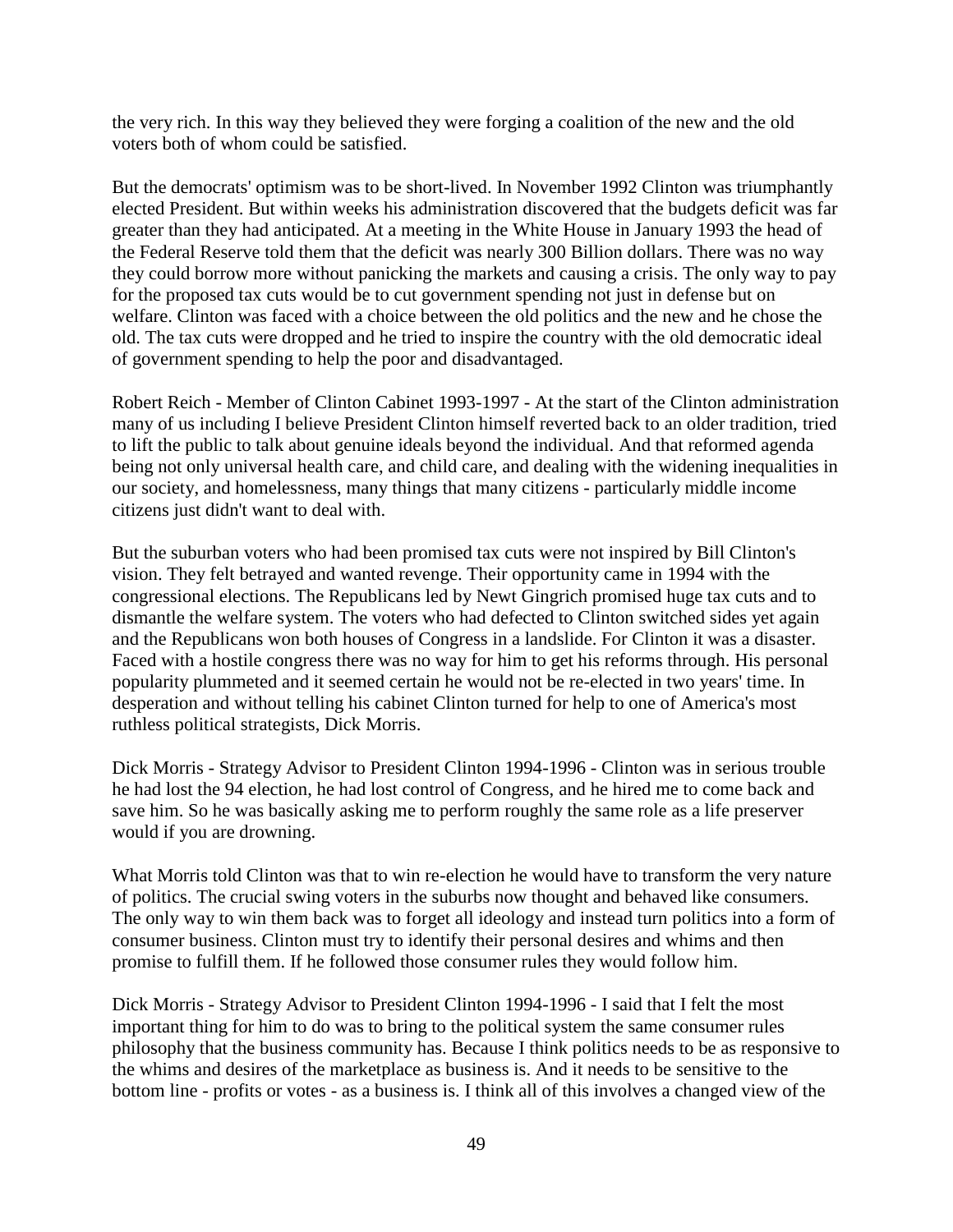voters so that instead of treating them as targets you treat them as owners. Instead of treating them as something that you can manipulate you treat them as something you need to learn from. And instead of feeling that you can stay in one place and you can manipulate the voters you need to learn what they want and move yourself to accommodate them.

To get inside the minds of the swing voters Morris brought lifestyle marketing into politics for the first time. He went to one of America's most prominent market research firms called Penn and Schoen and commissioned what they called a neuro-personality poll. It was a massive survey of hundreds of thousands of voters but the only political questions it asked were to find out if someone was a swing voter or not. All the other questions were intimate psychological ones designed to see whether swing voters fell into identifiable psychological types.

Mark Penn - Market Researcher for President Clinton - 1995-2000 - Well we were asking people questions like do you think you're the life of the party? Do you think when you see things you like to have a list and organize them? Do you like to plan things ahead or be more spontaneous? Where do you like to go? What sports do you like to play? What would you do with your spouse on a romantic weekend? So we were asking people some very personal questions about their own lives to see were the kinds of people that were likely to change their vote also possessing a certain kind of personality traits and in fact they were.

The neuro-personality poll allowed the Clinton team to segment swing voters into different lifestyle types. They were given names like Pools and Patios, or Caps and Gowns who were urban intellectuals living in university towns. From this, the team could identify ways in which they could make individuals feel more secure in their chosen lifestyles. Just as business had learned to do with products. Dick Morris called it small-bore politics. Tiny details of people's personal lives and personal anxieties which politics never even thought about or noticed before but which now had become the key to winning power.

Doug Schoen - Market Researcher for President Clinton - 1995-2000 - It was an America that focused on day to day practical concerns - should I wear seatbelts, should I stop smoking, should I wear a school uniform, is my neighborhood being protected. It was not so much a new individualism as the social order as we had known it had broken down so we got into people's heads, understood their psychology about lifestyle, about values, what they thought was important, what issues they wanted politicians and the president to address. And these issues proved to be very very different from what the conventional wisdom had suggested.

As the election campaign began, Clinton revealed Morris's new approach to a shocked White House. All traditional policies were to be dropped. Instead he would concentrate exclusively on policies that targeted the worries of swing voters. V-Chips would be fitted into televisions to prevent children from watching pornography and mobile phones would be fitted into school buses to make parents feel more secure. Dick Morris also persuaded the president to spend his leisure time in the same way as particular swing voters. He sent Clinton on a hunting holiday dressed in exactly the Gortex outfits the group called Big Sky Families liked. The aim was to reflect swing voters lifestyles back to them. The liberals in Clinton's cabinet hated this approach.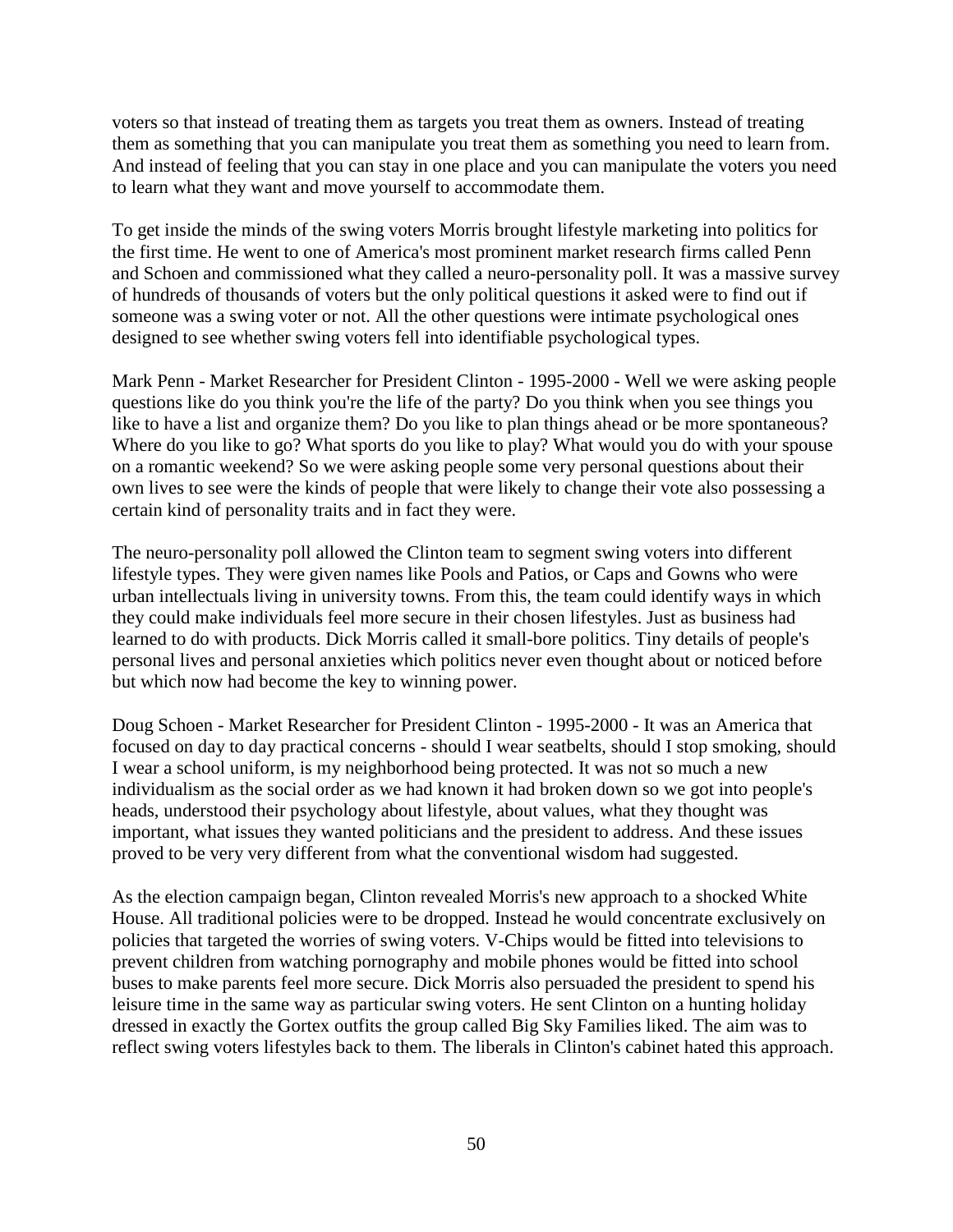Robert Reich - Member of Clinton Cabinet 1993-1997 - I would say Dick why have a campaign if all the president is going to do is offer up all these little bite-sized miniature initiatives that appealed to people desires like consumers buying soap. V-Chips that you could put in your televisions so children could not have pornography and school uniforms. Why talk about them, they're so mundane and they're so tiny, and he would say if we don't do this we may not get reelected. And I would say what's the point of getting re-elected if you have no mandate to do anything when you're re-elected and he'd say what's the point of having a mandate if you can't get re-elected? Isn't the ultimate goal getting re-elected?

But Morris's new politics were an extraordinary success. Clinton's ratings among the swing voters began to soar and Dick Morris along with the marketeer Mark Penn took effective charge of making White House policy. Mark Penn set up a huge call center in an office block in Denver and every night hundreds of telephone operators called swing voters in suburbs across the country to check with them every detail of policies Clinton was proposing.

James Bennet - Washington correspondent, New York Times - The policy was made by a group of people manning telephones in Denver Colorado placing calls to voters in places like Westchester and Pasadena and asking them what they wanted from their government, and asking them very specifically about specific policies that Bill Clinton was considering. Would you be more likely to support him if he offered this particular government service or if he offered that one. Those people told them what they thought, Mark Penn transmitted that to Bill Clinton and it came out of his mouth. So essentially it was suburbanite voters, suburban voters in the 90s were creating American domestic policy and some of its foreign policy as well. Mark Penn was polling on questions like whether we should bomb in Bosnia, things like that.

Morris also insisted that Clinton make a symbolic sacrifice of the old politics to convince the swing voters to trust him. In August 1996 Clinton signed a bill which ended the system of guaranteed help to poor and unemployed. Welfare would be cut back after two years in order to force people into work. The new system was called Welfare to Work and would he said be a hand up not a hand out. It was the effective end of the guaranteed welfare system created by President Roosevelt 60 years before. For many in Clinton's cabinet it was also the end of the progressive political ideal that Roosevelt had represented. The belief that one used a position of leadership to persuade the voters to think and behave as social beings, not as self-interested individuals.

Robert Reich - Member of Clinton Cabinet 1993-1997 - Dick Morris and the pollsters had won. And by that I mean the people who ultimately got to the president shared the president's mind were those who viewed the voters as just a collection of individual desires that had to be catered to and pandered to. It suggests that democracy is nothing more and should be nothing more than pandering to these un-thought about very primitive desires. Primitive in the sense that they are not even necessarily conscious, just what people want in terms of satisfying themselves.

And the same triumph of the politics of the self was about to happen in Britain too. In 1994 Tony Blair had become the leader of the labor party and the reforming group centered around Peter Mandelson became all powerful. Almost every night Philip Gould ran focus groups with swing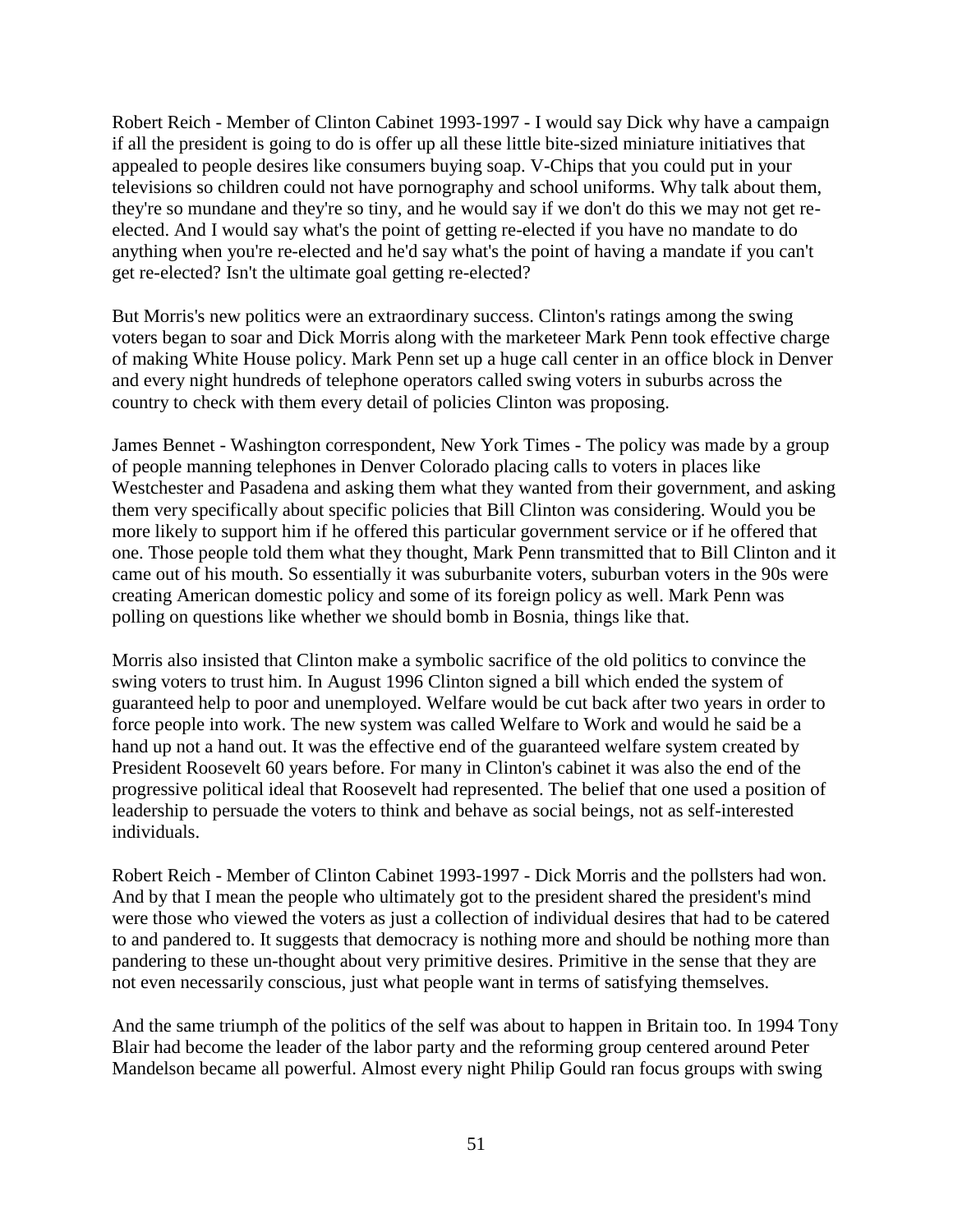voters in the suburbs, but this time he was listened to. The desires and fears of the new aspirational classes became the force shaping labor party policies.

Philip Gould - New Labor Strategy Advisor Election Campaign 1997 - In that period I was talking to people who used to vote conservative and were considering voting labor and they want it understood they are financially pressed and there are limits to the extent to which taxation can be improved, and they think crime is an issue that matters to them, they want welfare to go to people who deserve welfare not to people who do not. This was seen by many in the labor party as selfish. I never saw that it was selfish I believed that Dad or Mom doing the best for their families was not selfish they're just doing the best for their families, that's what people do.

Derek Draper - Assistant to Peter Mandelson 1992-1995 - The philosophy of the campaign is let's concentrate on swing voters let's focus group them to find out what they want and what will appeal to them and let's just relentlessly push those things in the election. Philip Gould was crucial because he gave the 'raw material' if you like for these politicians to do this kind of politics, in that when he came up with stuff they'd follow it, pretty much without exception. Blair himself would pour over these sort of twelve page memos and say well this is what we must do. Groups of eight people you know drinking wine and eating Cheerios what they thought determined effectively everything that the labor party did.

And although those running the campaign would like to portray the new approach as their invention it was in fact copied from the Americans even down to the phrases that the American marketeers had tested on their swing voters.

Doug Schoen - Market Researcher for President Clinton - 1995-2000 - Peter Mandelson and their team were in the United States watching what we did and copied almost verbatim our approach in their 1997 campaign. Mandelson is not a fool and if anything he saw something that worked and said why not do it. And I can remember reading their manifesto and thinking they just took it lock stock and barrel. You know on the one hand you're proud and on the other hand you're cursing.

And as in America labor was forced to drop policies that would not directly benefit the swing voters even if it meant sacrificing its fundamental principles. The commitment to public control of industry which was enshrined as Clause Four of the party constitution was dropped. The aim of Clause Four had been to use the collective power of the people to challenge the unfettered greed of business. But now Tony Blair was faced with crucial voters who no longer saw themselves as exploited by the free market. They saw themselves as individual consumers who were fulfilled and given identity by what business delivered them. The new Clause Four promised not to control the free market but to let it flourish.

Derek Draper - Assistant to Peter Mandelson 1992-1995 - What new labor did was suit people who exert power in society not through the political system or not through the democratic political system, so it's big business, and it suits interest in the status quo and just off the top of my head you know those three things are what the labor party is supposed to be a counter-force to. What that means is big business get to carry on exerting their power behind the scenes getting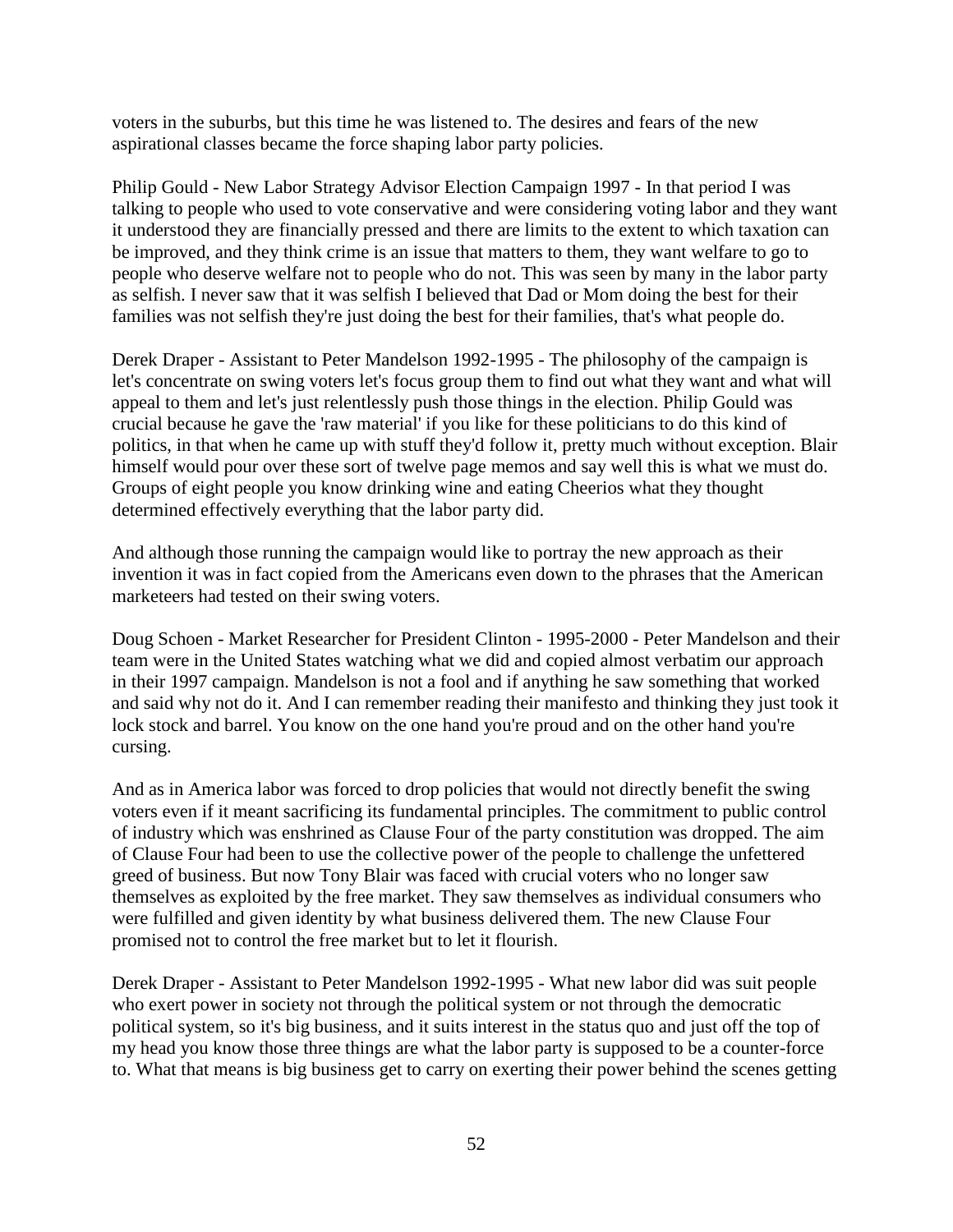their way because their no count of adding pressure because you know count of adding pressure is not going to come from eight people sipping wine in Kettering.

But those who masterminded labor's victory in 1997 saw it as a triumphant vindication of a new form of democracy. By understanding and fulfilling people's inner desires through the focus group they were giving power to individuals not treating them as faceless groups who were told by politicians what was good for them.

Philip Gould - New Labor Strategy Advisor Election Campaign 1997 - I don't see the focus group as some marketing tool I see the focus group as a way of hearing what the people have to say. And I see the focus group as a way to a new form of politics. 1997 was I think fundamentally important in that I think it is the end of elitist politics that has dominated Britain for so much of the last hundred years.

In 1939 Edward Bernays, Sigmund Freud's nephew created a vision of a future world in which the consumer was king. It was at the World's Fair in New York and Bernays called it Democracity. It was one of the earliest and most dramatic portrayals of a consumerist democracy. A society in which the needs and desires of individuals were read and fulfilled by business in the free market.

Stewart Ewen - Historian of Public Relations - The World's Fair created a spectacle in which all of these concerns were met and they met by Westinghouse and General Motors and the American Cash Register Company and company after company presented itself as the sort of centerpiece of a society in which human desire and human want and human anxiety would all be responded to and it would all be met purely through the free enterprise system. There was this sort of notion that the free market was something not guided by ideologies or by political power, it was something that was simply guided by the people's will.

This was the model of democracy both new labor and the American democrats had bought into in order to regain power. They had used techniques developed by business to read the desires of consumers and they had accepted Bernays' claim that this was a better form of democracy. But in reality the World's Fair had been an elaborate piece of propaganda designed by Bernays for his clients, the giant American corporations. Privately Bernays did not believe that true democracy could ever work. He had been profoundly influenced in this by his uncle's theories of human nature. Freud believed that individuals were not driven by rational thought but by primitive unconscious desires and feelings. And Bernays believed that this meant it was too dangerous to let the masses ever have control over their own lives and consumerism was a way of giving people the illusion of control while allowing a responsible elite to continue managing society.

Stewart Ewen - Historian of Public Relations - It's not that the people are in charge but that the people's desires are in charge. The people are not in charge the people exercise no decisionmaking power within this environment. So democracy is reduced from something which assumes an active citizenry to something which now increasingly is predicated on the idea of the public as passive consumers, the public as people who essentially what you are delivering them is doggy treats.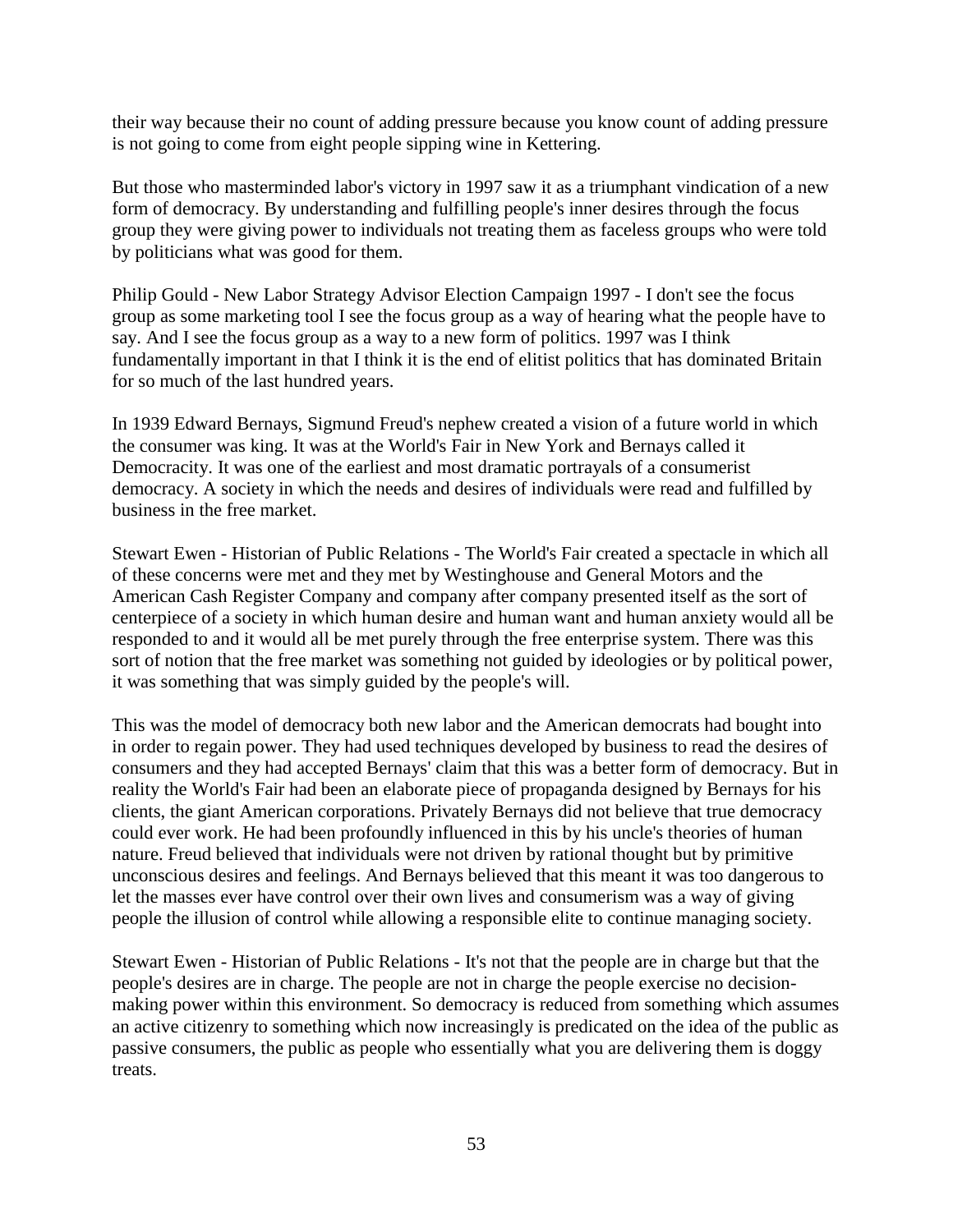The problem for new labor was that it believed the propaganda. They took at face value the idea promoted by business that the systems used to read the consumers mind could form the basis for a new type of democracy. Once in power new labor tried to govern through a new system that Philip Gould called 'continuous democracy'. But what worked for business in designing products led the labor government into a bewildering maze of contradictory whims and desires. For much of labor's first term the focus groups said the railways were not a high priority and labors policies faithfully reflected this. But now those same groups are now blaming the government for not having invested more money sooner in the railways.

Derek Draper - Assistant to Peter Mandelson 1992-1995 - The point about focus group politics is that there isn't one because people are contradictory and irrational and so you have a problem in terms of deciding what you are going to do if all you do is listen to a mass of individual opinions that are forever fluctuating and don't really have any coherence and crucially are not set in contact. So that's why people can say you know I want lower taxes and better public services. Well of course they do. You know you say do you want to pay more taxes to get better public services and people are less sure. They then don't believe that if they pay more taxes they will be spent on better public services. So you end up in this quagmire and the truth is the politicians have to say look this is what I believe, I believe you should pay slightly more taxes to make better public services and I pledge that I am competent enough to use that money wisely do you want now to vote for me yes or no. And that's what Blair has failed to do. Tony Blair turned around and tries to feed back to them what they already believe and give them what they believe is sort of an individual incoherent contradictory nonsense and that's all he has to offer. And then he wonders why people don't get him. It isn't that they don't get him it's that they're looking for someone to do something that they can't do themselves which is actually come up with a coherent political opinion that they might have faith in.

New labor are faced with a dilemma. The system of consumer democracy they have embraced has trapped them into a series of short term and often contradictory policies. There are now growing demands that they fulfill a grander vision. That they use the power of government to deal with the problems of growing inequality and the decaying social fabric of the country. But to do this they will have to appeal to the electorate to think outside their own self-interest. And this would mean challenging the now dominant Freudian view of human beings as selfish instinct driven individuals which is a concept of human beings that has been fostered and encouraged by business because it produces ideal consumers. Although we feel we are free, in reality we like the politicians have become the slaves of our own desires. We have forgotten that we can be more than that, that there are other sides to human nature.

Robert Reich - Member of Clinton Cabinet 1993-1997 - Fundamentally here we have two different views of human nature and of democracy. You have the view that people are irrational that they are bundles of unconscious emotion that comes directly out of Freud. And businesses are very able to respond to that, that's what they have honed their skills to and that's what marketing really is all about - what are the symbols the images the music, the words that will appeal to these unconscious feelings. Politics must be more than that. Politics and leadership are about engaging the public in a rational discussion and deliberation about what is best and treating people with respect in terms of their rational abilities to debate what is best. If it's not that, if it is Freudian if it is basically a matter of appealing to the same basic unconscious feelings that